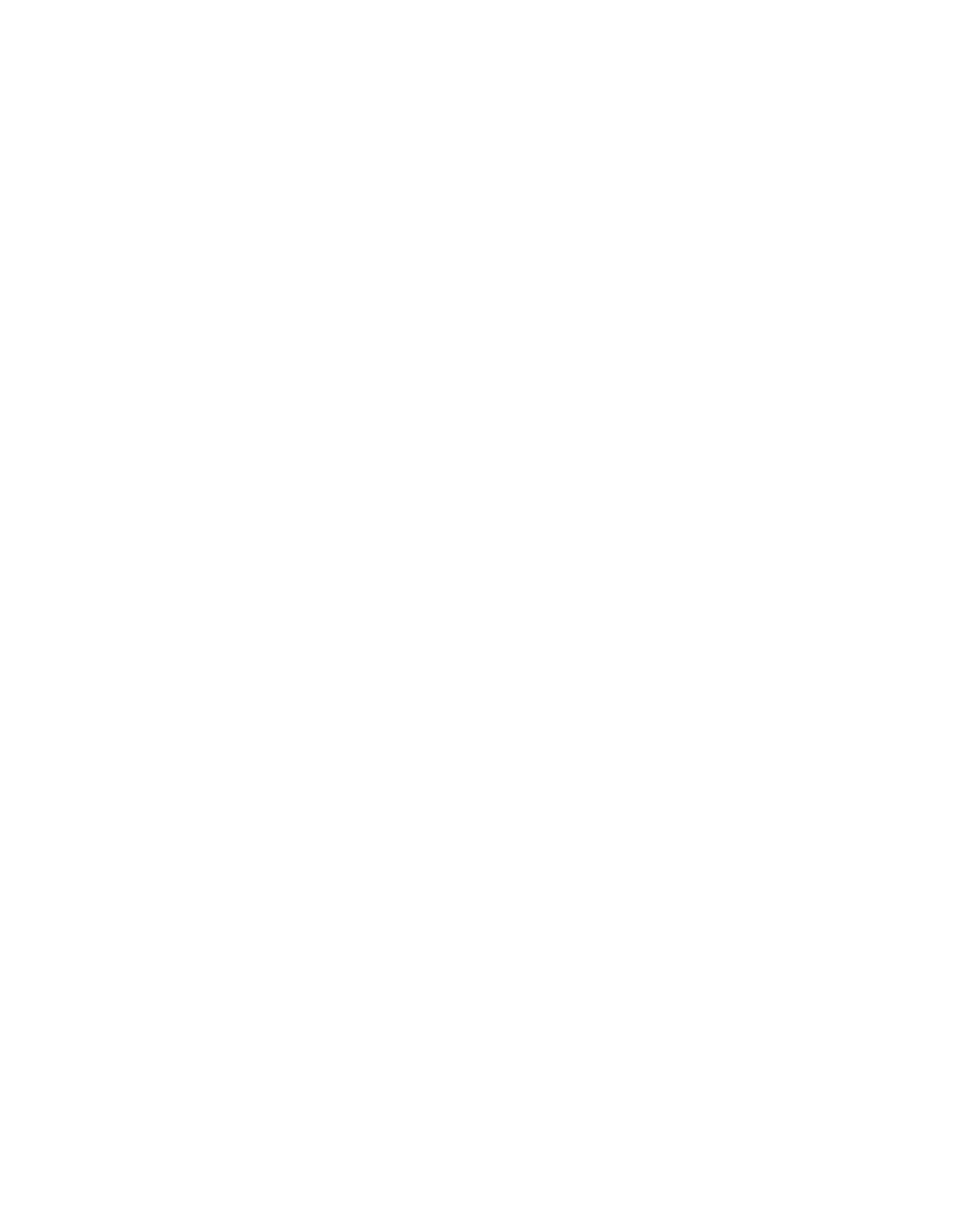# **CONTENTS**

| I.            |                                                                           |                |  |  |  |  |
|---------------|---------------------------------------------------------------------------|----------------|--|--|--|--|
| A.            |                                                                           |                |  |  |  |  |
| <b>B.</b>     |                                                                           |                |  |  |  |  |
| $C_{\bullet}$ |                                                                           |                |  |  |  |  |
|               |                                                                           |                |  |  |  |  |
| D.            | Immediate observations under Article 8, paragraph 5, of the Convention  9 |                |  |  |  |  |
| II.           | <b>FACTS FOUND DURING THE VISIT AND ACTION PROPOSED  11</b>               |                |  |  |  |  |
| A.            |                                                                           |                |  |  |  |  |
|               | 1.                                                                        |                |  |  |  |  |
|               | 2.                                                                        |                |  |  |  |  |
|               | 3.                                                                        |                |  |  |  |  |
|               |                                                                           | a.             |  |  |  |  |
|               |                                                                           | b.             |  |  |  |  |
|               |                                                                           | $\mathbf{c}$ . |  |  |  |  |
|               |                                                                           | d.             |  |  |  |  |
|               |                                                                           | e.             |  |  |  |  |
|               |                                                                           | f.             |  |  |  |  |
|               |                                                                           | g.             |  |  |  |  |
|               | 3.                                                                        |                |  |  |  |  |
| <b>B.</b>     |                                                                           |                |  |  |  |  |
|               | 1.                                                                        | 20             |  |  |  |  |
|               | 2.                                                                        |                |  |  |  |  |
|               | 3.                                                                        |                |  |  |  |  |
|               |                                                                           | a.             |  |  |  |  |
|               |                                                                           | $\mathbf b$ .  |  |  |  |  |
|               | 4.                                                                        |                |  |  |  |  |
|               | 5.                                                                        |                |  |  |  |  |
|               | 6.                                                                        |                |  |  |  |  |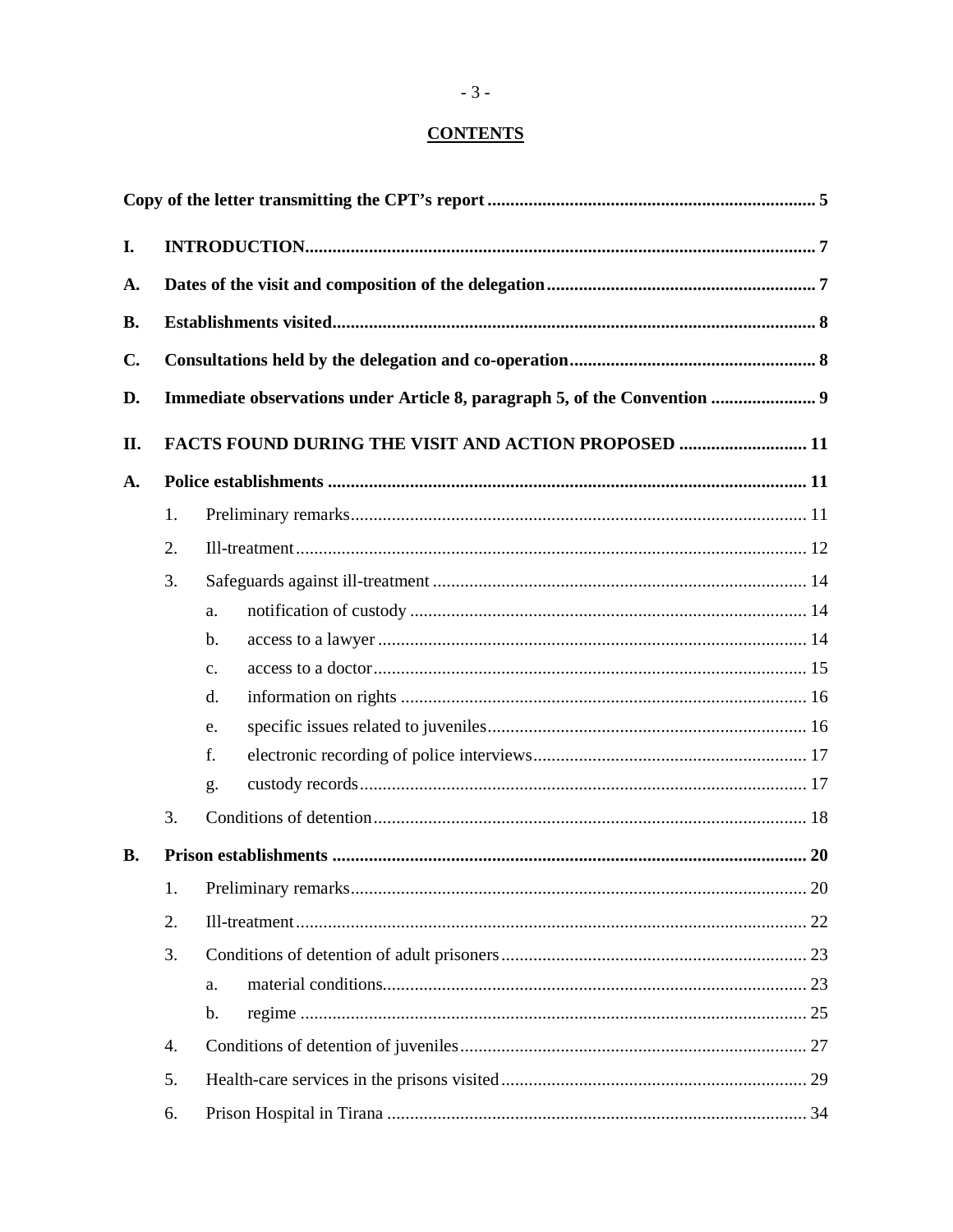|                | 7.                  |                |                                                                              |  |  |  |  |
|----------------|---------------------|----------------|------------------------------------------------------------------------------|--|--|--|--|
|                |                     | a.             |                                                                              |  |  |  |  |
|                |                     | b.             |                                                                              |  |  |  |  |
|                |                     | C <sub>1</sub> |                                                                              |  |  |  |  |
| $\mathbf{C}$ . |                     |                |                                                                              |  |  |  |  |
|                | 1.                  |                |                                                                              |  |  |  |  |
|                | 2.                  |                |                                                                              |  |  |  |  |
|                |                     | a.             |                                                                              |  |  |  |  |
|                |                     | $h_{\cdot}$    |                                                                              |  |  |  |  |
|                |                     | C <sub>1</sub> |                                                                              |  |  |  |  |
|                |                     | d.             |                                                                              |  |  |  |  |
|                | 3.                  |                |                                                                              |  |  |  |  |
|                | <b>APPENDIX I:</b>  |                | List of the CPT's recommendations, comments and requests for information  51 |  |  |  |  |
|                | <b>APPENDIX II:</b> |                |                                                                              |  |  |  |  |
|                |                     |                | List of the national authorities and organisations                           |  |  |  |  |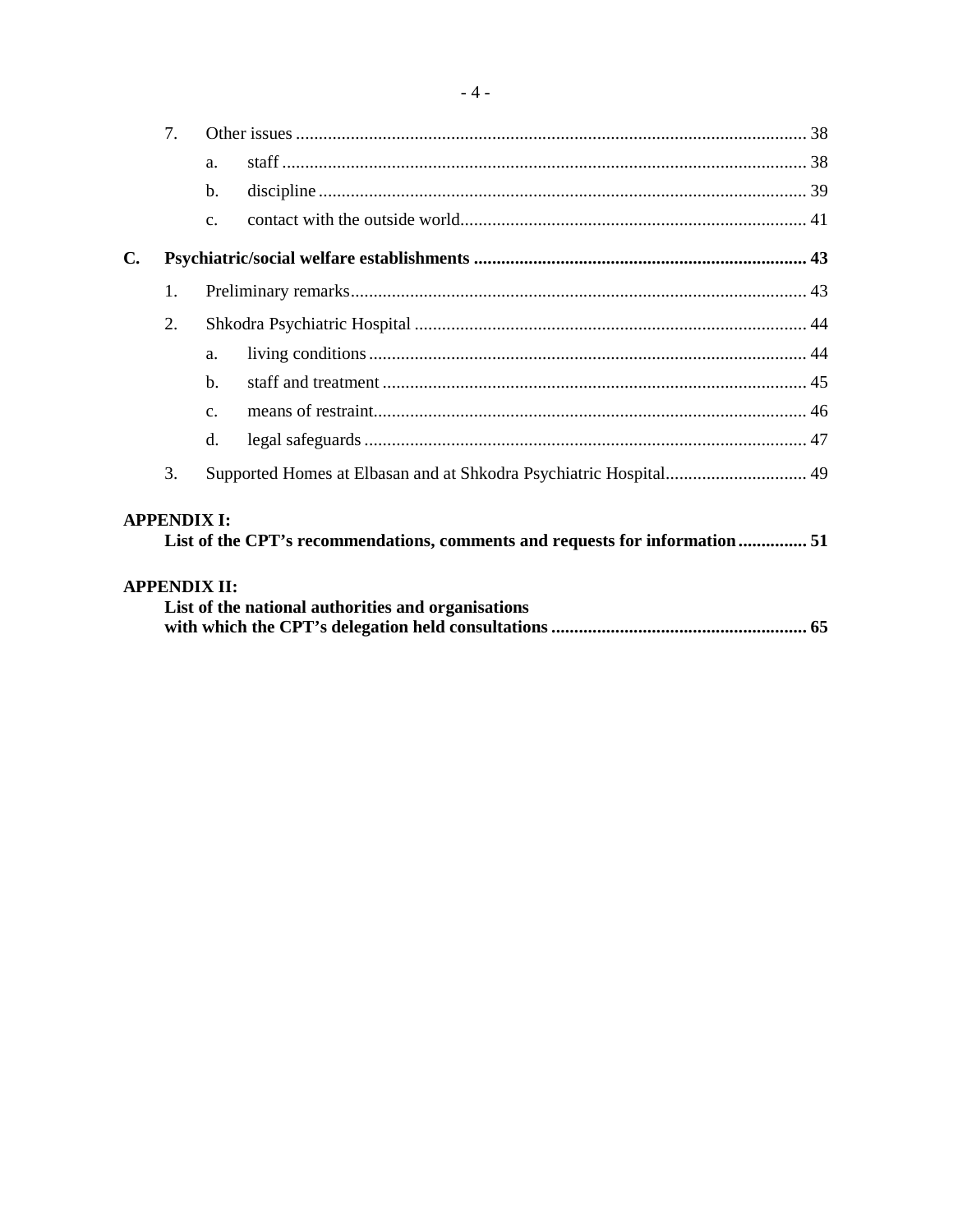#### **Copy of the letter transmitting the CPT's report**

Ms Margarita Gega Ambassador Extraordinary and Plenipotentiary Permanent Representative of Albania to the Council of Europe 2, rue Waldteufel 67000 Strasbourg

Strasbourg, 14 December 2010

Dear Ambassador,

 In pursuance of Article 10, paragraph 1, of the European Convention for the Prevention of Torture and Inhuman or Degrading Treatment or Punishment, I enclose herewith the report to the Government of Albania drawn up by the European Committee for the Prevention of Torture and Inhuman or Degrading Treatment or Punishment (CPT) following its visit to Albania from 10 to 21 May 2010. The report was adopted by the CPT at its  $73<sup>rd</sup>$  meeting, held from 8 to 12 November 2010.

 The various recommendations, comments and requests for information formulated by the CPT are listed in Appendix I. As regards more particularly the CPT's recommendations, having regard to Article 10 of the Convention, the Committee requests the Albanian authorities to provide **within six months** a response giving a full account of action taken to implement them.

 The CPT trusts that it will also be possible for the Albanian authorities to provide, in their response, reactions to the comments formulated in this report as well as replies to the requests for information made.

 The Committee would ask, in the event of the response being forwarded in Albanian, that it be accompanied by an English or French translation. It would also be most helpful if the Albanian authorities could provide a copy of the response in a computer-readable form.

 I am at your entire disposal if you have any questions concerning either the CPT's report or the future procedure.

Yours sincerely,

Mauro PALMA President of the European Committee for the Prevention of Torture and Inhuman or Degrading Treatment or Punishment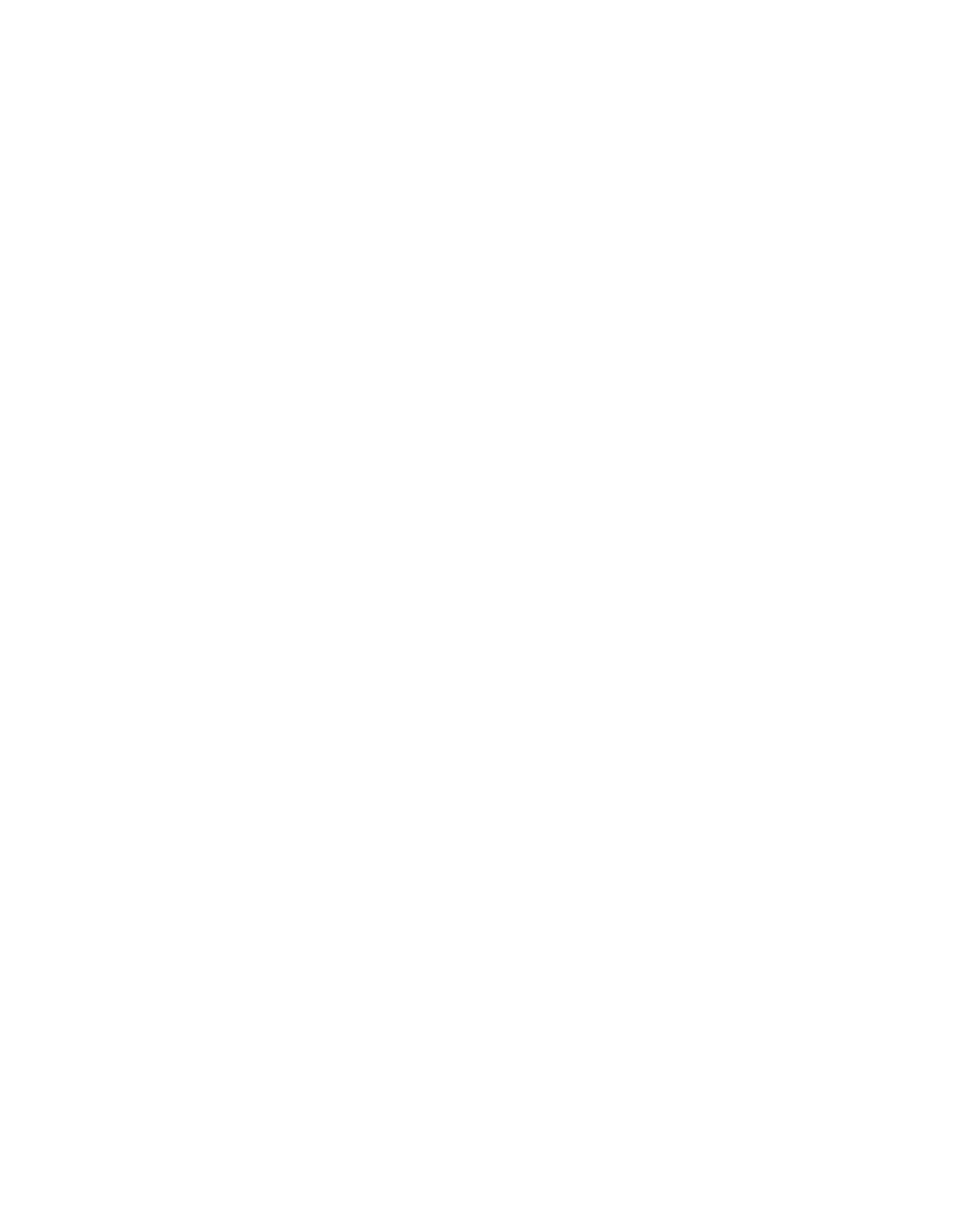## **I. INTRODUCTION**

### **A. Dates of the visit and composition of the delegation**

1. In pursuance of Article 7 of the European Convention for the Prevention of Torture and Inhuman or Degrading Treatment or Punishment (hereinafter referred to as "the Convention"), a delegation of the CPT carried out a visit to Albania from 10 to 21 May 2010. The visit formed part of the CPT's programme of periodic visits for 2010, and was the ninth visit to Albania to be carried out by the Committee<sup>1</sup>.

- 2. The visit was carried out by the following members of the CPT:
	- Mario FELICE (Head of delegation)
	- Marija DEFINIS-GOJANOVIĆ
	- Eugenijus GEFENAS
	- Lətif HÜSEYNOV
	- James McMANUS
	- Arman VARDANYAN.

They were supported by Fabrice KELLENS (Deputy Executive Secretary) and Elvin ALIYEV of the CPT's Secretariat and assisted by:

- Catherine PAULET, psychiatrist, Head of the Regional Medico-Psychological Service at Baumettes Prison, Marseilles, France (expert)
- Adelina ALBRAHIMI (interpreter)
- Teuta BARBULLUSHI (interpreter)
- Mirela FURXHI (interpreter)
- Albana LILAJ QAZIMI (interpreter)
- Rudina XHILLARI (interpreter).

 $\frac{1}{1}$ 

The CPT has previously carried out three periodic visits (in 1997, 2000, and 2005) and five ad hoc visits (in 1998, 2001, 2003, 2006, and 2008) to Albania. The reports on these visits and the responses of the Albanian authorities are available on the CPT's website: http://www.cpt.coe.int/en/states/alb.htm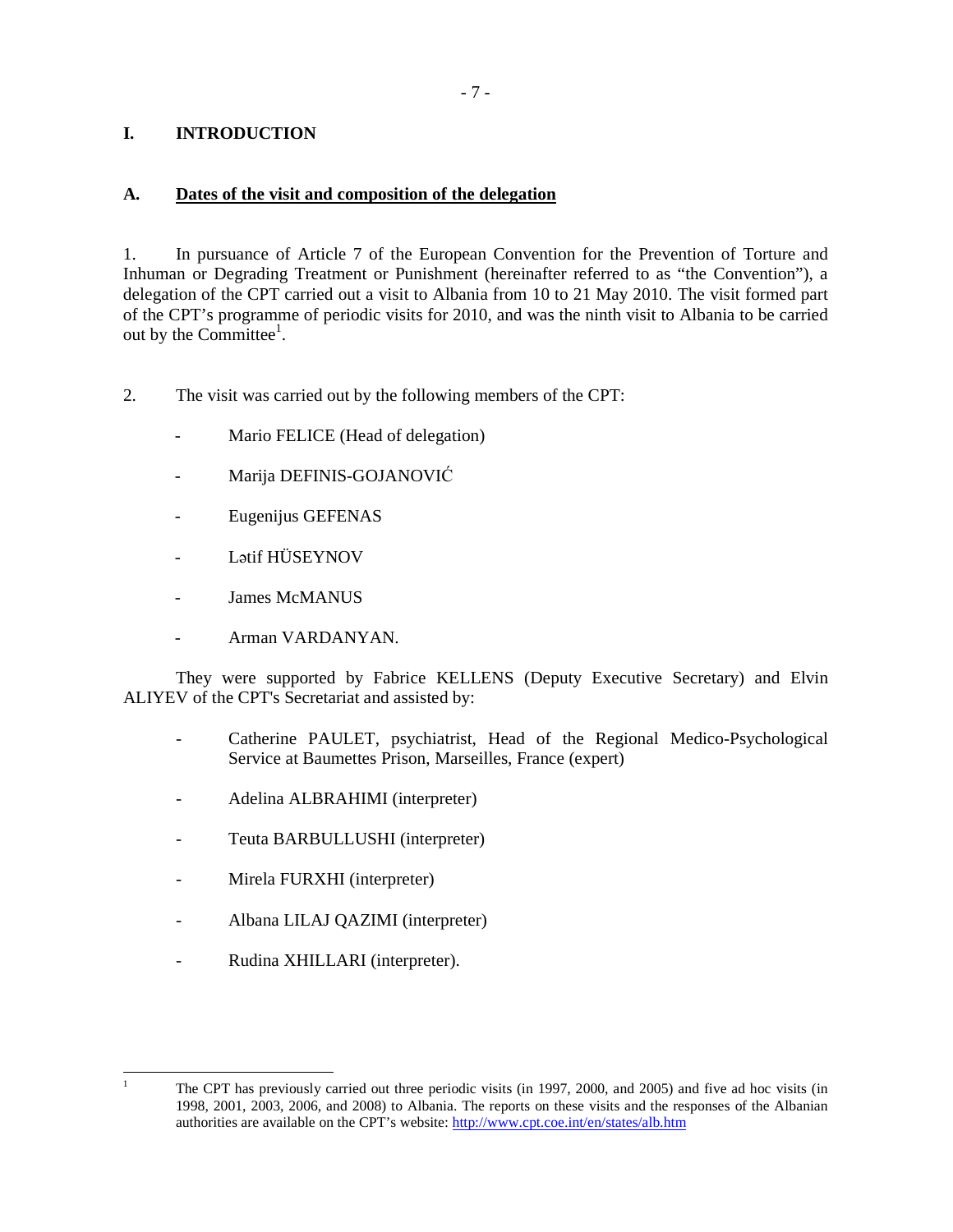# **B. Establishments visited**

3. The CPT's delegation visited the following places of deprivation of liberty:

## Establishments under the Ministry of the Interior

- Police Directorate General, Tirana
- Police Station No. 3, Tirana
- Burrel Police Station
- Durres Police Station
- Elbasan Police Station
- Fushe Kruja Police Station
- Kukes Police Station
- Pogradec Police Station
- Shkodra Police Station

# Establishments under the Ministry of Justice

- Prison No. 313, Tirana
- Prison Hospital, Tirana
- Burrel Prison
- Fushe Kruja Prison
- Korca Prison
- Durres Pre-Trial Detention Centre
- Kukes Pre-Trial Detention Centre
- Kavaja Juvenile Reintegration Centre

## Establishments under the Ministry of Health

- Shkodra Psychiatric Hospital (including two "supported homes" for disabled patients)
- "Drita Supported Home" for disabled patients, Elbasan.

# **C. Consultations held by the delegation and co-operation**

4. In the course of the visit, the CPT's delegation had fruitful consultations with Lulzim BASHA, Minister of the Interior, Bujar NISHANI, Minister of Justice, Petrit VASILI, Minister of Health, Albert GAJO, Deputy Minister of Health, Spiro KSERA, Minister of Labour, Social Affairs and Equal Opportunities, and Gazmend DIBRA, Director General of Prisons, as well as with other senior officials of the relevant ministries. It also met representatives of the Office of the People's Advocate, the OSCE Presence in Albania, the European Assistance Mission to the Albanian Justice System (EURALIUS) and non-governmental organisations active in areas of concern to the CPT.

 A list of the national authorities and organisations met by the delegation is set out in Appendix II to this report.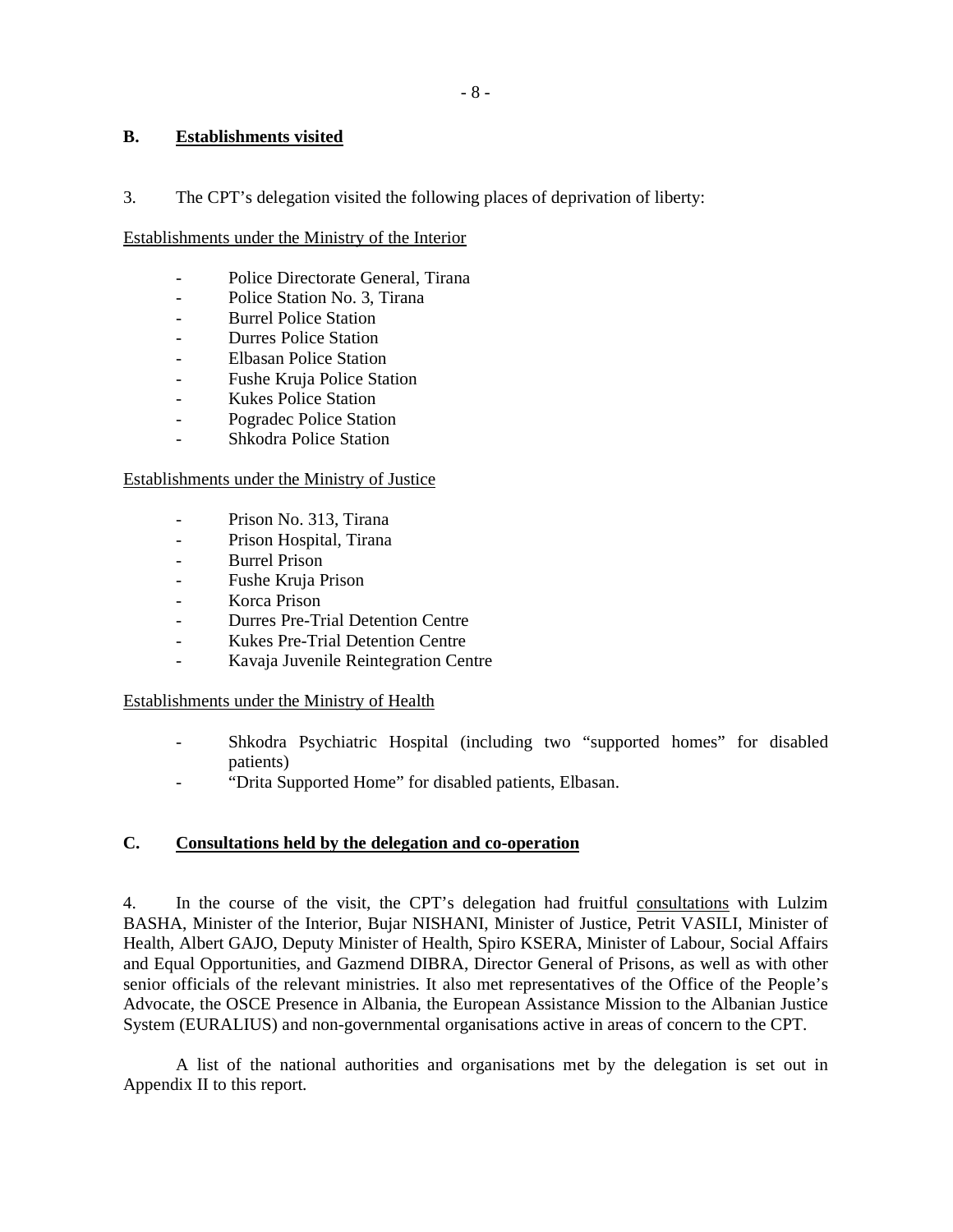5. The CPT wishes to express its appreciation for the assistance provided before and during the visit by its liaison officer, Ms Irida LAÇI, from the Ministry of Foreign Affairs.

6. The degree of co-operation received by the CPT's delegation, at all levels, was very good. Steps had been taken to ensure the delegation's immediate access to all the places visited (including ones not notified in advance). Further, the delegation was able to speak in private with persons deprived of their liberty and, despite the reluctance occasionally displayed by staff at some of the establishments visited<sup>2</sup>, obtained all of the information it required to carry out its task.

7. Prior to the visit, the CPT was provided with detailed information on places where persons may be deprived of their liberty. However, the official list of places of deprivation of liberty from the Ministry of the Interior appeared to be incomplete. For example, the police stations at Burrel and Fushe Kruja, which were found to possess custody or temporary holding cells, were missing from the list. It should be recalled in this connection that, under Article 8, paragraph 2 (b), of the Convention, States Parties are required to provide to the Committee "full information on the places where persons deprived of their liberty are being held". The CPT trusts that in the future it will **be provided with comprehensive lists of all types of places where persons may be deprived of their liberty by the police.**

## **D. Immediate observations under Article 8, paragraph 5, of the Convention**

8. During the end-of-visit talks with the Albanian authorities on 21 May 2010, the delegation made an immediate observation under Article 8, paragraph 5, of the Convention concerning the poor quality of the health-care services provided to prisoners at Burrel Prison and requested the authorities to carry out a thorough review of those services.

 The above-mentioned immediate observation was subsequently confirmed in a letter of 17 June 2010 from the Executive Secretary of the CPT, in which the Albanian authorities were requested to provide, within two months, detailed information on the measures taken in response.

By letters of 17 August and 4 October 2010, the Albanian authorities provided comments on various issues raised by the delegation at the end of the visit, including the above-mentioned immediate observation. This information has been taken into account in the relevant sections of the present report.

For example, at Durres Pre-Trial Detention Centre.

 $\frac{1}{2}$ 

- 9 -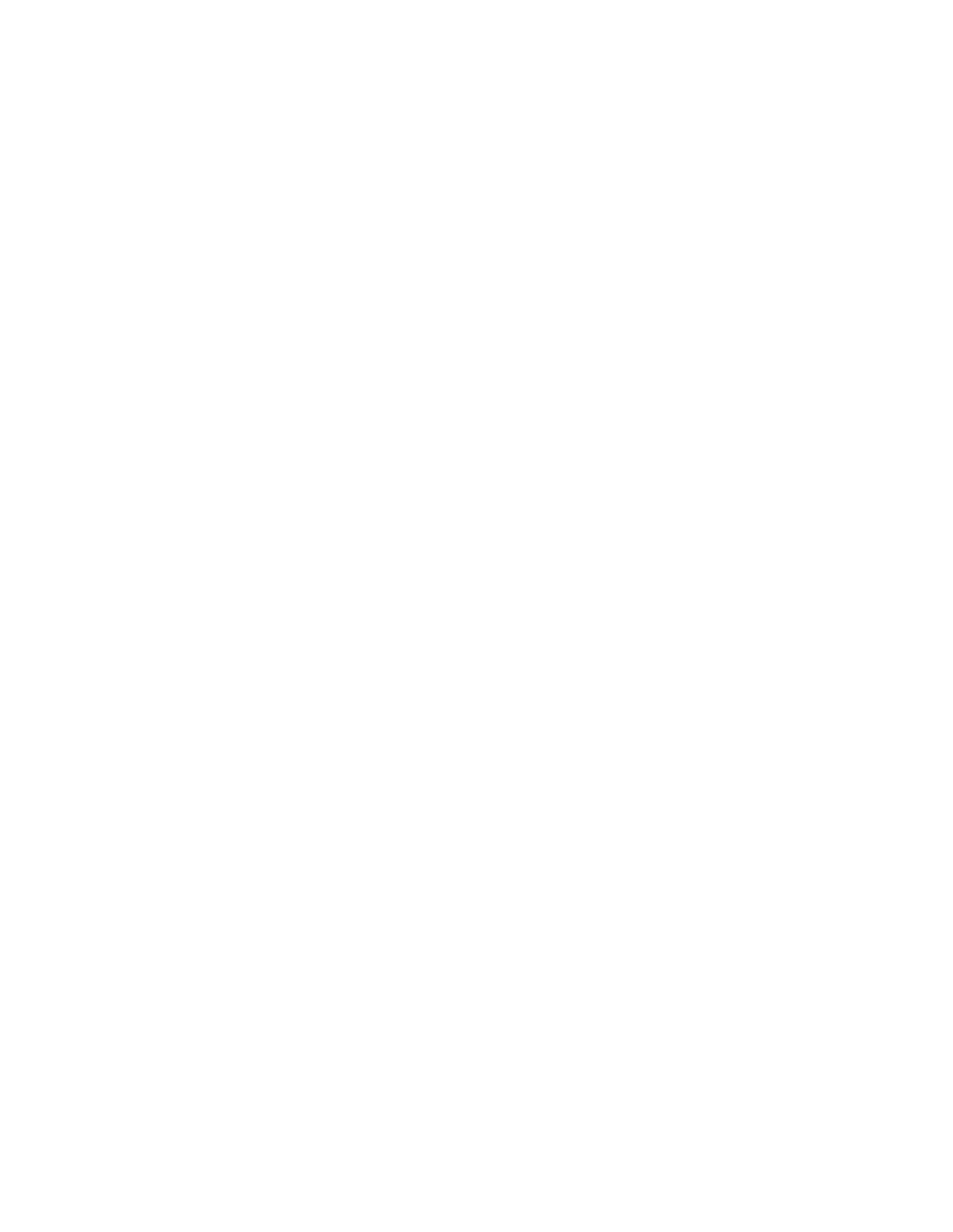## **II. FACTS FOUND DURING THE VISIT AND ACTION PROPOSED**

### **A. Police establishments**

### **1. Preliminary remarks**

9. The detention of persons suspected of criminal offences is governed by the Code of Criminal Procedure (CCP), in force since August 1995 (with subsequent amendments).

A criminal suspect may be held by the police on their own authority for up to 24 hours. Within that period, the case must be referred to the relevant prosecutor who shall bring it to the attention of the competent judge within 48 hours from the moment of apprehension (unless the prosecutor orders the immediate release of the person concerned)<sup>3</sup>. The judge then has a further  $48$ hours to hold a hearing in order to decide whether the person concerned is to be remanded in custody, made subject to another preventive measure (e.g. bail, house arrest, etc.) or released<sup>4</sup>. Persons remanded in custody should be transferred to a pre-trial detention centre or remand prison.

10. Reference should also be made to Section 295 of the CCP, which allows the police to hold, for up to twelve hours, any person refusing to give their identity or suspected of using a false identity. Further, according to the 2007 Law on the State Police, a person may be taken to a police station, for a period not exceeding ten hours, in the following cases: for the supervision of a minor for the purposes of education or of escorting him/her to a competent organ, or when a person is the carrier of a contagious disease, mentally incompetent and dangerous to society<sup>5</sup>.

11. When the CPT carried out its previous visit to Albania in 2008, the transfer of responsibility for pre-trial detention facilities from the Ministry of the Interior to the Ministry of Justice had just been completed. However, some two years after that visit, the two Ministries had still not developed an efficient procedure for transferring detained persons from police detention facilities to prison establishments following their remand in custody. The delegation noted during the 2010 visit that such persons were still frequently kept in police cells far beyond the statutory limit<sup>6</sup>, pending their transfer to a remand facility.

As the CPT has stressed in the past, the practice of holding remand prisoners in police custody cells for prolonged periods is unacceptable. Such cells are not designed for lengthy stays. Moreover, continued detention on police premises, even after the person concerned has been brought before a judge, increases the risk of intimidation and physical ill-treatment. **The CPT calls upon the Albanian authorities to take immediate measures to ensure that persons remanded in custody are always promptly transferred to a pre-trial detention centre or remand prison. This will require greater co-ordination between the Ministries of the Interior and Justice.**

<sup>&</sup>lt;sup>2</sup><br>3 Section 258, paragraph 1.

<sup>4</sup> Sections 258 (paragraph 2) and 259. However, if the person has been arrested on the basis of a court order authorising his/her detention on remand, the court shall hear the person concerned within 72 hours from the moment of arrest (Section 248).

<sup>5</sup> Section 101, paragraph 1.

<sup>6</sup> For as long as three weeks.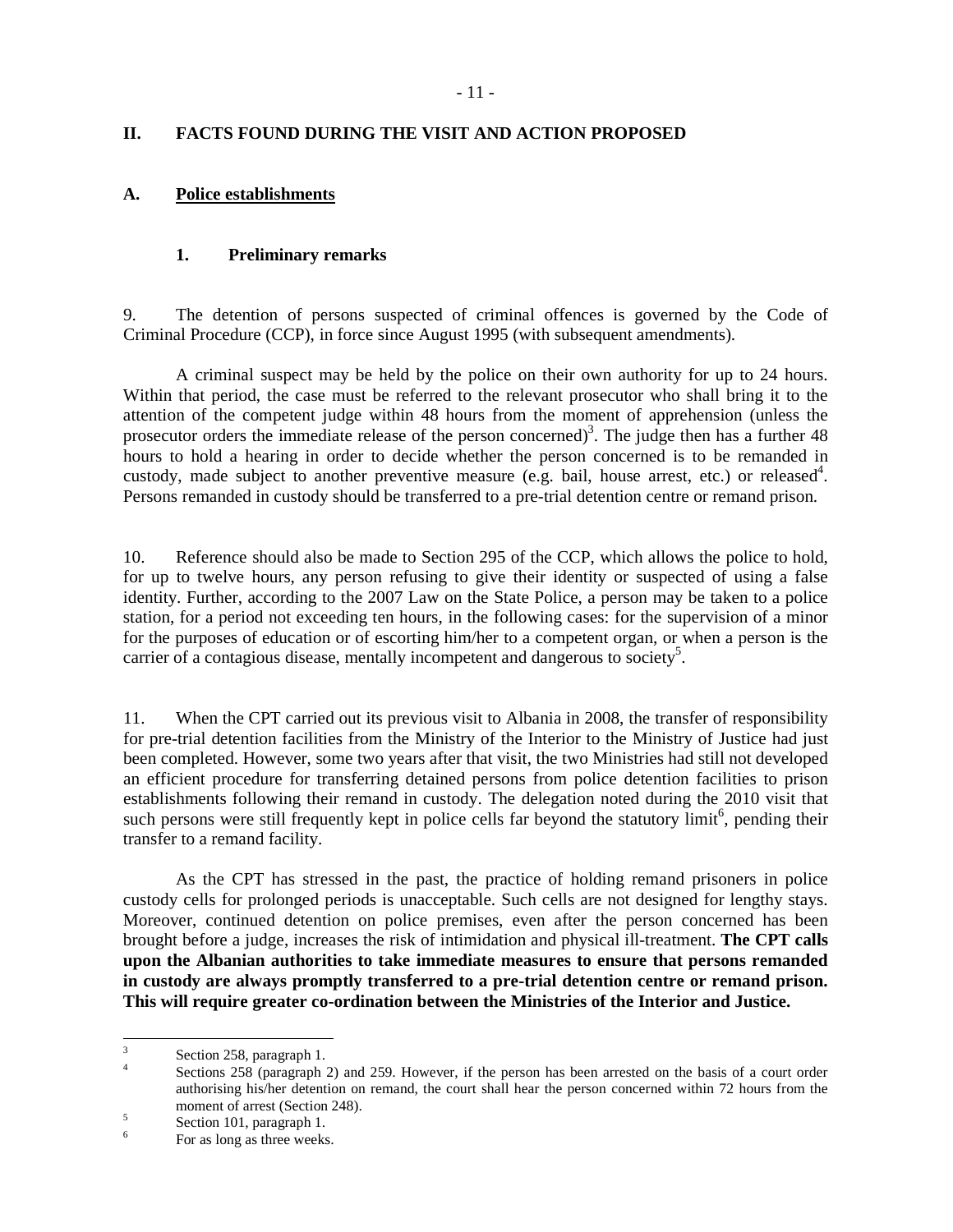12. The CPT has noted with interest that a "Manual on the Treatment of Persons in Police Custody" (hereinafter referred to as "the Manual") was approved by the Director General of the State Police in December 2009. The Manual covers a wide range of issues concerning custody by the police, such as the procedures for admission to police custody cells (including mandatory medical checks), the rights and obligations of detained persons during their stay in these facilities, conditions of detention therein, access to health care during police custody, technical parameters and layout of custody cells, the keeping of custody records and so on. However, most of the staff (including senior officers) met by the delegation at local police stations had no knowledge of the Manual's existence, let alone its requirements. **The CPT would like to receive the Albanian authorities' comments on this point.**

## **2. Ill-treatment**

-<br>7

13. As was the case in 2008, the majority of persons interviewed by the delegation indicated that they had been treated correctly whilst in police custody. That said, the delegation once again received a significant number of allegations of recent physical ill-treatment of criminal suspects by the police. The allegations consisted essentially of slaps, punches, kicks and truncheon blows, and related mostly to ill-treatment inflicted at the time of questioning with a view to obtaining a confession or extracting other information. Further, as was the case during the CPT's previous visit, a major proportion of the allegations received related to police officers working in the Korca region.

14. The CPT is particularly concerned about the many consistent allegations of ill-treatment received from young persons. Most of the young persons interviewed alleged that they had been subjected to physical ill-treatment by the police (slaps, kicks and in particular blows to the legs with truncheons) at the time of apprehension and/or during interrogation. It should also be noted that some juveniles alleged ill-treatment of a psychological nature (such as threats of physical illtreatment) as well as verbal abuse.

15. In most cases, the time of the alleged ill-treatment pre-dated the delegation's visit by several weeks; consequently, any injuries which might have been caused by the ill-treatment alleged would almost certainly have healed in the meantime. Further, as will be made clear later in this report, it is far from guaranteed that injuries resulting from ill-treatment will be duly observed and recorded upon admission to prison (see paragraphs 75 and 76).

16. The CPT acknowledges the progress made by the Albanian authorities in recent years in combating torture and other forms of ill-treatment. The Committee also welcomes the issuance of a circular by the Director General of the State Police after the 2010 visit, reminding all police officers that detained persons should be treated with due respect for their rights<sup>7</sup>.

Circular No. 3672/2 "Regarding the reporting to local police units of preliminary findings from the visit by the CPT", dated 2 August 2010.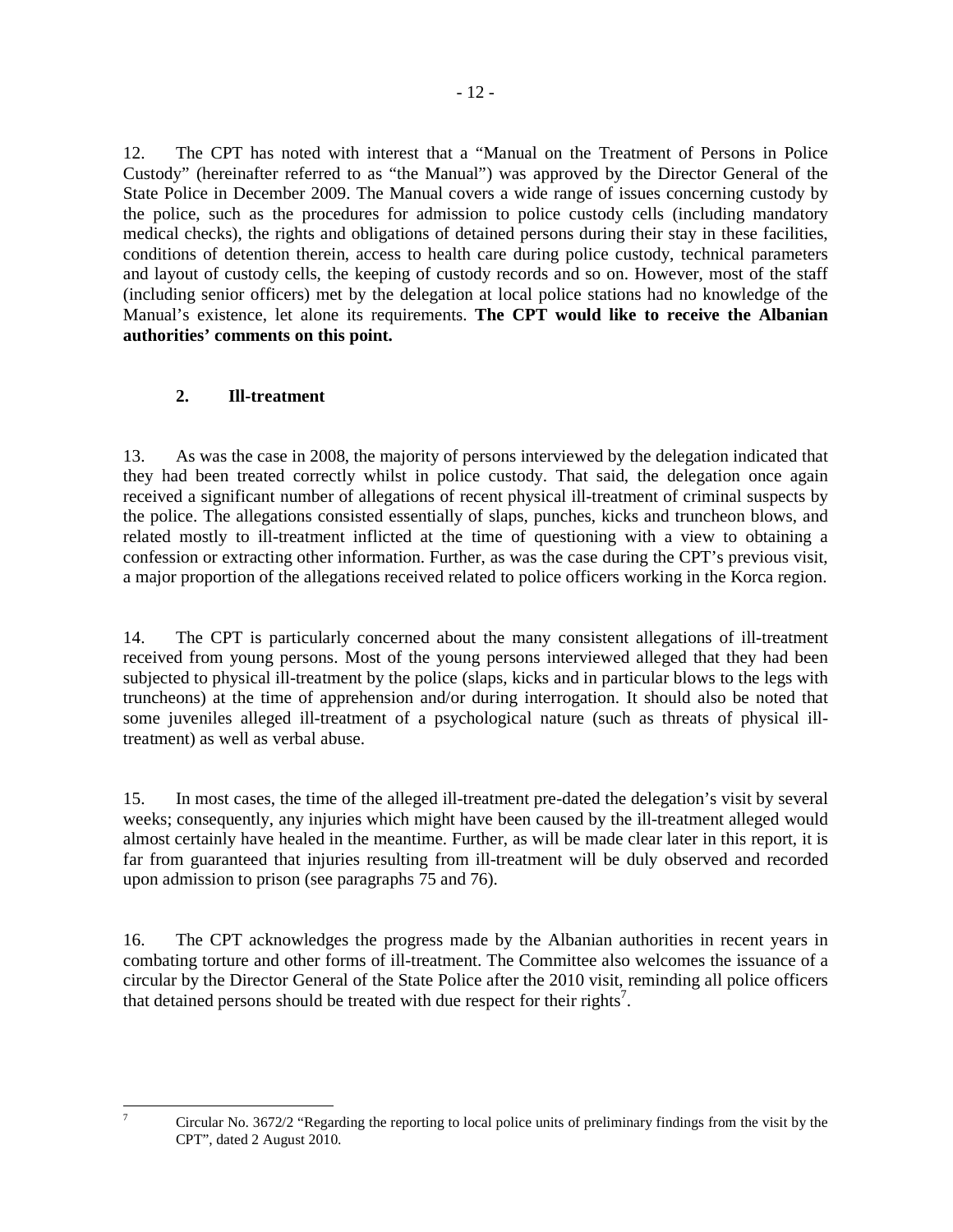However, it is clear from the information gathered during the visit that there are no grounds for complacency. Additional vigorous action is still required to combat the phenomenon of illtreatment by the police, which often appears to be related to an overemphasis on confessions during criminal investigations. In this connection, careful selection at the recruitment stage as well as appropriate training (both initial and ongoing) of police officers are essential.

17. In the light of the above, **the CPT reiterates its recommendation that the Albanian authorities pursue vigorously their efforts to combat all forms of ill-treatment by the police. All police officers should be reminded, at regular intervals, that any form of ill-treatment of detained persons is not acceptable and will be punished accordingly. In addition, greater emphasis should be given to modern, scientific methods of criminal investigation, through appropriate investment in equipment and skilled human resources, so as to reduce the reliance on confessions to secure convictions.**

**The CPT also recommends that an independent and impartial inquiry be carried out into the methods used by police officers working in the Korca region when detaining and questioning suspects. The Committee wishes to receive the results of that inquiry as well as information on the action taken in this regard.**

18. During the visit, several detained persons (including juveniles) met by the delegation affirmed that when they had complained to a judge about instances of ill-treatment by police officers, the judge had shown little interest and had taken no further action on the matter.

As stressed by the CPT in the past, whenever criminal suspects brought before judicial authorities allege ill-treatment, the allegations should be recorded in writing, a forensic medical examination (including, if appropriate, by a forensic psychiatrist) immediately ordered, and the necessary steps taken to ensure that the allegations are properly investigated. Such an approach should be followed whether or not the person concerned bears visible injuries. Further, even in the absence of an express allegation of ill-treatment, a forensic medical examination should be requested whenever there are other grounds to believe that a person could have been the victim of  $i$ ll-treatment<sup>8</sup>.

## **The CPT calls upon the Albanian authorities to take appropriate steps to ensure that the precepts set out above are systematically applied in practice.**

19. In order to obtain a nationwide picture of the situation, **the CPT would like receive the following information, in respect of the period from 1 January 2009 to the present time:** 

- **the number of complaints of ill-treatment made against police officers and the number of criminal/disciplinary proceedings which have been instituted as a result;**
- **an account of criminal/disciplinary sanctions imposed following complaints of ill-treatment by the police.**

 8 See also Sections 31 to 35 of the Law on the Organisation and Functioning of the High Council of Justice, which allow for disciplinary actions to be taken against judges who do not report to the relevant authorities allegations and/or signs of ill-treatment.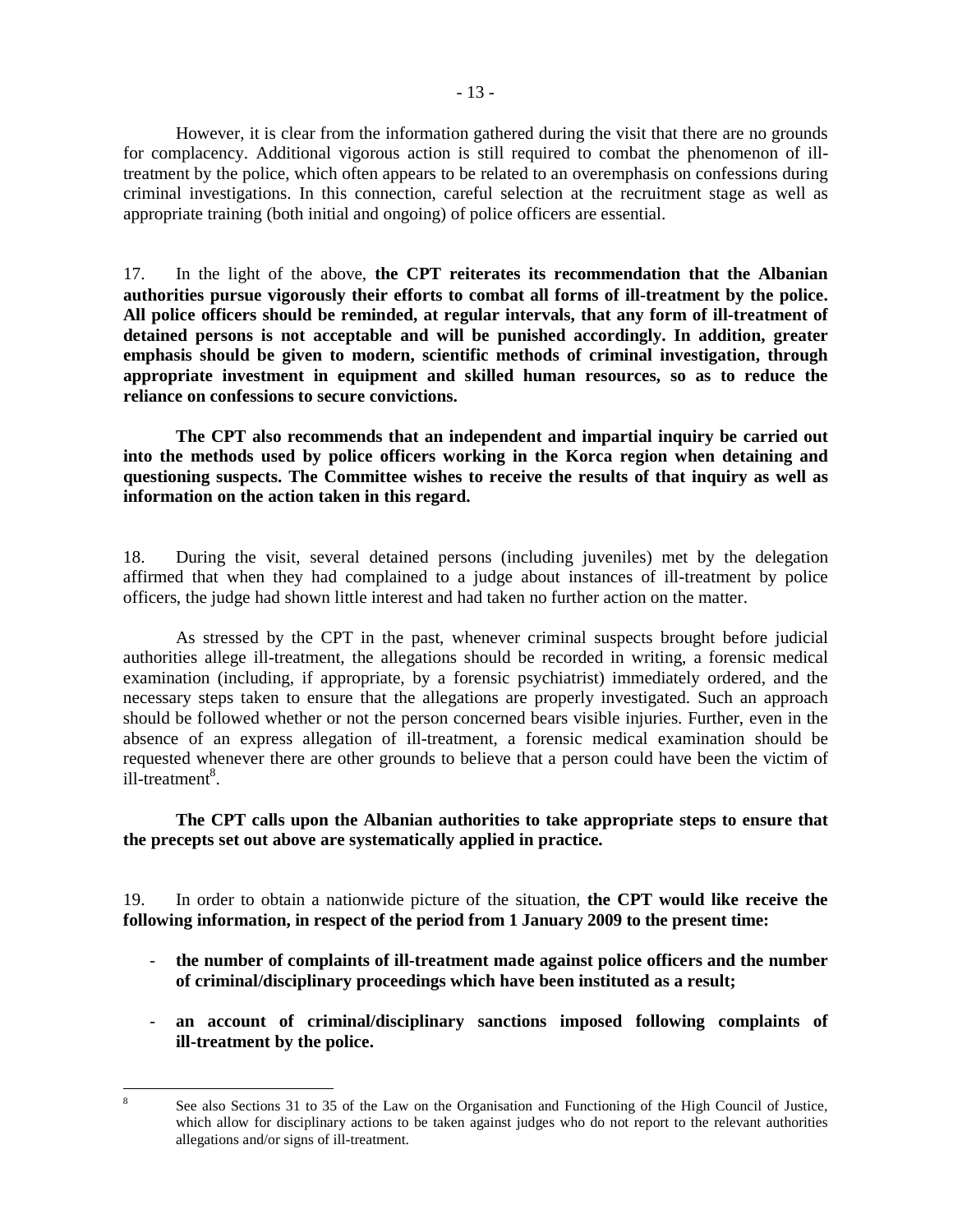## **3. Safeguards against ill-treatment**

a. notification of custody

20. From the information gathered during the visit, it transpired that progress had clearly been made as regards the implementation of the right of notification of custody. According to the delegation's observations, the legal requirement to notify *without delay* a relative of the detained person<sup>9</sup> was mostly respected in practice. In some cases, detained persons were given the opportunity to speak to a relative themselves. Nevertheless, a number of detained persons complained that the police failed to comply with their request to have a family member notified shortly after their deprivation of liberty, and that the notification had been made only towards the end of police custody.

**The CPT recommends that the Albanian authorities intensify their efforts to ensure that the legal requirement of notification of custody is met in practice with respect to all persons deprived of their liberty by the police, as from the very outset of their deprivation of liberty.**

b. access to a lawyer

21. The CPT is pleased to note a significant increase in the number of persons enjoying access to a lawyer whilst in police custody. In contrast to the situation observed during earlier visits (when it was very rare for persons to benefit from the presence of a lawyer while in police custody), criminal suspects were generally able to contact a lawyer without delay and to have a lawyer present during police questioning. That said, the delegation heard some allegations to the effect that police officers delayed access to a lawyer, in order to informally question the person concerned without the presence of a lawyer, prior to the taking of a formal statement (in the lawyer's presence). Further, a number of detained persons indicated that, despite having asked for an *ex officio* lawyer immediately after apprehension, their first contact with the lawyer took place only at the initial court appearance.

 In the light of the above, **the CPT recommends that the Albanian authorities recall to all police officers the legal obligation to grant access to a lawyer from the very outset of a person's deprivation of liberty**<sup>10</sup>. Further, appropriate steps should be taken, in consultation **with Bar Associations, to ensure the effectiveness of the system for free legal representation throughout the criminal procedure, including at the initial stage of police custody.**

<sup>-&</sup>lt;br>9  $\frac{9}{10}$  Section 255, paragraph 4, of the CCP.

See Sections 53 (paragraph 1) and 255 (paragraph 1) of the CCP.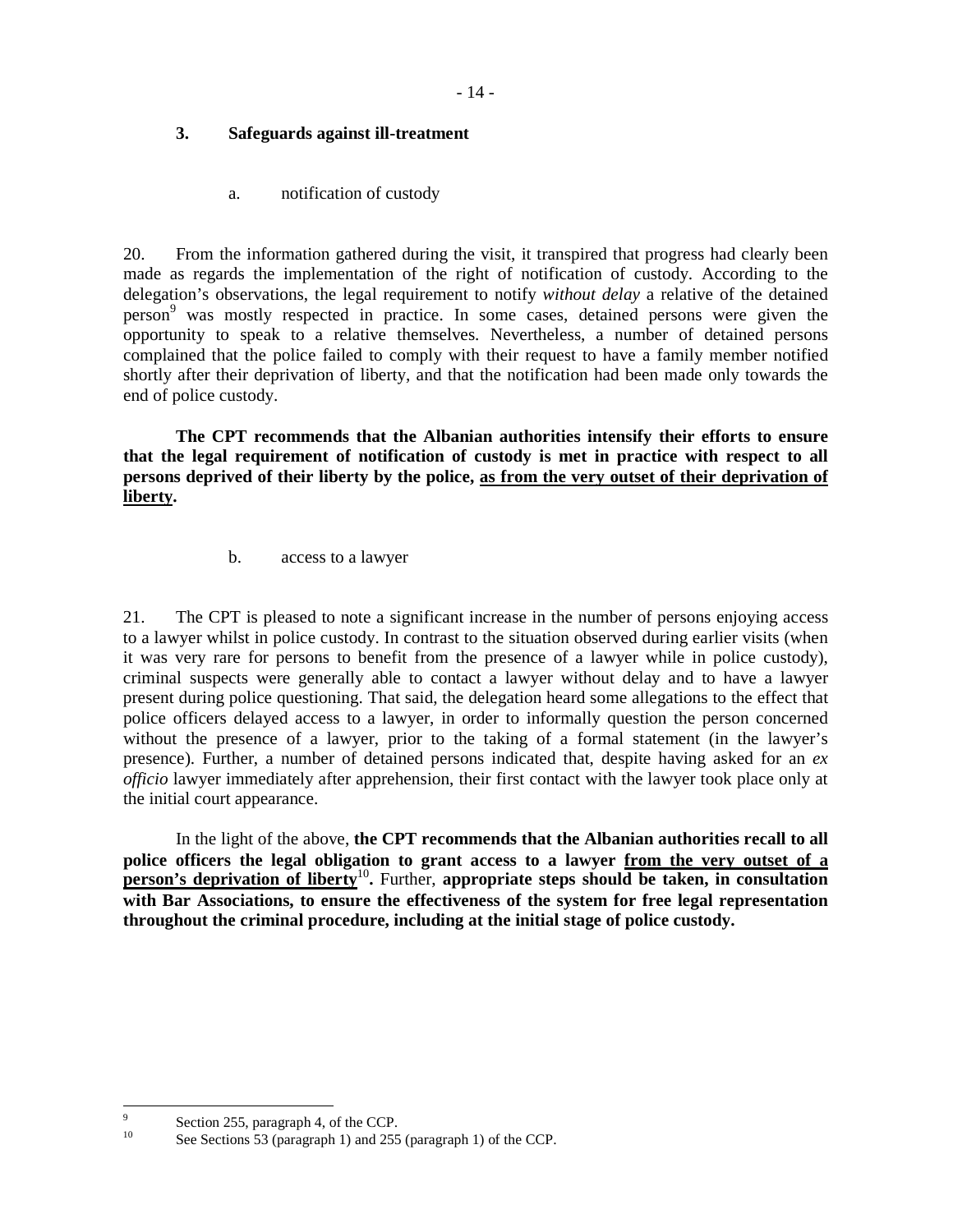c. access to a doctor

22. As already indicated (see paragraph 12), the recently adopted Manual on the Treatment of Persons in Police Custody provides for a systematic medical examination of detained persons upon admission to police custody. Every detained person shall now be subject to a medical check-up by a doctor prior to his/her placement in a custody cell; in *special cases*<sup>11</sup>, such examination may be performed at a later stage, but no later than 24 hours from the moment of apprehension.

 Of course, the right of a detained person to have access to a doctor (including to one of his/her own choice) must be effective throughout the period of police custody. In this connection, the Manual provides that in addition to the medical check at the outset of custody, detained persons "are provided with additional medical assistance upon request and based on the problems identified by the personnel" (Chapter IV, Section IV, paragraph 7).

 If duly implemented, these provisions of the Manual – coupled with proper medical screening on admission to remand facilities – may well constitute an important safeguard against illtreatment by the police.

 However, the CPT wishes to stress that a doctor should always be called without delay whenever a detained person requests a medical examination; police officers should not seek to filter such requests. **The relevant provision of the Manual (Chapter IV, Section IV, paragraph 7) should be clarified to this effect.**

 Further, **the CPT would like to receive clarification of the "special cases" in which the medical examination of a person upon admission to police custody may be delayed.** 

23. The delegation's observations from the visit indicate that the legal requirement that all detainees be medically examined at the outset of custody has remained a dead letter. In none of the police establishments visited was systematic medical examination of detained persons being performed. Further, it would appear that requests made by detained persons to be seen by a doctor were on occasion ignored by staff. **The CPT recommends that the Albanian authorities take appropriate action without delay to ensure that the provisions of the Manual dealing with access to a doctor are fully applied in practice.**

24. In the course of the visit, the delegation learned that female detainees were as a rule taken to a hospital to undergo a gynaecological examination before being transferred to a remand prison. **The CPT would like to receive clarification from the Albanian authorities on this point.** 

<sup>11</sup> Emphasis added.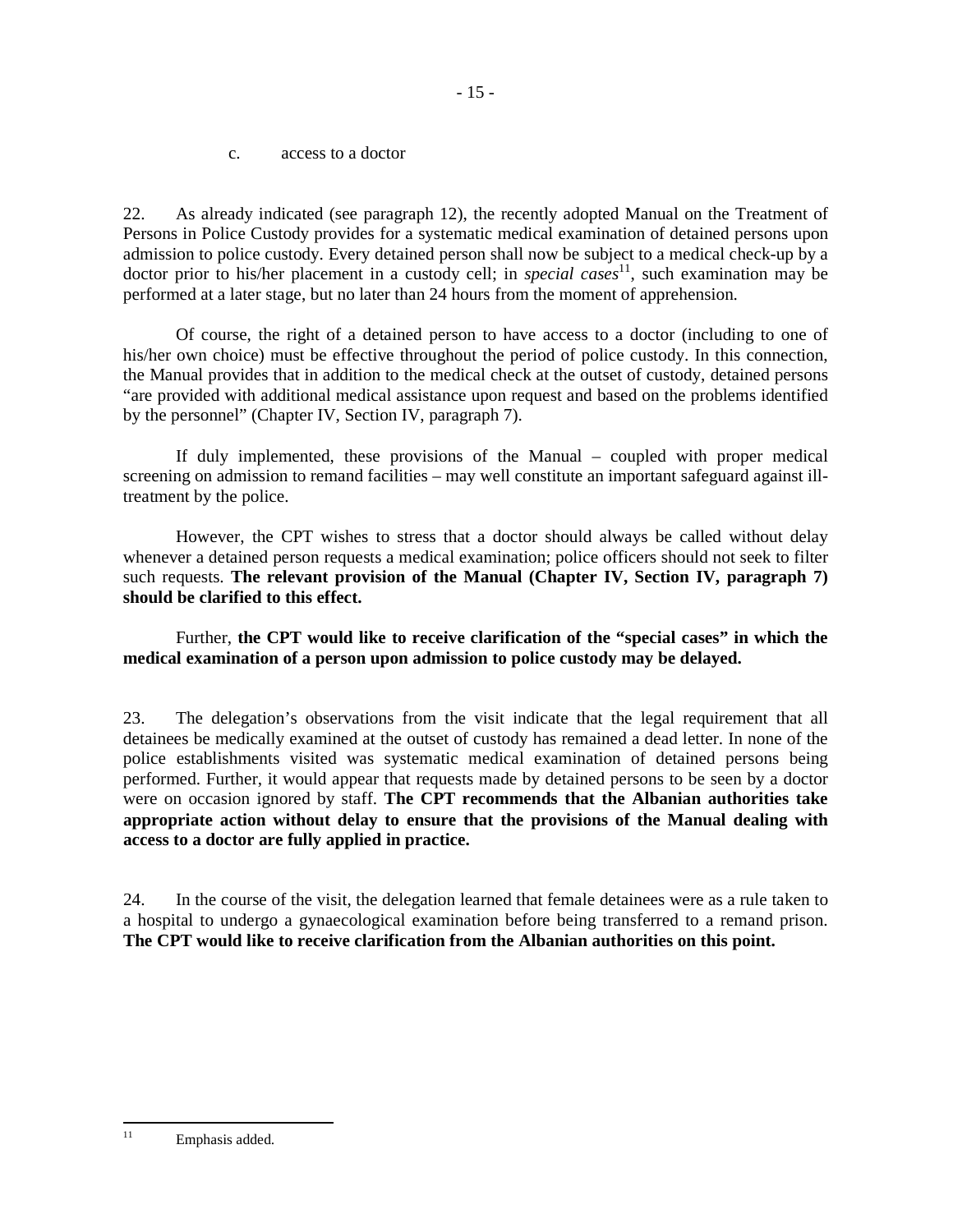d. information on rights

25. It is a matter of concern that detained persons were still not receiving information on their rights at the outset of their deprivation of liberty. In practice, such information was usually provided when the protocol of detention was drawn up at the police station (which in some cases took place up to several hours after apprehension).

Whilst acknowledging the fact that information sheets setting out detained persons' rights and duties were posted in the cells or corridors of many of the establishments visited<sup>12</sup>, the CPT regrets that no form explaining the rights of persons in police custody was given to detained persons upon arrival at the police station, despite the specific recommendation repeatedly made by the Committee.

**The CPT calls upon the Albanian authorities to take the necessary measures to ensure that all persons detained by the police – for whatever reason – are fully informed of their fundamental rights as from the very outset of their deprivation of liberty (that is, from the moment when they are obliged to remain with the police). This should be ensured by the provision of clear oral information at the very outset, and supplemented at the earliest opportunity (that is, immediately upon the arrival of the persons concerned on police premises) by the provision of an information sheet (to be available in appropriate languages) on the rights of detained persons. The persons concerned should be asked to sign a statement attesting that they have been informed of their rights and be allowed to keep a copy of the information sheet.**

e. specific issues related to juveniles

26. The CCP contains important procedural safeguards for juveniles detained by the police<sup>13</sup>. In particular, whenever juveniles who are suspected of having committed a criminal offence are apprehended, parents or legal representatives must be informed without delay (they may then participate at any stage of the proceedings). Further, the presence of a lawyer is mandatory during any procedural acts in respect of a juvenile suspect, including during police questioning.

27. The information gathered during the visit revealed a gap between law and practice. A considerable number of allegations were received from juveniles that they had been subjected to police questioning without the presence of a lawyer or a parent, and in a few cases, had also been made to sign statements.

**The CPT recommends that the Albanian authorities take steps to ensure that juveniles deprived of their liberty by the police do not make any statement or sign any document without the benefit of a lawyer and ideally another trusted adult being present to assist them.** 

 $12<sup>°</sup>$ <sup>12</sup> E.g., police stations at Burrel, Elbasan, Pogradec, Shkodra, etc.<br> $\frac{13}{25}$ 

Sections 35 and 255 (paragraph 4).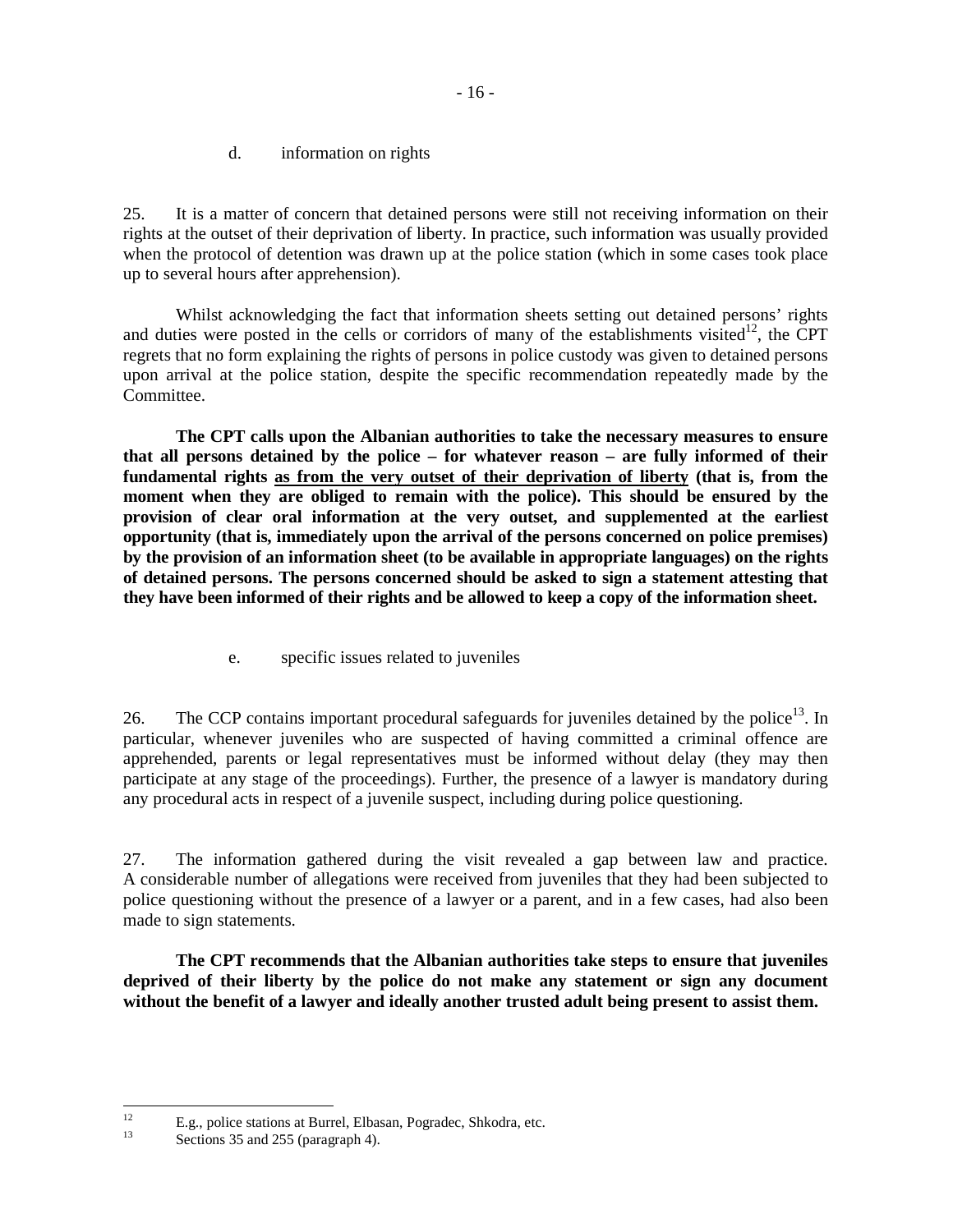f. electronic recording of police interviews

28. The electronic (i.e. audio and/or video) recording of police interviews represents an important additional safeguard against the ill-treatment of detainees. Such a facility can provide a complete and authentic record of the interview process, thereby greatly facilitating the investigation of any allegations of ill-treatment. This is in the interest both of persons who have been ill-treated by the police and of police officers confronted with unfounded allegations that they have engaged in physical ill-treatment or psychological pressure. Electronic recording of police interviews also reduces the opportunity for defendants to later falsely deny that they have made certain statements.

 The CPT understands that such a system is currently not in use in Albania; **it invites the Albanian authorities to consider the possibility of introducing electronic recording of police interviews.**

g. custody records

 $14$ 

29. The CPT has repeatedly stressed the need for proper custody records in every police establishment. In the Committee's view, the fundamental safeguards for persons in police custody would be reinforced if a single and comprehensive custody record were to be kept for all persons taken to a police station.

30. During the visit, the delegation was once again confronted with the need to consult several registers and files in a police station in order to reconstruct the chronology of events pertaining to the period of detention in police custody as well as to obtain accurate information concerning cell occupancy rates or length of stay. In general, the period spent in police custody remained poorly documented, registers often containing incomplete information<sup>14</sup>.

In this connection, the CPT noted that a new detention register had been approved by the Minister of the Interior in May 2010. The register covers various aspects of a detained person's custody and the action taken in connection with it (time of and reason(s) for the apprehension; signs of injury; the name of the officer(s) who performed the apprehension; when remanded in custody or released, etc). However, there is no indication in the register as to when the person actually arrived on police premises, when informed of his/her rights, when questioned, and when he/she had contacts with a family member, a lawyer or a doctor. **The CPT recommends that steps be taken to remedy these shortcomings, and to ensure that the new detention register is strictly adhered to in all police establishments.** 

<sup>14</sup> In some of the establishments visited, the examination of relevant registers frequently revealed a failure to record the time of release or transfer of detained persons.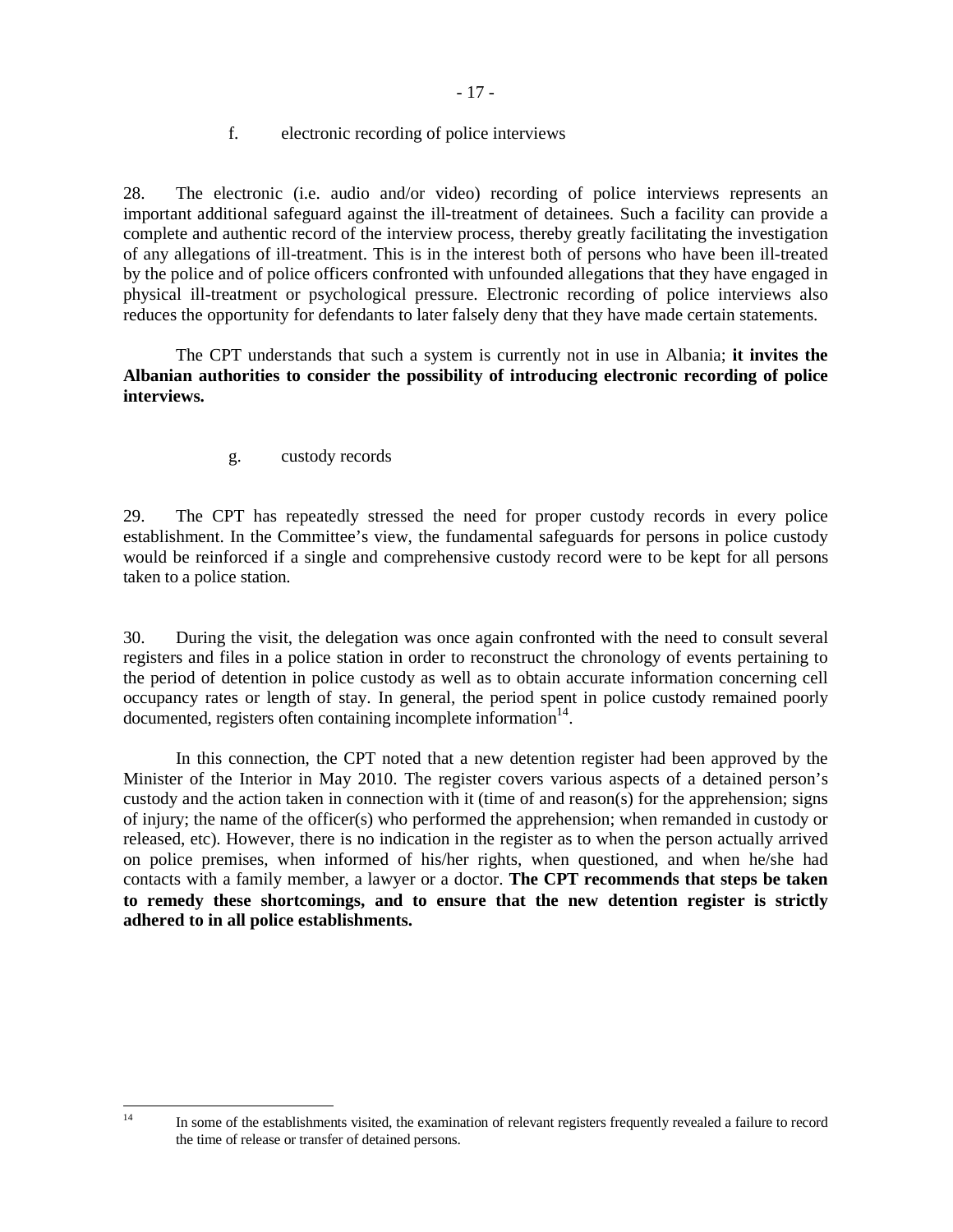## **3. Conditions of detention**

31. The 2010 visit revealed that hardly any of the specific recommendations made by the CPT after its previous visits concerning conditions of detention in police establishments had been implemented by the Albanian authorities.

32. As regards holding cells (intended for detaining persons for up to ten hours), they were still not equipped with any means of rest (such as a chair or a bench) in most of the police establishments visited, despite the specific recommendations repeatedly made by the Committee<sup>15</sup>. **The CPT calls upon the Albanian authorities to take steps to ensure that holding cells in all police stations in Albania are equipped with a means of rest (e.g. a chair or bench)**.

33. As regards custody cells (intended for detaining persons for up to 96 hours), conditions of detention were appalling at the *Police Directorate General in Tirana* as well as in the police stations in *Burrel, Durres, Elbasan, Fushe Kruja, Pogradec* and *Shkodra*. Cells were dilapidated, had very limited or no access to natural light and often dim artificial lighting, and were poorly ventilated. In addition, they were scantily furnished (no beds in most of them, torn and dirty mattresses/blankets) and apparently not heated during winter. Further, at the time of the visit, each of the custody cells at the Tirana Police Directorate General was holding two persons in a space of some  $3.5 \text{ m}^2$ .

 The state of repair of the only custody cell in use at *Tirana Police Station No. 3* was on the whole acceptable. However, the cell had extremely limited access to natural light, and the artificial lighting was very poor.

34. With the exception of Burrel Police Station, none of the establishments visited was equipped with shower facilities and detained persons had no other possibilities to wash themselves. Further, personal hygiene products were not provided. Moreover, the toilet facilities in the establishments visited were extremely dirty and, in some of the police stations visited (such as Durres, Elbasan, Pogradec, Shkodra) detained persons were usually denied access to the toilet at night.

35. In the light of the above, **the CPT calls upon the Albanian authorities to significantly improve material conditions in the above-mentioned police establishments. In particular, measures should be taken to ensure that:**

- **custody cells have adequate lighting and ventilation, are appropriately heated during the cold season, and are maintained in a satisfactory state of repair;**
- **persons obliged to stay overnight in police custody are provided with a clean mattress and clean blankets as well as basic personal hygiene products;**
- **persons in custody are allowed access to the toilet when necessary, in clean and decent conditions, and are offered adequate washing facilities.**

See, most recently, paragraph 14 of the report on the 2008 visit (CPT/Inf (2009) 6).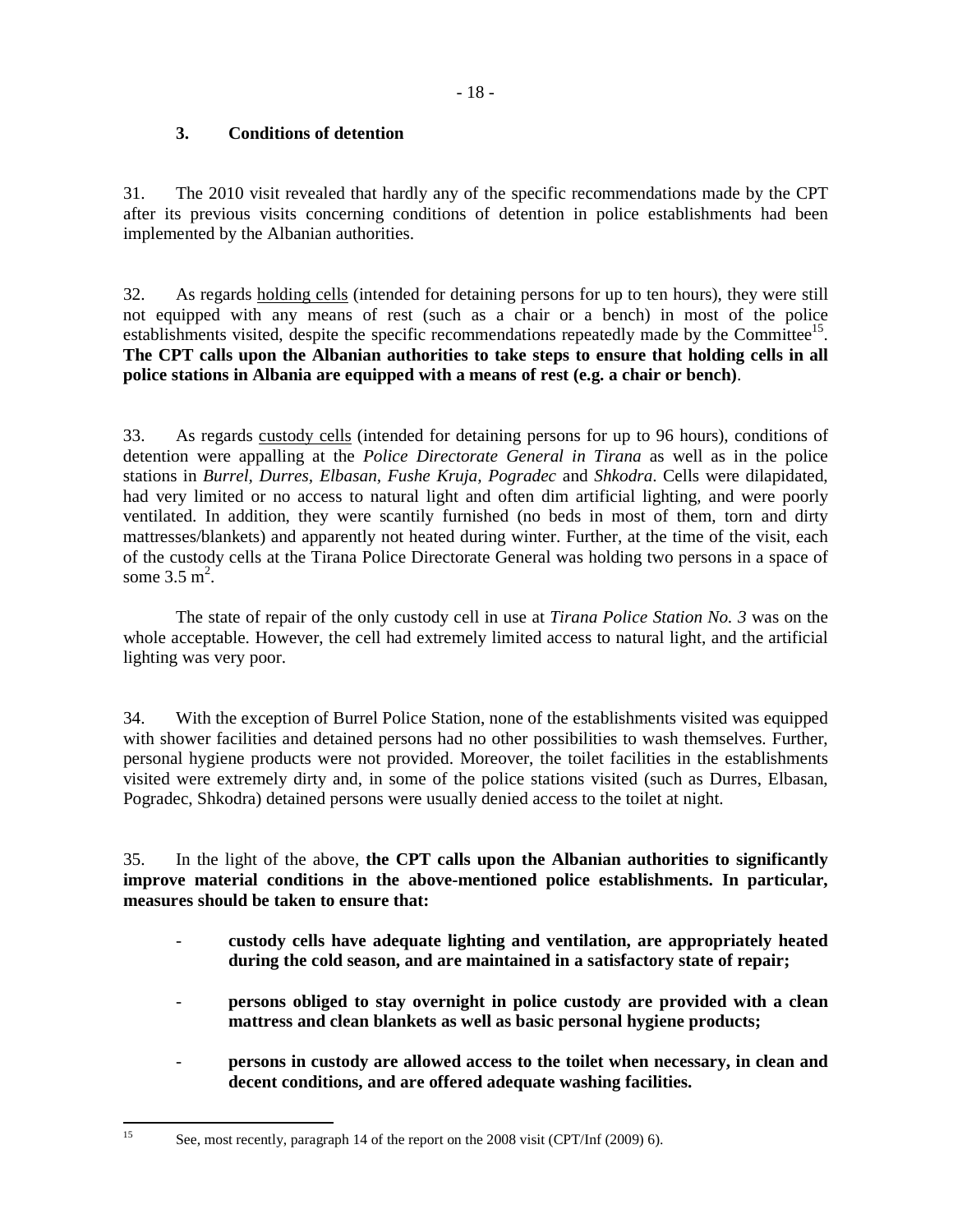As regards more particularly the custody cells at the Police Directorate General in Tirana, as the CPT stressed in its report on the 2008 visit, these cells are too small to accommodate even one person for an overnight stay. **The Committee therefore recommends that these custody cells be enlarged (preferably to at least 6 m²). In the meantime, steps should be taken to ensure that they are only used for single occupancy.** 

36. It is a matter of serious concern that it was common practice in several of the police stations visited to hold juveniles (some as young as 15) together with adult detainees in the same custody cell<sup>16</sup>. As previously stressed by the CPT, such a situation is unacceptable. **The CPT recommends that steps be taken in all police establishments in Albania to ensure that juveniles are no longer held in the same cell as adult detainees.** 

37. The CPT's delegation was also concerned to note that detainees usually had no possibility to go out into the open air in any of the police establishments visited. In this regard, **the Committee wishes to stress that persons held in police custody for 24 hours or more should, as far as possible, be offered outdoor exercise every day.**

38. At the time of the visit, Korca Police Station was in an advanced stage of reconstruction and the delegation was informed that, with the entry into service of the new premises, the detention cells at Pogradec Police Station would be withdrawn from service.

Further, a new police station was reportedly under construction at Kukes, for completion by the end of 2010. Plans were apparently also being made to refurbish the police station in Burrel. Moreover, the delegation was informed about plans to construct a single central police detention facility to serve all police stations in the Tirana region.

**The CPT recommends that the above-mentioned plans be implemented as a matter of priority; it would like to receive a timetable for their full implementation.** In this connection, **the Committee wishes to emphasise that the need for outdoor exercise areas for detainees should also be taken into account in the design of new police detention facilities.** 

<sup>16</sup> For example, at the Police Directorate General in Tirana, Durres Police Station, etc.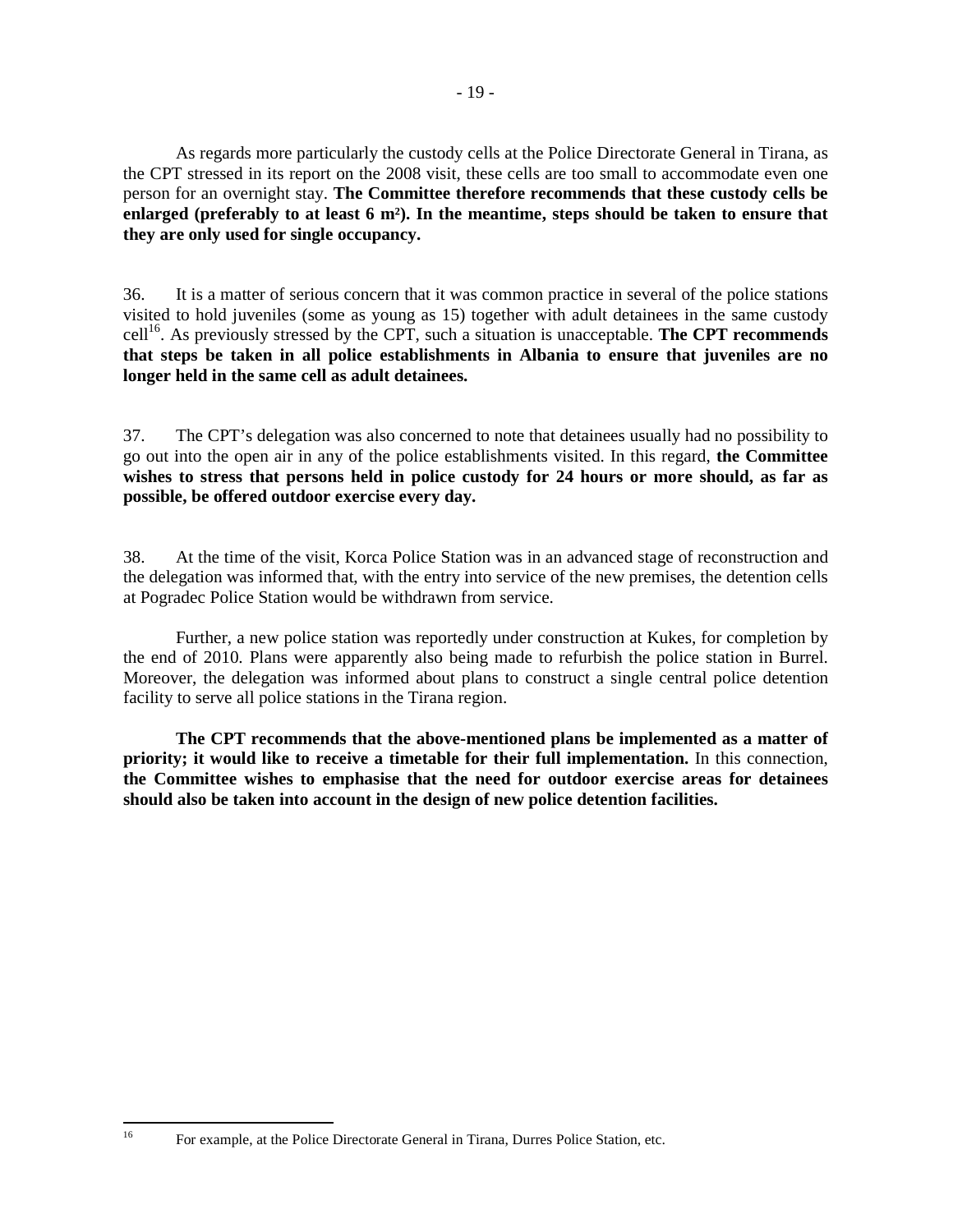## **B. Prison establishments**

## **1. Preliminary remarks**

39. The CPT's delegation carried out full visits to Burrel, Fushe Kruja and Korca Prisons, Pre-Trial Detention Centres in Durres and Kukes, and the Juvenile Reintegration Centre in Kavaja. Further, the delegation returned to Prison No. 313 in Tirana to assess the progress made in implementing the Committee's previous recommendations and to interview newly-arrived remand prisoners.

40. *Burrel Prison* had already been visited by the CPT in 1997 and 2000. It was operating at full capacity at the time of the visit with 154 sentenced (14 of them to life imprisonment) and 41 remand prisoners, all of whom were adult men.

*Fushe Kruja Prison* entered into service in 2008. At the time of the visit, it was operating above its official capacity of 312 places with a total of 381 prisoners (including 33 life-sentenced prisoners and 31 remand prisoners). There were no women or juveniles among the prisoner population.

The new premises of *Korca Prison*, in service since 2008, had an official capacity of 346 places. At the time of the visit, the establishment was accommodating 342 prisoners (all male). Approximately a quarter of the prison population was on remand (including eleven juveniles).

The new premises of *Durres Pre-Trial Detention Centre* were opened in 2008. Operating as a remand establishment for male adults, the Centre was holding 242 prisoners at the time of the visit, with an official capacity of 240 places.

*Kukes Pre-Trial Detention Centre* had a capacity of 44 places; at the time of the visit, it was holding only seven prisoners, all adult men.

*Kavaja Juvenile Reintegration Centre*, opened in 2009, is the only institution in Albania for male sentenced juveniles. With a capacity of 40 places, the Centre was accommodating twelve sentenced juveniles at the time of the visit. In addition, 21 juveniles were being held on remand.

*Tirana Prison No. 313* had previously been visited by the CPT on a number of occasions, most recently in 2008. Still operating as a remand prison, it was accommodating 306 prisoners (including 17 female adults, one female juvenile and 22 male juveniles) at the time of the visit for an official capacity of  $320$  places<sup>17</sup>.

The *Prison Hospital in Tirana* is the only establishment of its kind in Albania. It receives patients from all the prisons and pre-trial detention centres in the country. Located very close to the "Mother Teresa" University Hospital Centre, the Prison Hospital had already been visited by the CPT on four occasions (in 1997, 1998, 2000 and 2005). At the time of the 2010 visit, it was accommodating 87 patients, 71 of whom were psychiatric patients.

<sup>17</sup> By comparison, the establishment was holding 462 prisoners at the time of the CPT's 2008 visit.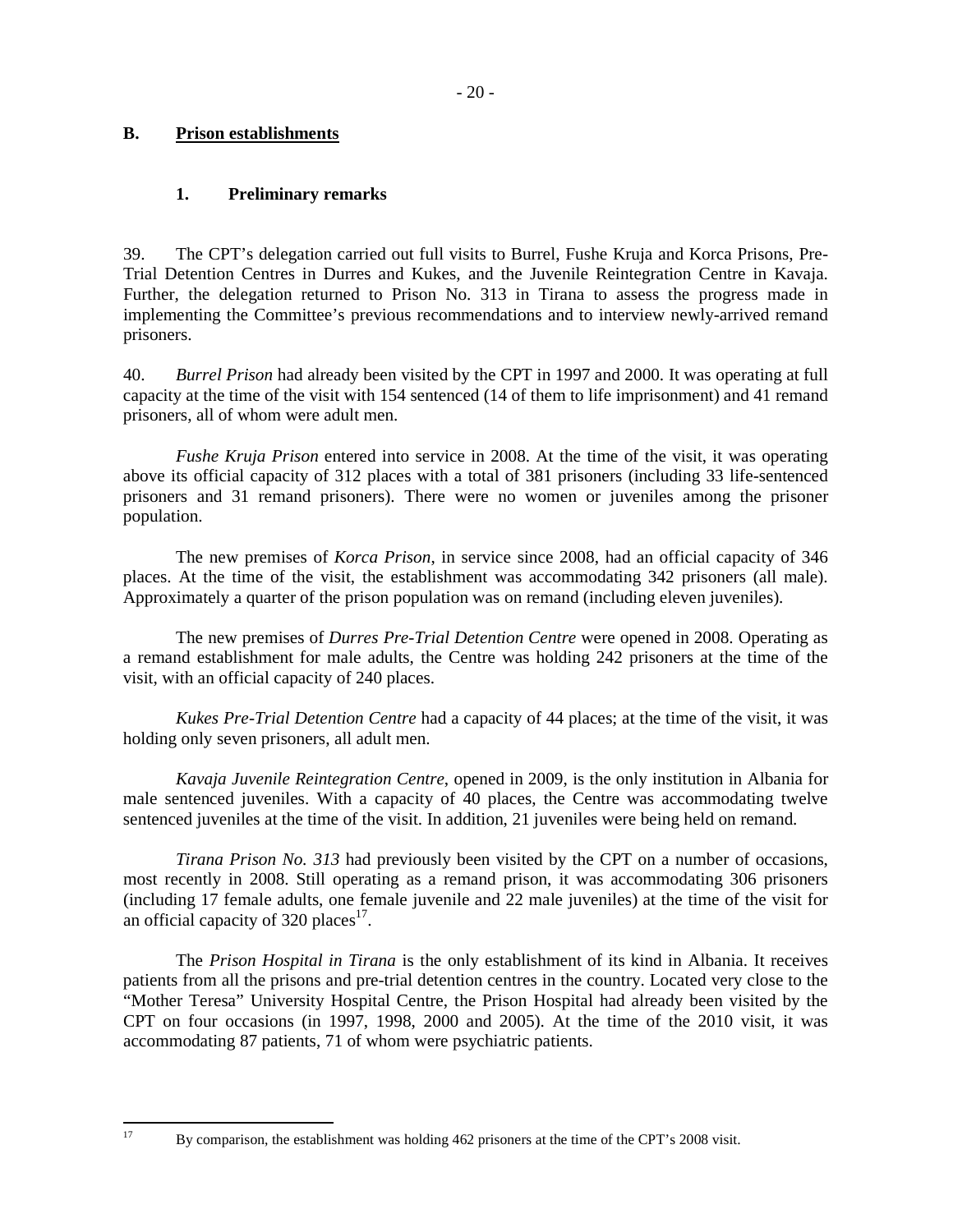41. The CPT acknowledges the efforts made by the Albanian authorities in recent years to reduce prison overcrowding. At the time of the visit, the total number of prisoners in Albania stood at 4,645, compared to some 5,000 at the time of the previous visit in 2008. At the same time, the official capacity of the prison estate had increased from 4,000 to 4,400 places. It should also be noted that, with some exceptions, the national standard of at least  $4 \text{ m}^2$  of living space per prisoner<sup>18</sup> was being met in the establishments visited.

42. The Albanian authorities have embarked on an extensive programme for renewing the prison estate. Over the past two years, five new detention facilities had been opened in Durres, Fushe Kruja, Kavaja, Korca and Vlora (with a total capacity of over 1,000 places), while the construction of several more facilities was at the planning stage (e.g. at Elbasan, Fier, Kukes). In particular, plans were afoot to commence in the near future the construction of a new prison in Tirana for completion by 2014, to replace the existing premises of Prison No. 313.

43. The CPT noted that the Probation Service had started to function in May 2009. As with all alternatives to incarceration, probation is of interest to the Committee as it is, in principle, a tangible measure to keep the overall prisoner population within manageable levels. Imprisonment then becomes truly a measure of last resort where any other sentence would be inadequate.

It is still too early to assess whether the probation service is attaining its full potential in Albania. Probation officers require full support, through initial and ongoing training, in order to gain the full trust of other relevant key players (the judiciary, prosecutors, police officers, etc.), while the latter would benefit from a programme which sensitises them to the value of judiciary supervision through probation. More specifically, in appropriate cases, the possibility of probation should not be diminished by lengthy pre-trial detention. Further, the service needs to be sufficiently spread throughout the country, to ensure that supervision is both realistic and effective.

**The CPT would like to receive detailed information about the work of the Probation Service as well as of the training received by probation officers. It would also like to obtain statistics on the number of prisoners who have benefited so far from early conditional release and alternatives to imprisonment (such as community-based sanctions and suspended sentences).** 

See Section 22.1 of the General Prison Regulations.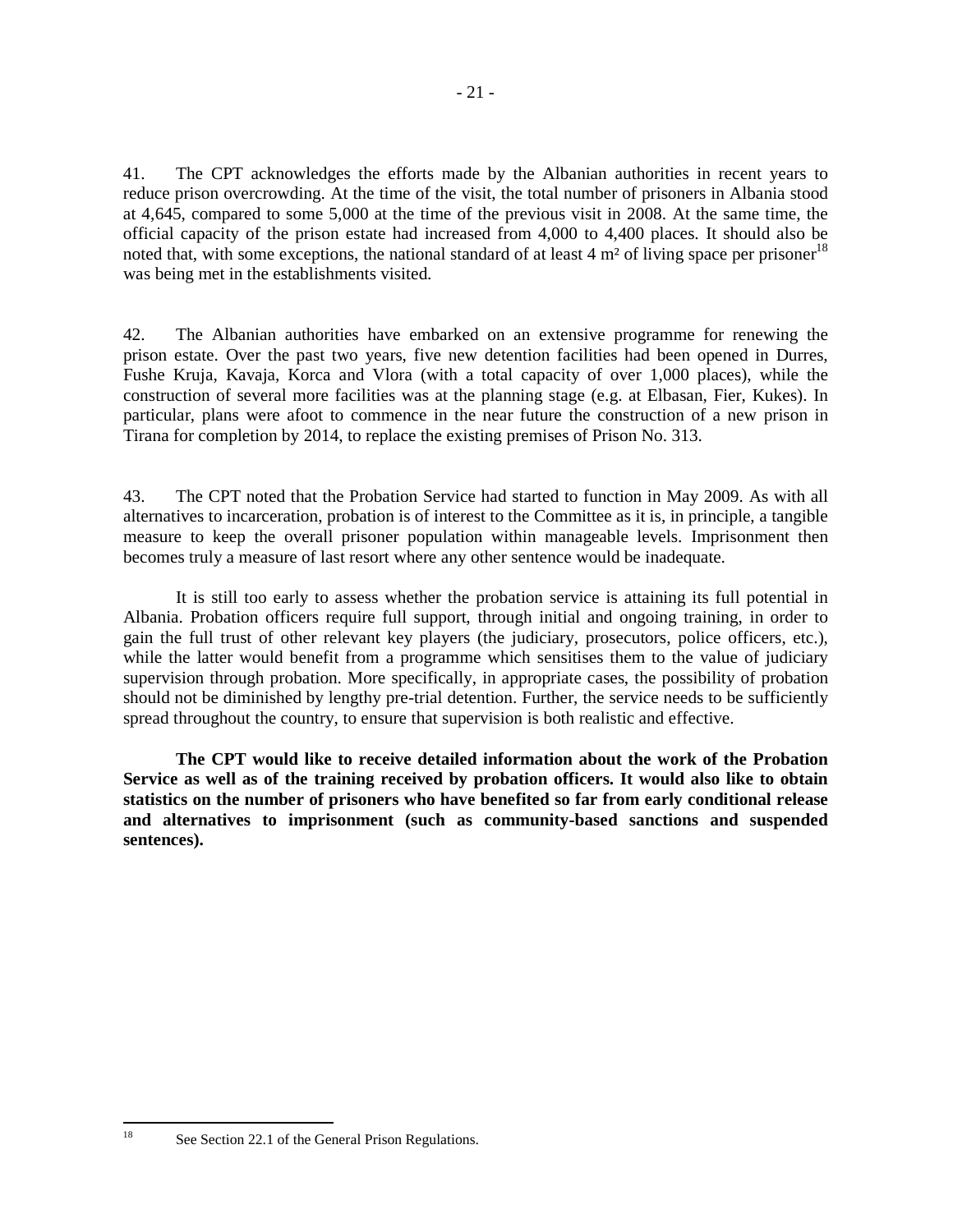#### **2. Ill-treatment**

44. No allegations of recent deliberate physical ill-treatment were received in most of the establishments visited. Overall, staff-prisoner relations appeared to be reasonably relaxed and, in each of the establishments, the majority of the prisoners interviewed gave a positive assessment of their treatment by staff. Further, inter-prisoner violence did not appear to be a major problem in any of the establishments visited.

45. That said, at Korca Prison and Prison No. 313, as well as at Durres Pre-Trial Detention Centre, the delegation did receive some allegations of physical ill-treatment (slaps, kicks, truncheon blows) by members of the establishments' special intervention groups, mostly in connection with transfers to disciplinary cells. At Korca, the delegation also heard some allegations from juveniles held in admission cells who claimed that they had been punched by prison officers when they had repeatedly asked to be allowed to go to the toilet.

At the end-of-visit talks with the Albanian authorities, the delegation expressed its concern regarding these allegations. By letter of 17 August 2010, the Albanian authorities informed the CPT that inquiries would be carried out in the course of September 2010 in the above-mentioned establishments in order to investigate those allegations, and further indicated that "[…] for all identified cases of ill-treatment by special intervention groups disciplinary measures will be taken towards persons responsible".

The CPT regrets the fact that the Albanian authorities have failed to take prompt action to ensure that the above-mentioned allegations are effectively investigated. Further, it should be emphasised that when there is an identified case of ill-treatment, criminal proceedings should be initiated immediately, followed by the imposition of a suitable penalty. **The Committee would like to receive the Albanian authorities' comments on these issues.**

46. To sum up, the findings of the 2010 visit indicate that, although ill-treatment by staff is not a widespread phenomenon in the prison system, there is a need for constant vigilance in this regard. **The CPT recommends that the management in Prison No. 313 and Korca Prison as well as at Durres Pre-Trial Detention Centre regularly remind their staff that all forms of ill-treatment of prisoners are not acceptable and will be the subject of severe sanctions.** 

 Further, **in the course of prison staff training, particular emphasis should be placed on the acquisition and development of inter-personal communication skills, as well as on the handling of problematic situations without applying unnecessary force.** 

**As regards more particularly special intervention groups, consideration should be given to using secure video recording for all planned interventions by members of such groups. It is also important that officers in such groups display prominent means of identification at all times when in contact with prisoners.** 

47. The CPT is very concerned about the information received from various sources regarding a recurrence of the use of metal chains to attach suicidal or agitated patients to their beds at the Prison Hospital in Tirana. The Committee will return to this issue later in the report.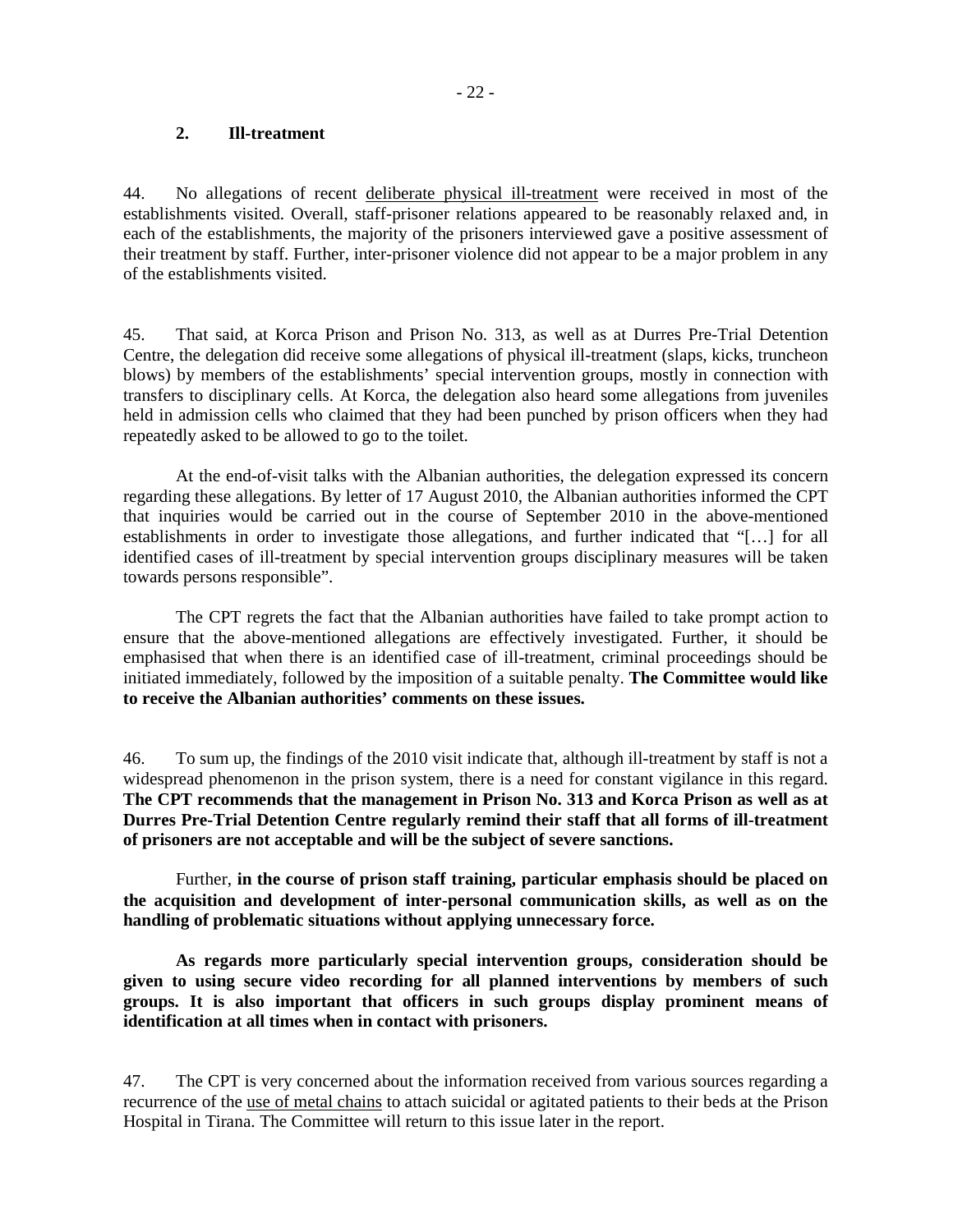## **3. Conditions of detention of adult prisoners**

a. material conditions

48. Material conditions in the *newly-commissioned establishments* (Fushe Kruja Prison, Korca Prison, Durres Pre-Trial Detention Centre) were generally satisfactory. The great majority of prisoners were accommodated in double or multiple-occupancy cells, which mostly offered sufficient living space (e.g. cells with two or three beds measuring between 14 and 15  $m^2$ , cells with four or five beds in a space of some  $24 \text{ m}^2$ <sup>19</sup>. All cells were well-lit and ventilated, and equipped with bunk beds, a fully partitioned toilet, a washbasin, a table and stools, lockers for the storage of personal belongings, and a call system. Further, prisoners were allowed to have a wide range of personal items in their cells, including a television set, a small refrigerator, and a gas stove for cooking.

49. That said, certain shortcomings were observed by the delegation in these establishments.

A problem common to all three establishments was the insufficient supply of water. As a result, prisoners had no possibility to take a shower on a regular basis and often resorted to washing themselves with water collected in buckets, after it had first been heated through devices that they had made themselves. In this connection, the Albanian authorities indicated in their letter of 17 August 2010 that plans had been drawn up to drill wells and to install boilers in those institutions during the period of 2011-2012. **The CPT recommends that these plans be implemented as a matter of priority; in the interim, steps should be taken to alleviate the effects of the existing situation.** 

 Further, some of the cells at Durres Pre-Trial Detention Centre were overcrowded at the time of the visit. For instance, four or even five prisoners were being held in cells measuring some 14 m<sup>2</sup>. In their letter of 17 August 2010, the Albanian authorities informed the CPT of their plan to transfer a certain number of prisoners from Durres to Lezha Prison once the high-security section has become operational at Lezha in 2011. **The Committee trusts that all necessary measures will be taken to ensure that the above-mentioned cells at Durres Pre-Trial Detention Centre accommodate no more than three prisoners.**

It is also a matter of concern that only some two years after their entry into service, there were already clear signs of wear and tear in some parts of Fushe Kruja and Korca Prisons (e.g. peeling paint, stained walls, etc.). **Steps should be taken also in new prison establishments to ensure that regular maintenance works are carried out in order to prevent material conditions from deteriorating.** 

50. At *Prison No. 313* in Tirana, the delegation was pleased to observe an improvement as regards the level of general maintenance and hygiene in the units for male adults. Despite the old and defective infrastructure of the building, efforts were being made by the prison management to bring conditions of detention in these units to an acceptable standard. Clearly, a significant reduction in the prisoner population (see paragraph 40) and a recent increase in the allocated funds have contributed positively to this task.

<sup>19</sup> At Fushe Kruja Prison, which was operating above its official capacity at the time of the visit, living space was on the whole acceptable even in those cells containing additional beds (e.g. six beds in a cell measuring some  $25 \text{ m}^2$ ).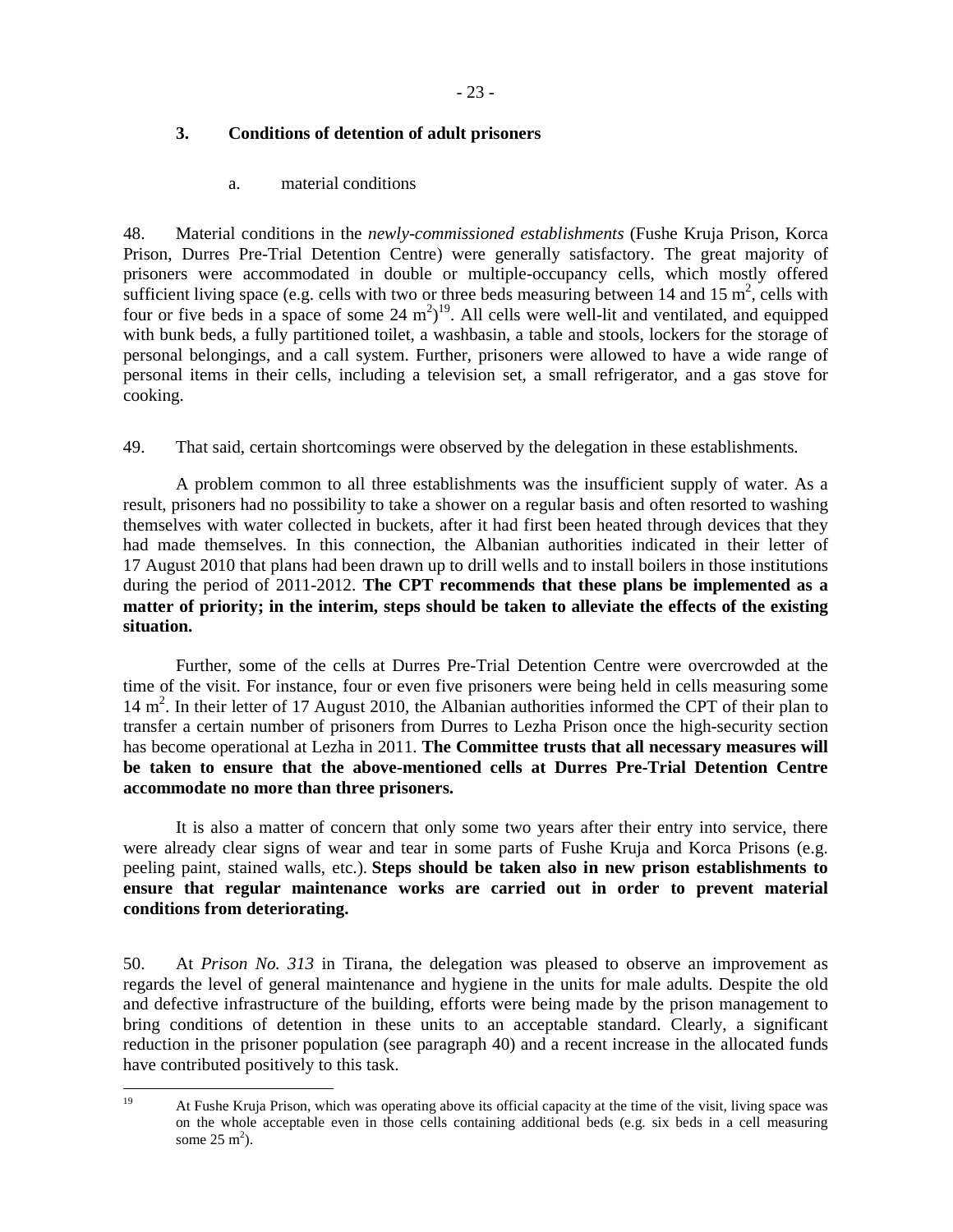That said, the delegation once again came across examples of overcrowded cells (e.g. four persons in a cell measuring  $9 \text{ m}^2$ ). Further, the structural deficiencies observed during previous visits (e.g. limited access to natural light, poor ventilation, lack of call bells) remained uncorrected.

 Further, it was obvious that no maintenance work had been carried out in the unit for female prisoners since the CPT's previous visit in 2008; this had resulted in a deterioration of the material  $\text{conditions}^{20}$ .

 As already indicated, the Albanian authorities were planning to construct a new remand prison in Tirana in the near future, which should then allow Prison No. 313 to be closed down. **The CPT would like to receive detailed information on the implementation of this plan**.

**For as long as Prison No. 313 remains in service, efforts should be pursued in order that the national standard of at least 4 m<sup>2</sup> of living space per prisoner is respected in all cells.**  Further, **steps should be taken to improve the state of repair in the unit for female prisoners.** 

51. Dating back to the 1930s, the premises of *Burrel Prison* were distinctly run-down and affected by damp. The majority of cells were in a poor state of repair. That said, most cells were generally clean and well-lit, and offered adequate living space. Further, the communal sanitary facilities were reasonably clean, and prisoners were allowed to take a shower every day.

 Material conditions were better in the recently renovated C wing (housing approximately one-third of the prisoner population), where the cells were equipped with a fully-partitioned toilet and a shower. However, access to natural light was poor in many cells, and in some it was nonexistent (due to the absence of a window). **The CPT recommends that urgent steps be taken to remedy this serious shortcoming. All prison cells should be equipped with a window; any cell where this is not possible for structural reasons should be taken out of service as prisoner accommodation.** Further, **the design of cell windows should allow adequate access to natural**  light (i.e. sufficient to read by during the day)<sup>21</sup>.

 The delegation was told by the prison director that arrangements were being made to secure funding for the renovation of the two other wings of the prison. **The CPT would like to receive up-to-date information on this point.** 

52. At *Kukes Pre-Trial Detention Centre,* material conditions were quite simply appalling. Most of the cells were in a bad state of repair, damp and filthy, with limited access to natural light and inadequate ventilation. The common sanitary facility was extremely dirty and inherently unhygienic (with a single shower head placed above the floor-level toilet). Further, prisoners complained about low temperatures inside the cells during the winter.

 The delegation was told that there were plans to construct a new pre-trial detention centre in the region and that the work was expected to start in the near future. **The CPT recommends that the Albanian authorities give a high priority to the implementation of these plans.** For as long as the existing premises of Kukes Pre-Trial Detention Centre remain in use, **steps should be taken to ensure that the prisoner accommodation and communal sanitary facilities are maintained in an acceptable state of cleanliness and that the cells are appropriately heated during the cold season.** Further, **the Centre should be fitted with a shower facility which is distinct from the toilet.** 

<sup>20</sup> <sup>20</sup> Cf. paragraph 25 of the report on the 2008 visit (CPT/Inf (2009) 6).

See also Rule 18.2.a of the European Prison Rules.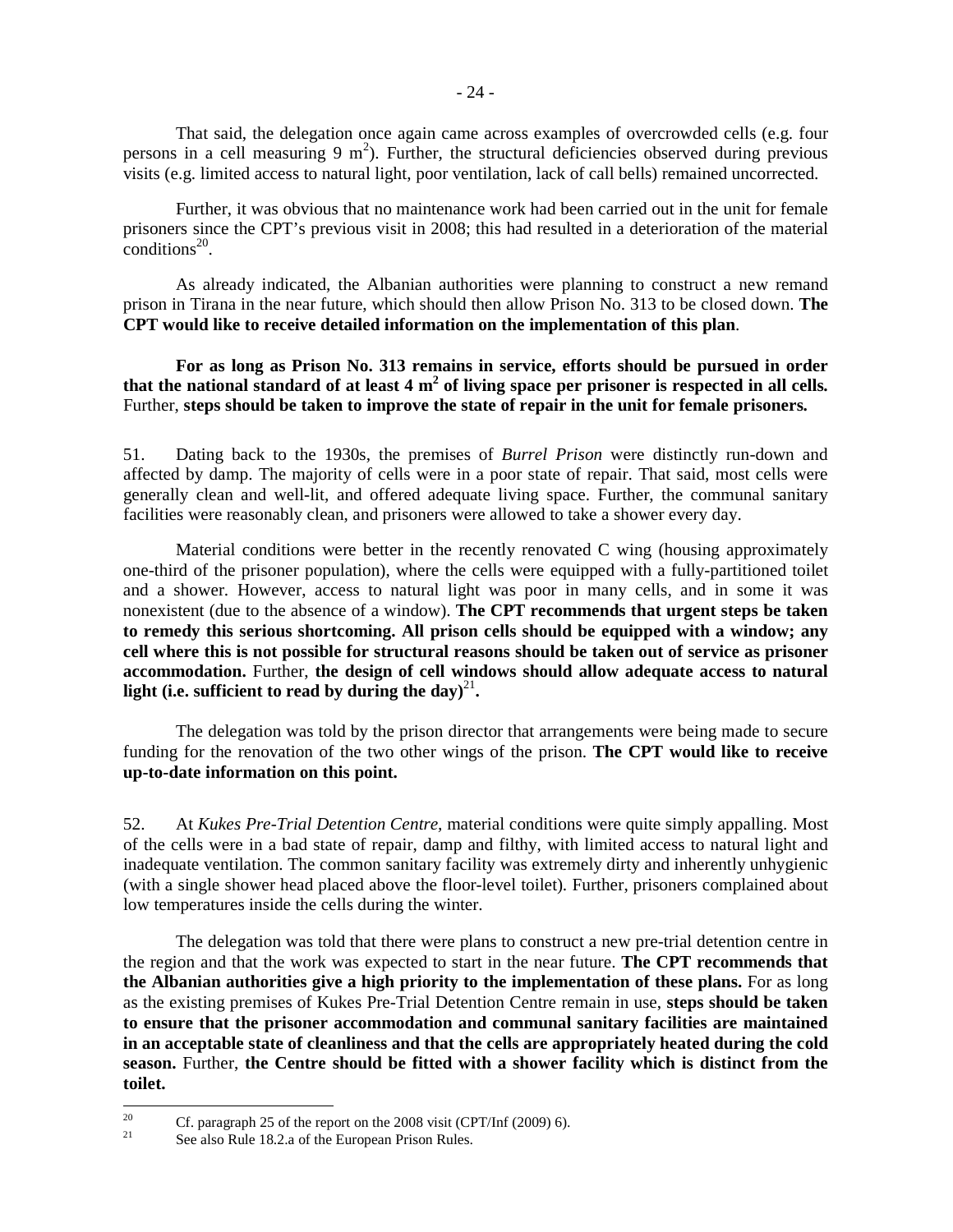53. With the notable exception of Kukes Pre-Trial Detention Centre, outdoor exercise yards in the establishments visited had neither a means of rest nor any shelter from inclement weather. **Steps should be taken to remedy this shortcoming.** 

54. The CPT welcomes the fact that the official standards as regards food in the prison system have been improved in recent years. However, in almost all the establishments visited, prisoners complained that the food provided to them was monotonous, and lacking vegetables and fruit. The delegation itself observed that the daily menu provided to prisoners was repeated every second day, and only occasionally included fresh fruit. **Steps should be taken to review the provision of food to prisoners, in the light of the above remarks.**

55. In all the establishments visited, prisoners received very few personal hygiene products (toilet paper and soap). Further, prisoners complained that no cleaning materials were provided to them. **Steps should be taken to ensure that all prisoners are regularly provided with adequate quantities of essential personal hygiene products (including toothpaste, toothbrush, shampoo, etc.) as well as sufficient materials to clean their cells.** 

b. regime

56. The CPT welcomes the fact that in all the establishments visited, prisoners benefited from at least two hours of outdoor exercise every day<sup>22</sup>; as regards Prison No. 313, this constitutes a major step forward<sup>23</sup>. It is also praiseworthy that in most of the establishments visited, prisoners were allowed to spend more time in the open air than they were entitled to by law (e.g. up to six hours a day at Burrel Prison).

57. Further, the CPT acknowledges the efforts made by the management, in particular at *Fushe Kruja Prison*, to provide educational activities and vocational training to prisoners (both sentenced and on remand). At the time of the visit, some 15 prisoners were enrolled in primary education classes held three times per week. In addition, English language and computer courses were attended by sixteen and eight prisoners respectively, two to three times per week. Moreover, vocational training courses (woodwork and metalwork) were offered in the establishment's wellequipped facilities to 20 or so prisoners for two to three hours per day.

At *Durres Pre-Trial Detention Centre*, some educational activities (such as computer classes and foreign language courses) were offered to a small number of prisoners two to three times per week.

 In both establishments, prisoners could also use fitness rooms and play football on a regular basis and had daily access to communal areas where table tennis and various board games were available. In addition, they could take part in religious services held every week.

 $22$ <sup>22</sup> In accordance with Section 24 (1) of the GPR.

<sup>23</sup> Previously, adult prisoners only had access to so-called "airing rooms" (i.e. rooms with windows).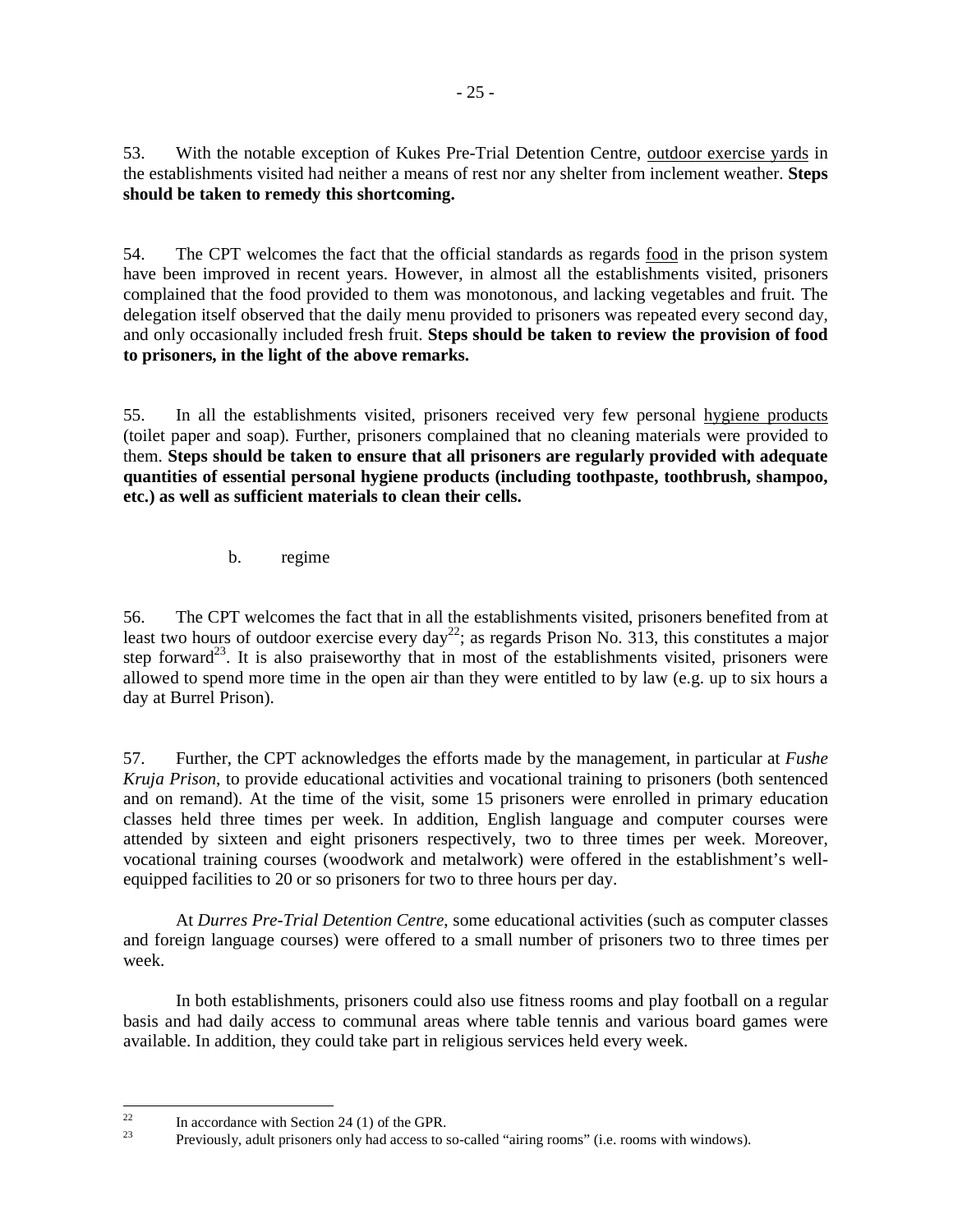58. In contrast, there were virtually no educational or vocational activities on offer in any of the *other establishments visited*. Apart from daily outdoor exercise, prisoners spent their time watching television, reading and playing board games either in their cells or in the common rooms<sup>24</sup>. That said, at Burrel Prison and Prison No. 313, many prisoners could also play football several times per week.

59. To sum up, the CPT notes that the process of developing regime activities for prisoners has gained ground, in particular at Durres and Fushe Kruja. Nevertheless, it remains the reality for the vast majority of remand prisoners and many sentenced prisoners not to be provided with work<sup>25</sup> or other organised out-of-cell activities (apart from outdoor exercise).

**The CPT recommends that the Albanian authorities redouble their efforts to improve the programme of activities offered to prisoners in the establishments visited and, where appropriate, at other prison establishments in Albania.** As has been highlighted by the Committee in previous visit reports, the aim should be to ensure that all prisoners, including those on remand, are able to spend a reasonable part of the day outside their cells engaged in purposeful activities of a varied nature (work, preferably with a vocational value; education; sport; recreation/ association).

60. As regards, more specifically, life-sentenced prisoners at Burrel and Fushe Kruja Prisons, the CPT welcomes the fact that the prisoners concerned could associate freely with other sentenced prisoners (subject to the high-security regime). On the other hand, hardly any of them were provided with organised out-of-cell activities apart from outdoor exercise and occasional sports activities. **The CPT recommends that steps be taken as a matter of priority to ensure that lifesentenced prisoners (as well as other long-term prisoners) are provided with opportunities for work and other purposeful out-of-cell activities.** 

 Further, **the Committee would like to receive detailed information on the possibilities for life-sentenced prisoners to be reclassified to a lower security regime permitting their integration into the mainstream prisoner population.** 

More generally, **any restrictions on the regime applicable to sentenced prisoners should be based exclusively on security concerns of an appreciable nature assessed on a case-by-case basis by the prison management rather than applied automatically by the courts as part of the sentence.** 

61. The CPT was surprised to learn that the Council of Ministers approved in March 2010 a number of amendments to the General Prison Regulations (GPR) which *inter alia* included television sets in the list of prohibited items for remand prisoners<sup>26</sup>. The CPT would like to receive **clarification of this matter.** 

 $24$ 24 At Korca, prisoners could also attend religious services (though apparently not on a regular basis).<br> $25$  Only a four prisoners were employed to perform democia duties (mointanence, food distribution of

 $^{25}$  Only a few prisoners were employed to perform domestic duties (maintenance, food distribution, etc.).

<sup>26</sup> At the time of the visit, the amendments had yet to be published in the Official Gazette to enter into force.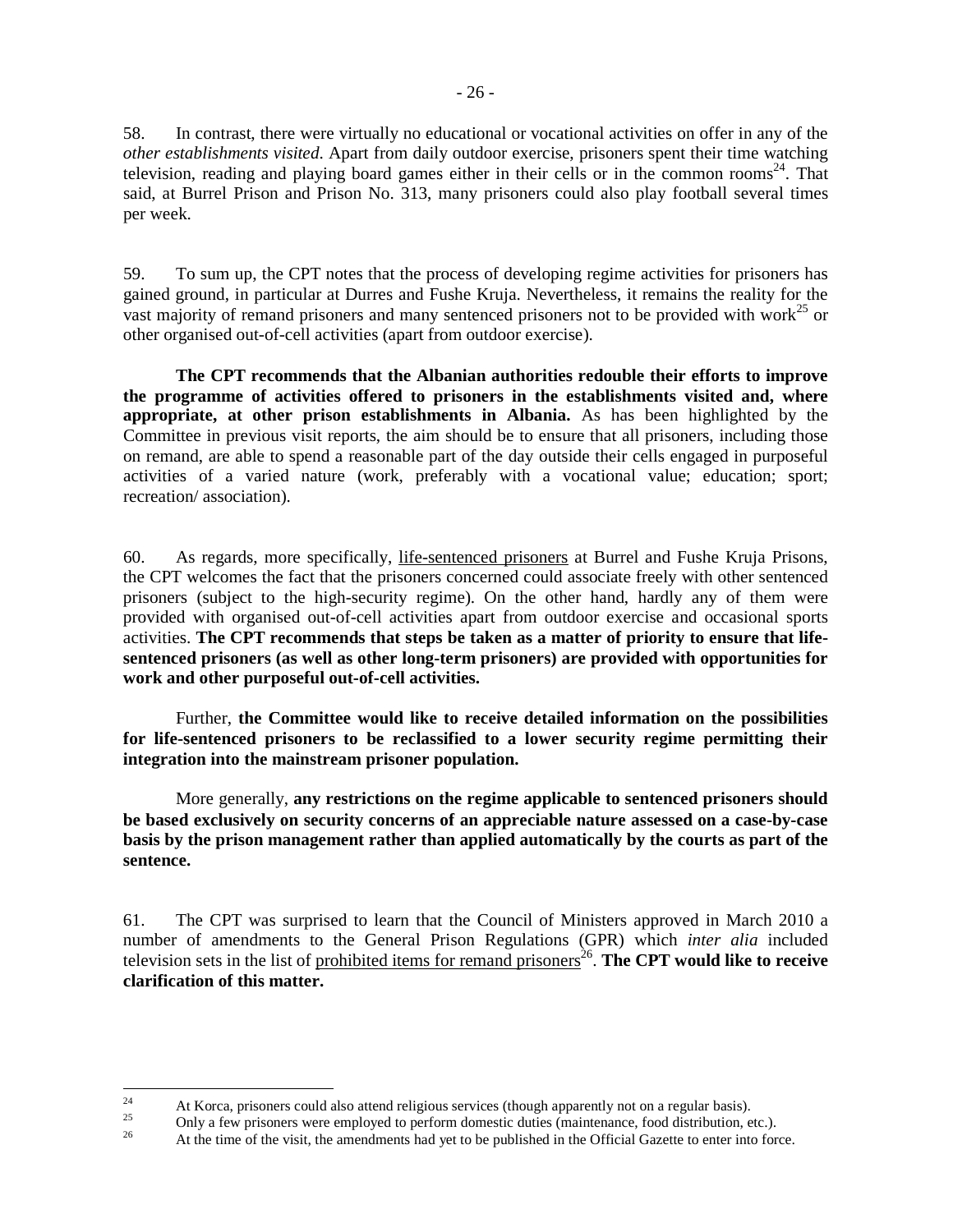## **4. Conditions of detention of juveniles**

62. As already indicated, the delegation carried out a full visit to the newly-opened Juvenile Reintegration Centre in Kavaja. Further, it paid particular attention to the situation of juveniles at Korca Prison and Prison No. 313 in Tirana.

63. The material conditions under which juveniles were being held were of a high standard at Kavaja, and generally good at Korca. All cells had good access to natural light and artificial lighting, and were well-ventilated and clean. They were also adequately furnished (bunk beds with full bedding, a table, chairs, wardrobes, a washbasin)<sup>27</sup> and fitted with a fully partitioned toilet. Further, the living space offered to juveniles was satisfactory (e.g. two or three beds in rooms measuring between  $14$  and  $15 \text{ m}^2$ ).

Material conditions in the unit for juveniles at Prison No. 313 had not changed since the 2008 visit; they remained satisfactory<sup>28</sup>.

 It should also be noted that at both Prison No. 313 and Korca Prison juveniles were accommodated separately from adult prisoners (see, however, paragraph 67).

64. That said, the delegation heard many complaints from juveniles that the quantity of food provided was not sufficient. This matter was raised by the delegation with the relevant authorities during the end-of-visit talks.

 In their letter of 17 August 2010, the Albanian authorities informed the CPT that a proposal to increase the quantity of food for inmates at Kavaja Juvenile Reintegration Centre had been submitted by the Directorate General of Prisons to the relevant Ministries in April 2010. **The Committee would like to receive updated information on this issue and clarification as to whether similar action has been taken as regards juveniles held in Prison No. 313 and Korca Prison.** 

65. The delegation gained a particularly positive impression of the regime offered to juveniles at *Kavaja Juvenile Reintegration Centre*. Indeed, they benefited from a structured programme of purposeful activities and were thus able to spend most of the day outside their cells.

The Centre had two large vocational workshops, one equipped for woodwork and the other for metalwork. Other activities included daily classes taught by outside teachers, providing a full secondary school programme, and special courses (such as computer and English language courses). The Centre also employed four educators who were in charge of organising recreational activities for juveniles (who could play football and table tennis every day, and had access to a fully equipped gym three times per week). It is also praiseworthy that both individual and group sessions were organised by a psychologist.

<sup>27</sup> <sup>27</sup> At Korca Prison, there was also a television set in each cell. At Kavaja, juveniles had access to television in the common rooms.

<sup>&</sup>lt;sup>28</sup> See paragraph 24 of the report on the 2008 visit (CPT/Inf (2009) 6).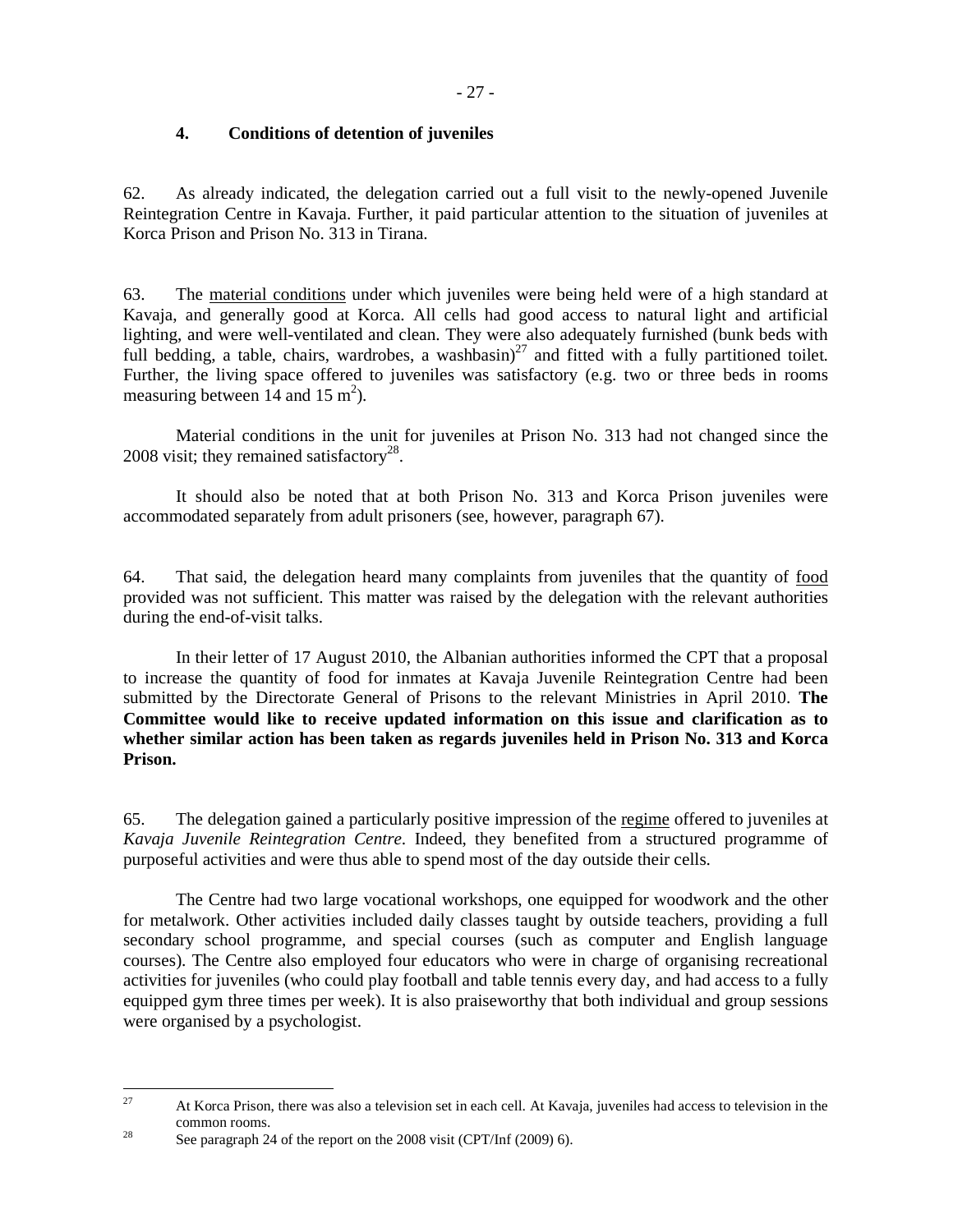At *Korca Prison*, most of the juvenile remand prisoners attended secondary school classes three times per week (for six hours in total), and all of them were able to spend three hours every day in one of the common rooms, where they could play various board games. However, no sports activities were organised for them.

 Regrettably, the regime of juvenile remand prisoners at Prison No. 313 had clearly deteriorated since the  $2008$  visit<sup>29</sup>. With the exception of twice-weekly drawing classes organised by an NGO, educational activities were no longer offered to male juveniles. As a result, they spent most of the day loitering around in the unit corridors, watching television and playing board games in their cells. On a positive note, they had access to the outdoor exercise yard in the afternoons where they could also play football. As regards the only female juvenile, she was offered no educational activities whatsoever.

66. The CPT wishes to stress that juveniles have a particular need for physical activity and intellectual stimulation. Regardless of their period of detention, they should be offered a full programme of education, sport, vocational training, recreation and other purposeful activities. Physical education should constitute an important part of that programme.

**The CPT recommends that steps be taken at Korca Prison, Prison No. 313 and, where appropriate, in other prisons, to ensure that juvenile remand prisoners (both male and female) are provided with a wider range of organised activities, in the light of the above remarks.** 

67. At Korca Prison, juveniles were not separated from adult prisoners during outdoor exercise. During the end-of-visit talks, the delegation expressed its concern about the above-mentioned situation and requested the Albanian authorities to take steps to ensure that daily outdoor exercise was scheduled at different times for juvenile and adult prisoners. By letter of 17 August 2010, the Albanian authorities informed the CPT that "[…] immediate measures [had been] taken to separate adults from juveniles when taking exercise, in order to avoid any contact between them." The CPT welcomes the rapid action taken by the authorities.

68. At Kavaja, the delegation was informed that juveniles always had to be transferred to an adult prison upon reaching majority, even when the person's expected date of release was relatively close. In the CPT's view, a case-by-case assessment should be carried out in such situations in order to decide whether it is appropriate for a particular inmate to be transferred to an adult institution, taking into consideration the remaining term of his sentence, his maturity, his influence on other juveniles, and other relevant factors.

**The CPT invites the Albanian authorities to allow, if necessary through legislative amendments, for flexibility in the transfer of prisoners who reach the age of 18 to an adult institution, in the light of the above remarks.** 

At the time of the 2008 visit, all juveniles were offered two hours of schooling every day.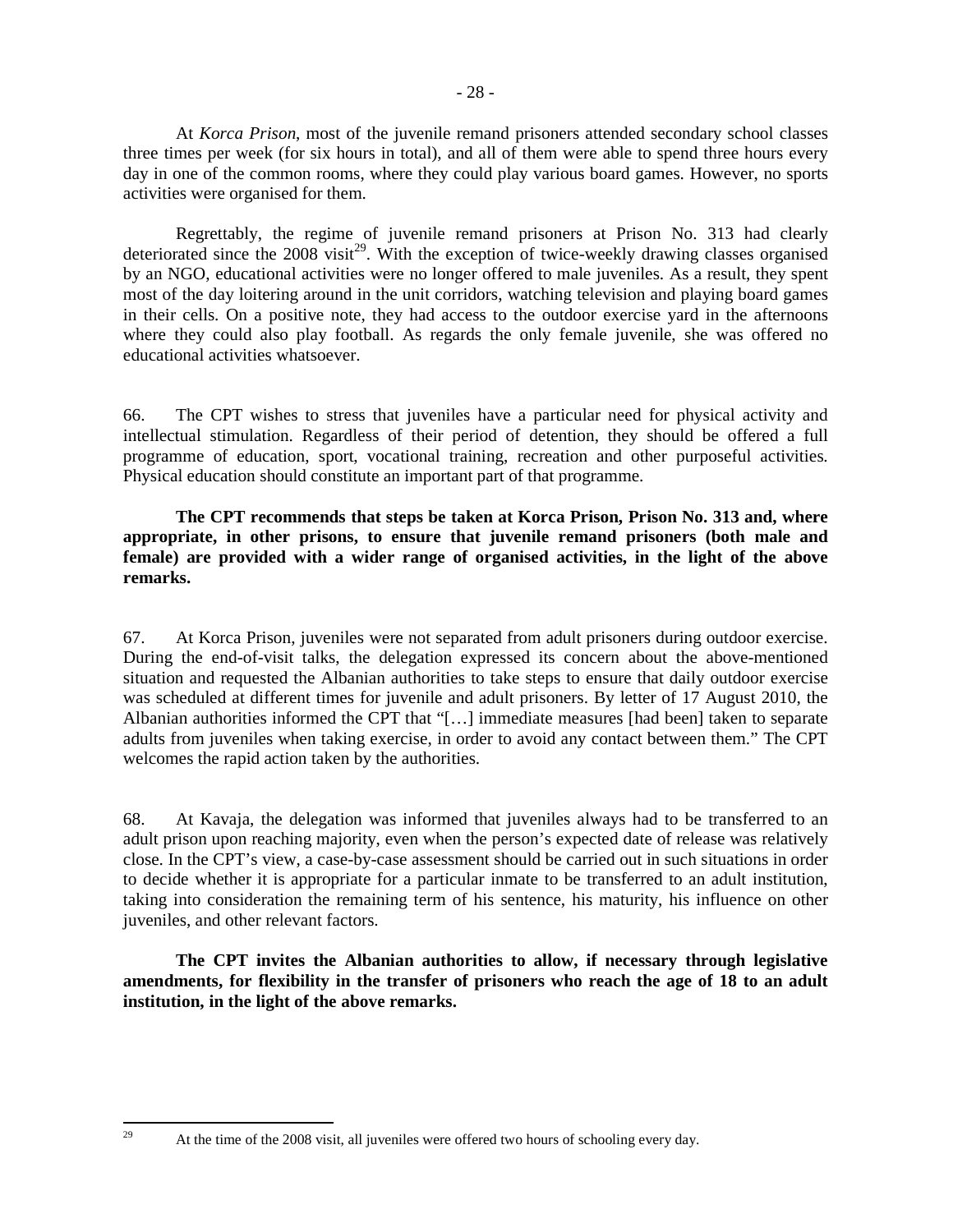## **5. Health-care services in the prisons visited**

69. As regards health-care staff, the number of general practitioners and nurses was on the whole satisfactory in most of the establishments visited<sup>30</sup> (as regards Burrel Prison, see paragraph 79).

However, it is a matter of concern that, despite the specific recommendation repeatedly made by the Committee<sup>31</sup>, nursing staff levels have not been increased at Prison No. 313. The CPT considers that the complement of four nurses is clearly insufficient for a remand establishment the size of Prison No. 313, notwithstanding the recent decrease in the prisoner population. **The CPT therefore calls upon the Albanian authorities to increase nursing staff levels at Prison No. 313.**

70. In all the establishments visited, the health-care facilities were of a poor quality. Medical equipment was basically limited to stethoscopes and blood pressure meters; there was also no equipment for taking blood samples and, as a result, prisoners had to be taken to an outside hospital for simple diagnostic tests. At Kukes, the medical unit was not even equipped with a washbasin and an examination table (see also paragraph 79 as regards Burrel Prison). **The CPT recommends that steps be taken to remedy the above-mentioned deficiencies.** 

71. The supply of medication was inadequate in most of the establishments visited. As a result, prisoners had to rely on their families for the supply of certain medication. The delegation raised this matter with the relevant authorities during the end-of-visit talks in Tirana.

 By letter of 17 August 2010, the Albanian authorities informed the CPT that "[t]he issue of insufficient supply of medication was solved in July 2010. By now all institutions are supplied with the necessary medications." The Committee welcomes this development; **it would like to receive a list of medicines which are now routinely supplied to all prison establishments.**

72. With the exception of Burrel Prison (see paragraph 79), the provision of general health care appeared to be on the whole satisfactory in the establishments visited. Access to treatment (including emergency treatment) was reasonably prompt, and continuity of care was ensured. Further, prisoners who were in need of specialist treatment were usually transferred to an outside hospital without undue delay (cf., however, paragraphs 75 to 77).

73. Dental care was provided either by dentists employed by the establishment (at Burrel, Durres, Fushe Kruja, Korca, and Prison No. 313) or by visiting dentists (at Kavaja and Kukes).

 $30<sup>2</sup>$ 

<sup>30</sup> For example, Durres - 2 full-time doctors and 5 nurses, Fushe Kruja - 3 full-time doctors and 7 nurses, Korca - 2 doctors (full-time and half-time) and 8 nurses, Kukes - a half-time doctor and 3 nurses, Kavaja - a full-time doctor and 4 nurses. All nurses were employed on a full-time basis and worked in shifts 24 hours per day.

<sup>&</sup>lt;sup>31</sup> See, most recently, paragraph 31 of the report on the 2008 visit (CPT/Inf (2009) 6).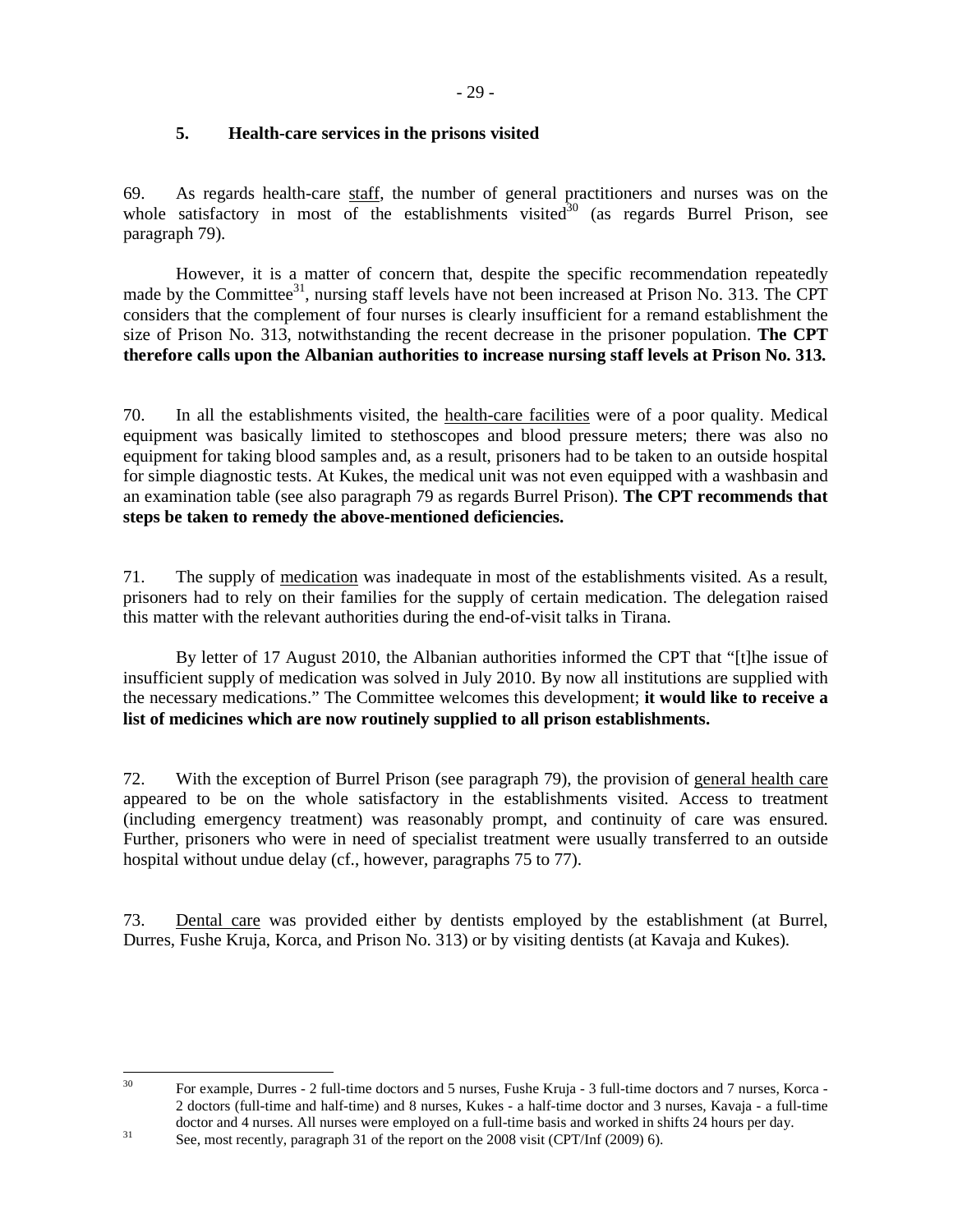**Albanian authorities take the necessary measures to remedy this situation.** 

74. As regards the provision of psychiatric care to prisoners, it is a matter of concern that the establishments in Burrel, Durres, Kavaja and Kukes were not visited by a psychiatrist. As a result, prisoners in need of psychiatric care had to be transferred to the Prison Hospital in Tirana, which sometimes involved considerable delay.

Prisons frequently accommodate a certain number of prisoners who, while not requiring admission to a psychiatric facility, would benefit from ambulatory psychiatric care. The regular presence of a psychiatrist would enable those prisoners to be identified in good time and given appropriate treatment. In many cases this might well make it possible to avoid any subsequent need for their transfer to an outside facility. Further, such a presence would ensure that the state of health of inmates returned to prison after treatment in a psychiatric facility is satisfactorily monitored.

**The CPT recommends that urgent steps be taken to arrange for regular visits by a psychiatrist to all prisons in Albania.** Further, **all doctors working in prisons should be trained to identify and manage common psychiatric disorders and to recognise serious disorders requiring specialist care.**

75. The CPT has repeatedly emphasised the crucial role of prompt medical screening of newlyarrived prisoners, in particular in establishments which represent points of entry into the prison system<sup>33</sup>. Such screening is indispensable, in particular in the interests of preventing the spread of transmissible diseases, of suicide prevention and of the timely recording of any injuries.

Regrettably, in none of the establishments visited was medical screening upon admission carried out in a systematic manner, despite the recommendations repeatedly made by the Committee on this subject. In the event that prisoners were seen by health-care staff upon admission, they were often only asked questions about their state of health, without being subjected to a proper physical examination. Further, in none of the establishments visited were newly-arrived prisoners screened for transmissible diseases; nor were any tests carried out at a later stage.

In the light of the above, **the CPT calls upon the Albanian authorities to take the necessary steps to ensure that all newly-arrived prisoners are subject to a comprehensive medical examination on admission (including screening for transmissible diseases) and are provided with information regarding the prevention of transmissible diseases.**

 $32$ <sup>32</sup> For example, there was no dentist's chair at Kavaja. At Durres, the dentist's chair was broken. At Burrel Prison, even basic equipment such as a steriliser was lacking.

<sup>&</sup>lt;sup>33</sup> This is also required by the GPR: "The prisoner shall be examined properly by the doctor within the first 24 hours of admission to the institution." (Section 16.1)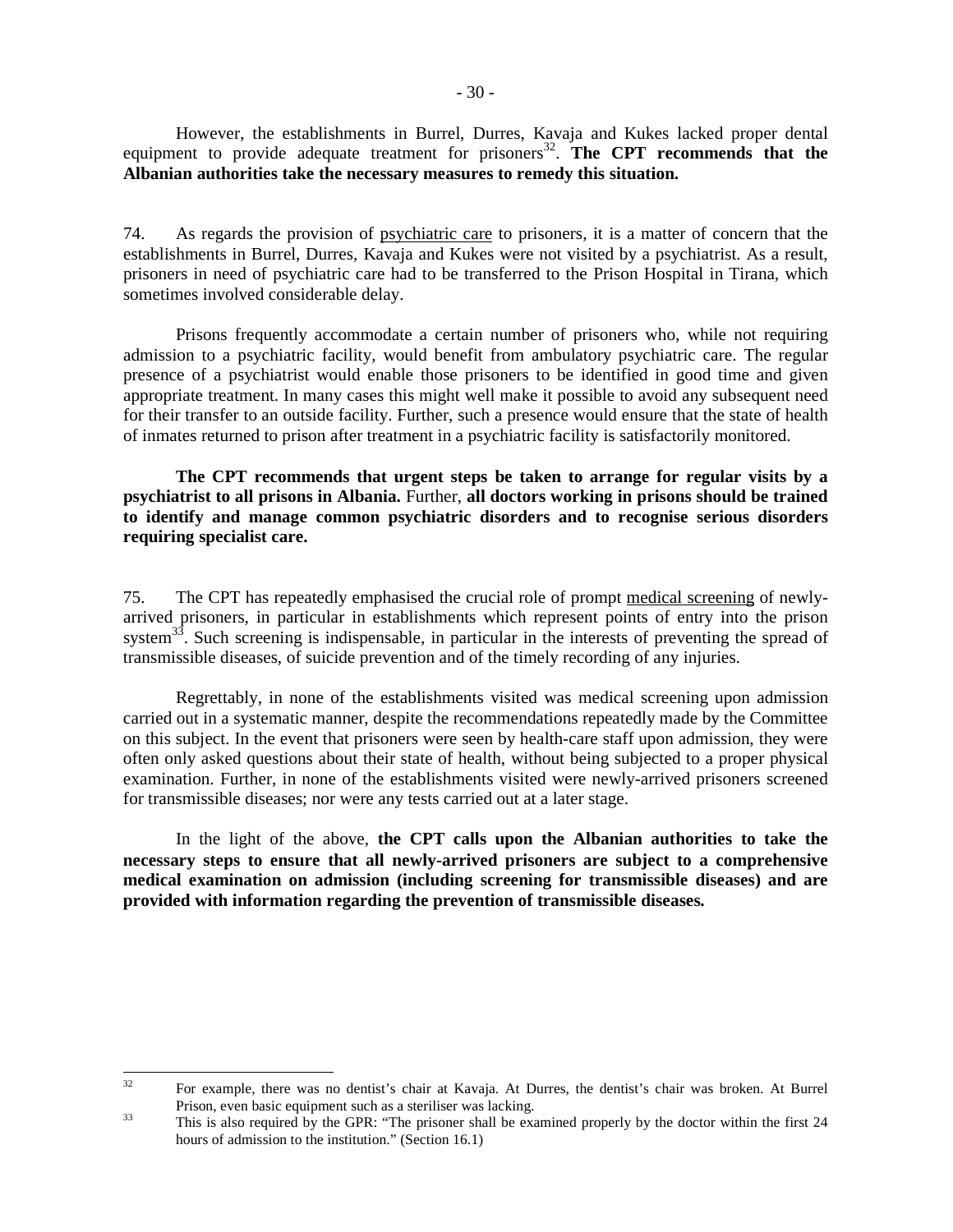76. As was the case during all previous visits, the recording of injuries (on admission or during imprisonment) left a lot to be desired; in many cases, injuries were not described in sufficient detail. Further, medical records usually contained no information about the statements made by the prisoners concerned and never included the doctor's conclusion as to the possible causes of the injuries observed.

The CPT is also concerned to note that, despite the specific recommendation repeatedly made by the Committee, prison doctors were still generally unaware of the legal obligation resting upon them, by virtue of Sections 281 and 282 of the CCP, to report within 48 hours any allegations or signs of possible ill-treatment to the prosecutor or to the police.

**The CPT therefore calls upon the Albanian authorities to ensure that:** 

- **the record drawn up after a medical examination of a prisoner (both on admission and during imprisonment) contains: (i) an account of statements made by the prisoner which are relevant to the medical examination (including his/her description of his/her state of health and any allegations of illtreatment), (ii) an account of objective medical findings based on a thorough examination, and (iii) the doctor's conclusions in the light of i) and ii), indicating the degree of consistency between any allegations made and the objective medical findings (a copy of the conclusions should be made available to the prisoner concerned and, upon request, to his/her lawyer);**
- **all medical staff working in prison establishments are reminded of their obligations under Sections 281 and 282 of the CCP.**

**The Committee also invites the Albanian authorities to offer special training to prison doctors on the manner in which medical screening of prisoners is to be performed and on the recording of any injuries observed.**

77. The delegation noted that medical files (including dental files) at Korca Prison and Prison No. 313 contained very little or no medical data. Moreover, it became apparent that in both establishments, many medical files had been drawn up retroactively shortly before the visit took place (as was the case during previous visits by the Committee). In contrast, medical files were generally well-kept and detailed at Durres, Fushe Kruja, Kavaja and Kukes (as regards Burrel Prison, see paragraph 79).

**The CPT calls upon the Albanian authorities to take immediate steps at Korca Prison and Prison No. 313 to ensure that an individual medical file is opened on admission and properly kept for every prisoner. In particular, medical files should contain diagnostic information as well as an ongoing record of the prisoner's state of health and of any special examinations he has undergone.**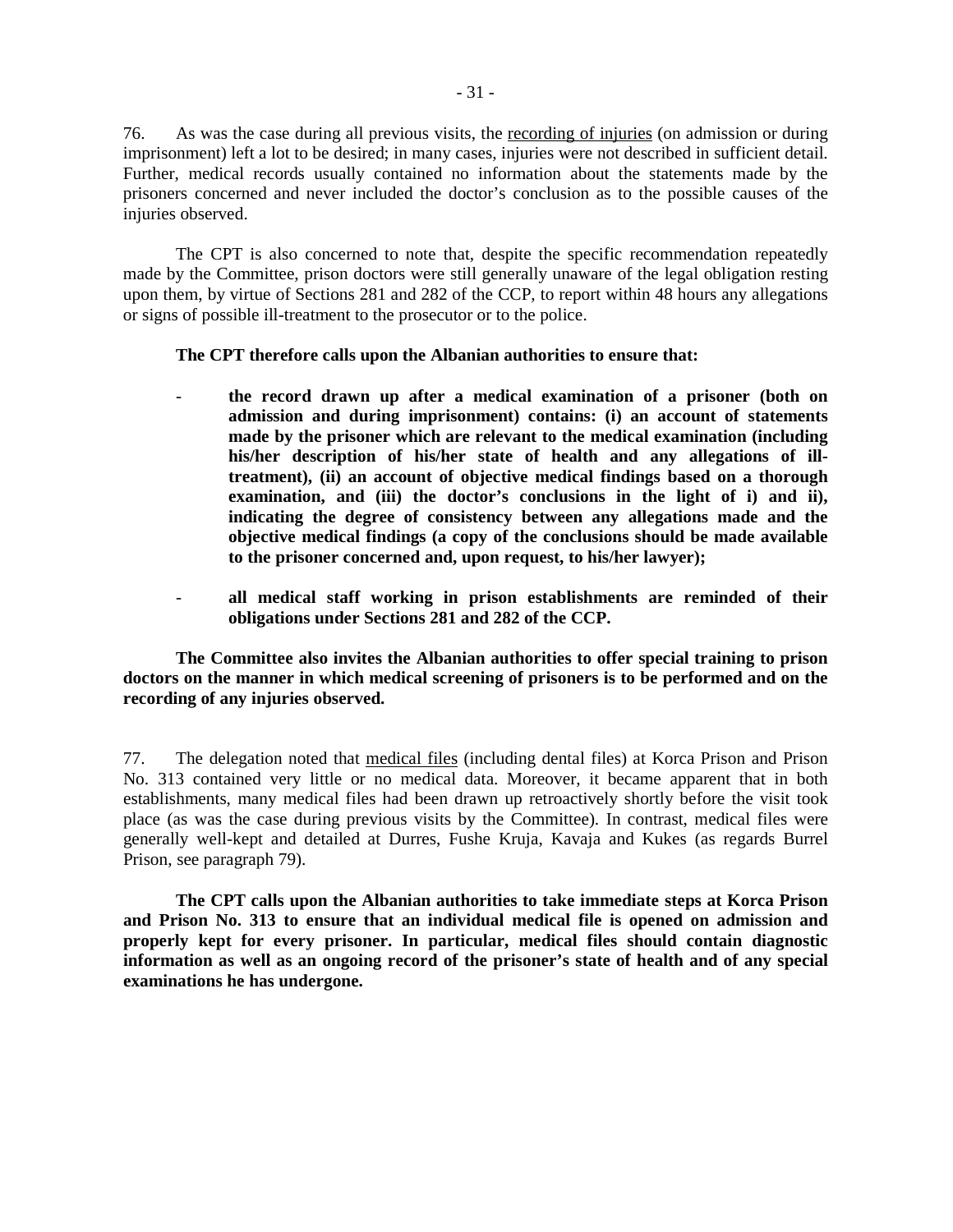78. Despite the specific recommendations repeatedly made by the Committee in previous visit reports, the principle of medical confidentiality was still not being respected in any of the establishments visited. Indeed, medical examinations/consultations (whether upon a prisoner's arrival or at a later stage) were usually carried out in the presence of custodial staff. Such a state of affairs is not acceptable.

The Committee recalls that there can be no justification for prison officers being systematically present during medical consultations. Their presence is detrimental to the establishment of a proper doctor-patient relationship and is usually unnecessary from a security standpoint. Alternative solutions (for instance, the installation of an alarm system in the surgery) which reconcile security requirements with respect for confidentiality can and should therefore be found.

**The CPT calls upon the Albanian authorities to take steps to ensure that medical examinations/consultations of prisoners are conducted out of the hearing and – unless the doctor concerned specifically requests otherwise in a particular case – out of the sight of nonmedical staff.**

79. Specific reference must be made to the poor quality of the health-care services provided to prisoners at Burrel Prison. In addition to the widespread shortcomings already mentioned (e.g. inadequate provision of psychiatric care, insufficient supply of medication, the lack of medical screening for newly-admitted prisoners), this prison not only suffered from a severe shortage of medical equipment and materials (as basic as sterile gloves) but also lacked an adequate surgery for medical examinations; as a result, the prison doctor was obliged to examine the prisoners in their cells in full view of other inmates. Further, the surgery hours of the general practitioner were clearly insufficient to properly organise the provision of health-care services and to ensure adequate care for some 200 inmates<sup>34</sup>.

Obviously, such an unsatisfactory state of affairs can only have very negative consequences for the level of health-care provided to prisoners. Indeed, the delegation received numerous complaints at Burrel Prison regarding considerable delays in gaining access to the doctor and the inadequate quality of care.

 Further, about half of the remand prisoners in this prison did not have an individual medical file and the medical files of other remand prisoners contained hardly any or no information at all<sup>35</sup>. The situation was scarcely better regarding sentenced prisoners. In particular, medical files of "chronic patients" did not reflect the follow-up of the patients' state of health, nor did they contain an adequate and updated justification for the prescribed medication.

 $34$ The doctor visited the prison for approximately 5-6 hours per week (despite being contracted on a half-time basis).

<sup>&</sup>lt;sup>35</sup> By way of example, out of the eleven most recent admissions (since February 2010) examined by the delegation, only four had a medical file. Two of these files were for prisoners with serious medical conditions, while the other two were completely empty.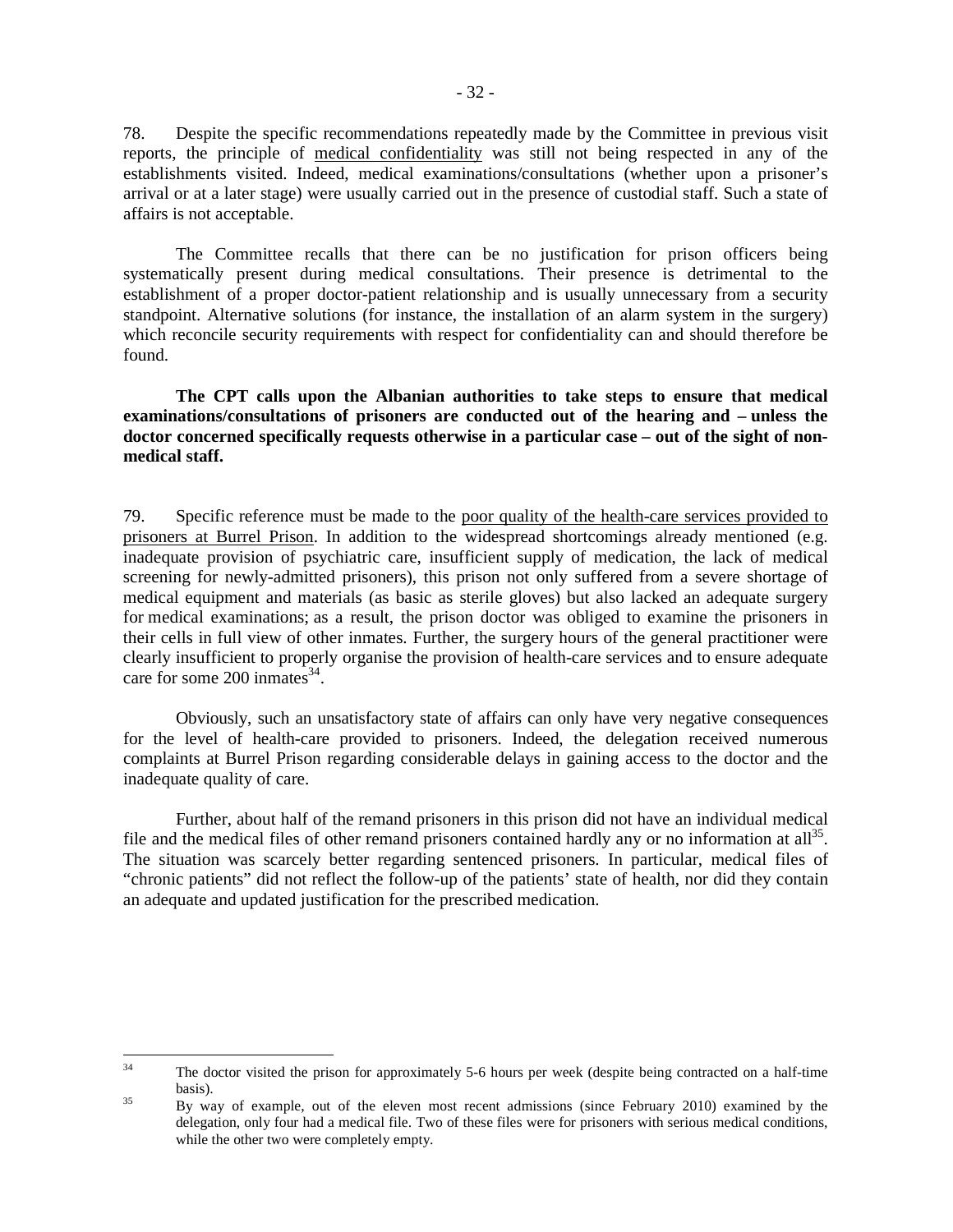80. As already indicated (see paragraph 8), during the end-of-visit talks, the delegation made an immediate observation under Article 8, paragraph 5, of the Convention and requested the Albanian authorities to carry out a thorough review of the health-care services at Burrel Prison.

In their letter of 4 October 2010, the Albanian authorities provided the following information in relation to Burrel Prison:

"Currently we have taken various measures to complete the medical files of both sentenced and remand prisoners […]. Furthermore, medical visits and medical conditions are documented in these medical files.

Every prisoner […] in Burrel penitentiary institution is attended by the doctor and medical staff during the admission in this institution. The doctor is part of the admission commission. The requests for medical assistance is asked to the medical staff (nurses) and communicated to the doctor the following day."

81. The information provided by the Albanian authorities is not sufficient to remove the CPT's concerns regarding the quality of health-care services at Burrel Prison. **The Committee would therefore like to know whether:** 

- **the establishment now has a properly equipped surgery for medical examinations (which is regularly supplied with the necessary material);**
- a general practitioner now works in the prison on at least a half-time basis;
- **requests made by prisoners to consult a doctor are promptly met.**

82. During the end-of visit talks, the delegation was informed by the Minister of Justice that, according to a recent agreement with the Ministry of Health, all prisoners would soon be covered by the national health insurance scheme. **The CPT would like to receive detailed information on this issue.**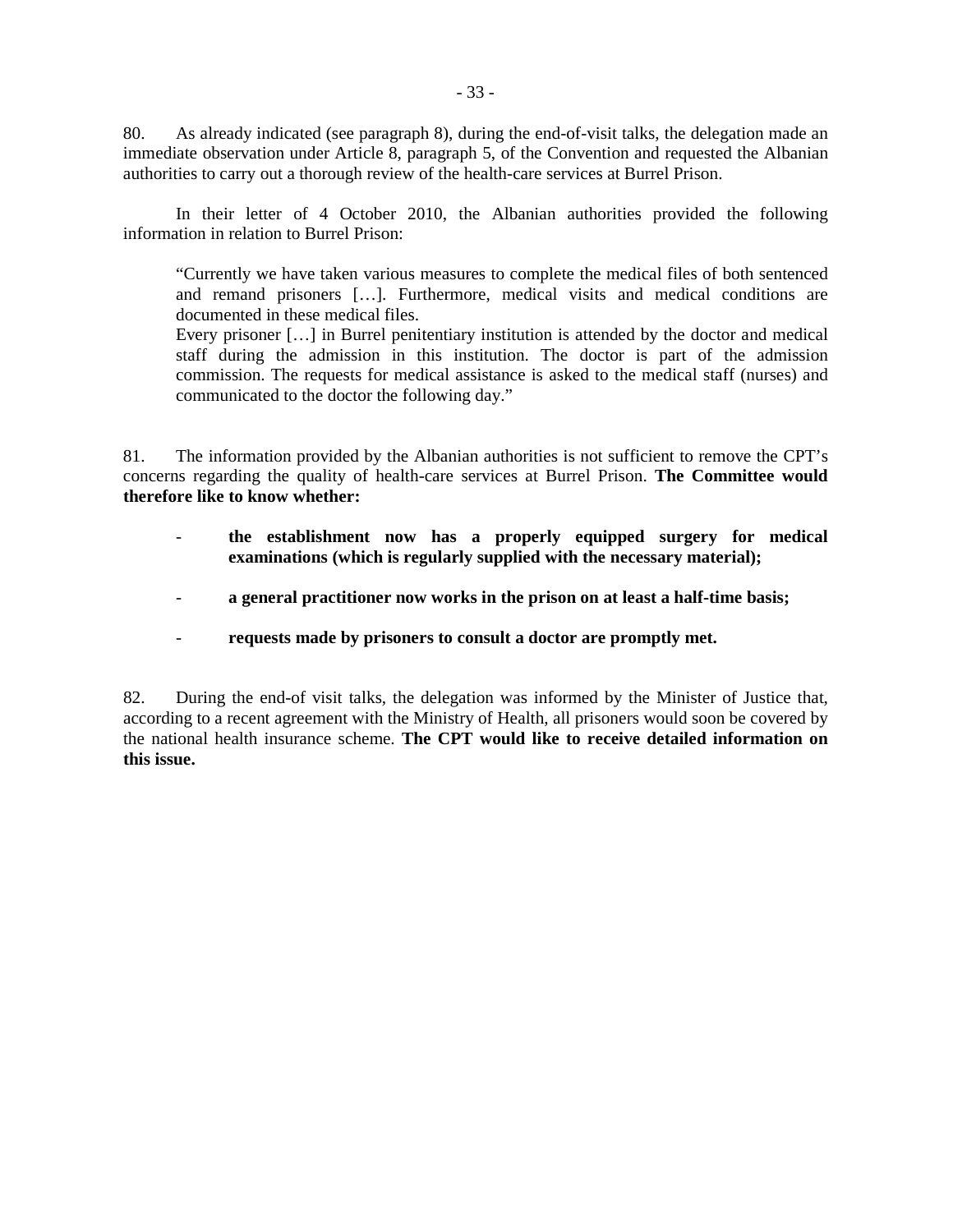### **6. Prison Hospital in Tirana**

83. As regards material conditions, the CPT noted a positive development, following on from the improvements already observed in 2005. The Prison Hospital was not overcrowded, despite the reduction in capacity from 130 to 90 beds made following the rebuilding/renovation works carried out a few months previously (on that occasion around 60 psychiatric patients had been transferred to the Kruja Special Institute). All the rooms now had a washbasin and a partitioned sanitary facility. Further, they were of a reasonable size and had satisfactory access to natural light and artificial lighting. In addition, the rooms were equipped with sufficient furniture. More generally, the general state of hygiene and cleanliness at the Prison Hospital could be described as on the whole satisfactory.

84. That said, two problems remain to be solved. Firstly, the absence of call bells or means of communication in patients' rooms still gives cause for concern. In this respect, the staff indicated that the rooms were under constant supervision by staff who made rounds in the corridors. The delegation was able to observe that such continuous supervision was far from being provided in practice, a state of affairs which was also confirmed by numerous patients. Such a shortcoming is particularly worrying in respect of the two intensive care rooms – the so-called "old rea" and "new rea" (the latter being better equipped). In this context, the CPT must refer to the case of a bedridden patient aged 87 accommodated in the "old rea", suffering from severe respiratory failure and severe anorexia. To get the attention of health-care or custodial staff, the patient concerned had – in so far as he had the strength – to bang on the door situated by his bed-head. **The CPT recommends that the Albanian authorities take measures to install call bells/means of communication in the patients' rooms in the Prison Hospital, absolute priority to be given to the two intensive care rooms.** 

 Secondly, the CPT's delegation found a pile of soiled sheets in the disused toilets on the ground floor of the Hospital, which were apparently used as a temporary holding point prior to the sheets being taken to the laundry at the nearby University Hospital Centre. **The CPT recommends that measures be taken to ensure that used sheets are collected and processed in accordance with the rules of hospital hygiene.**

85. Finally, numerous complaints had been received at the time of the 2005 visit about both the quality and the quantity of the food served to patients in the Prison Hospital. It has to be said that these complaints had disappeared in 2010. The meals were delivered by the supplier who also served the nearby hospital, in suitable containers, and final preparation of the meals took place in the Prison Hospital's kitchen, which was properly equipped and clean.

86. Improvements were also observed in respect of the activities offered to patients. In this regard, it should be recalled that in the past the Prison Hospital applied a closed-door regime and daily access to the exercise yard was far from being guaranteed, in particular for psychiatric patients (see CPT (2006) 24, paragraph 111). Since then, two exercise yards for male patients had been set up, as had outside areas for use by female patients. Men now had at least two hours' exercise in the open air per day, and women four hours. This is a positive development.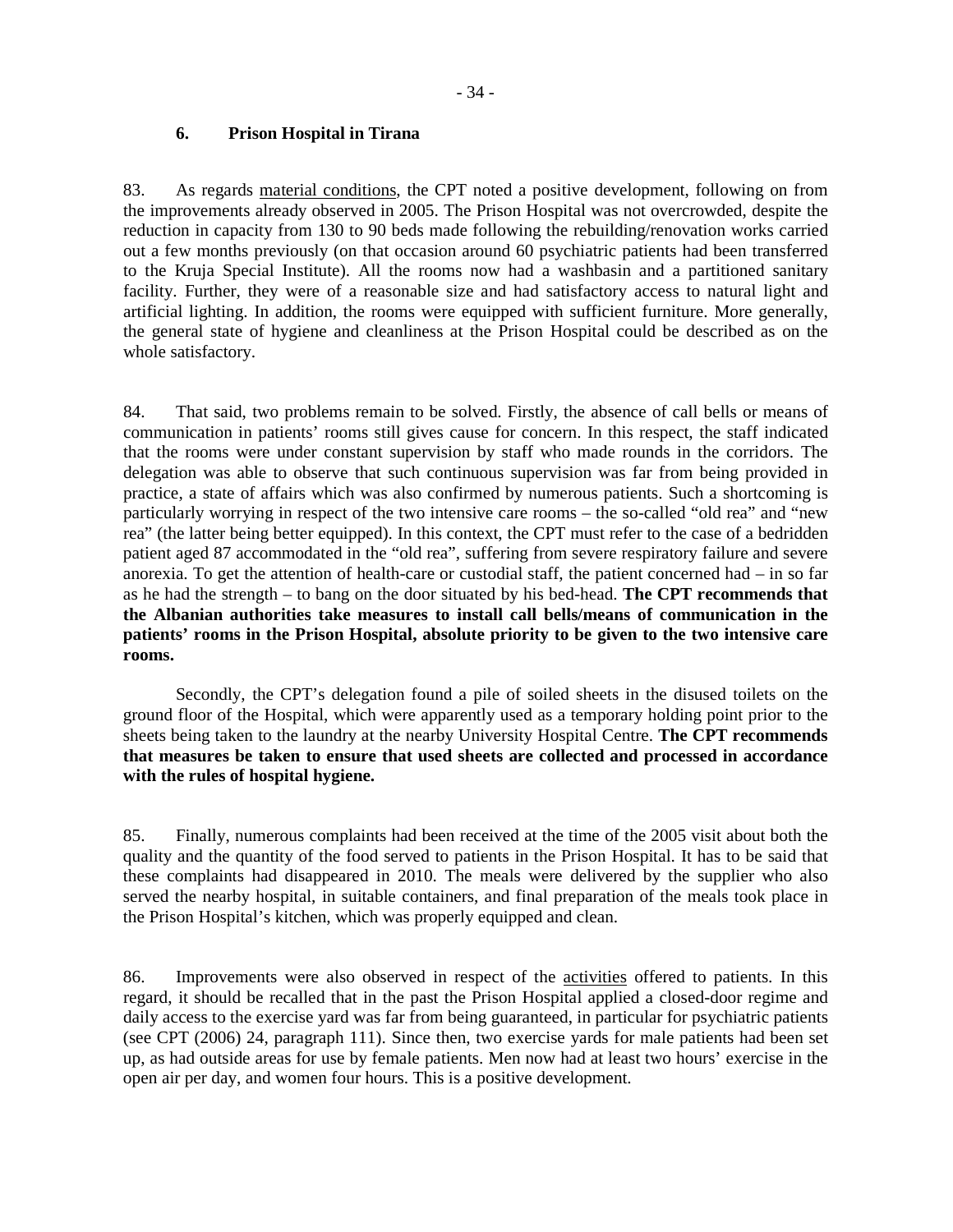That said, the patients continued to be locked up in their rooms for a significant part of the day. **The CPT encourages the Albanian authorities to do away with the closed-door regime in the Prison Hospital and to progressively develop other activities for the patients (both male and female).** The CPT will return later to the efforts made by the psychosocial team concerning therapeutic activities.

87. As regards staff and treatment, with the notable exception of psychiatric care, the number of health-care staff at the Prison Hospital may be considered on the whole satisfactory.

 The medical team comprised eight full-time doctors, representing various specialities, and two specialists working on a half-time basis (one of them a dentist). At first sight, such a staff complement may appear to be excessive for some 15 somatic patients held in the Hospital. However, account should be taken of the number of specialties represented as well as the fact that the doctors concerned in addition had to carry out outside consultations every day for prisoners coming from other penitentiary establishments. The medical team was supported by some 20 nurses and some 15 orderlies, who worked in three shifts. Continuity of care was also guaranteed by the round-the-clock presence on the premises of a duty doctor.

That said, there was a striking shortage of staff as regards psychiatric care. A single psychiatrist – whose goodwill and energy should be emphasised – was responsible for over 70 psychiatric patients (of the 87 patients present in the hospital), of whom some 60 had been declared not to be criminally responsible and subjected to a compulsory treatment order. Such a shortfall in the hours of attendance of psychiatrists must give rise to a speedy and decisive response from the Albanian authorities. The Prison Hospital should benefit from at least two full-time psychiatrists. **The CPT recommends that urgent measures be taken to this end.** 

 Further, none of the nurses working at the Prison Hospital had a fully-fledged qualification in psychiatry. **The CPT invites the Albanian authorities to consider introducing ongoing training modules on psychiatry at the country's nursing schools.** 

88. On a positive note, the CPT noted with interest the Albanian authorities' decision to entrust the management of the Prison Hospital to a health-care professional (rather than to a prison director, as had previously been the case), who was engaged in defining the establishment's medical policy.

89. The CPT has no particular comments to make about the *somatic care* provided to patients at the Prison Hospital. It should be mentioned that this care was provided in a generally satisfactory manner, with use being made, when necessary, of the nearby "Mother Teresa" University Hospital Centre. One comment must nevertheless be made about the Prison Hospital's dental surgery. At the time of the visit, it was dilapidated and dirty and lacked the necessary resources to provide quality care (out-of-date or out-of-order equipment and instruments, and out-of-date medicines). Further, the number of dental consultations was minimal. **The CPT recommends that the dental surgery of the Prison Hospital be either completely refurbished or taken out of service. In the interim, recourse should be had to the services of external dentists.**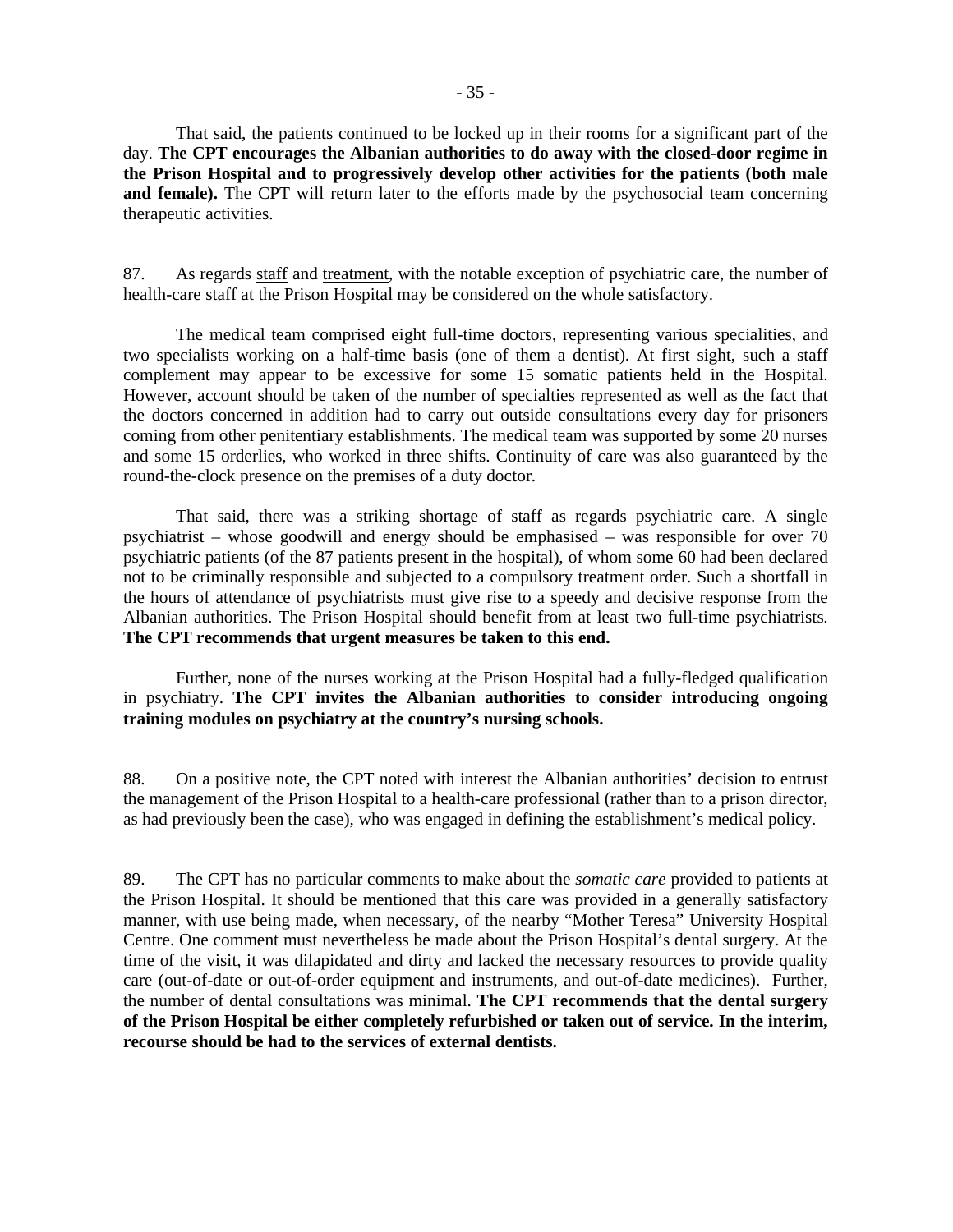90. As regards *psychiatric care*, increased attendance by psychiatrists (see paragraph 87) should go hand-in-hand with a wider range of treatment supplementing pharmacotherapy (in particular psychotherapeutic care, psychosocial rehabilitation, work with families with a view to preparing patients for discharge, etc.). In this connection, the CPT noted the efforts made in this respect for over a year by the psychosocial team (comprising a psychologist, an educator and a social worker). This team had introduced a small number of activities, both for individuals and groups (although the latter were more difficult to organise due to the lack of appropriate premises).

Among the available therapeutic activities, particular mention should be made of a suicide prevention programme and an anxiety and stress management programme (each programme concerning fewer than ten patients), as well as a rehabilitation programme for former drug addicts (five patients). The team also, more conventionally, drew up biannual individualised progress reports, as well as dealing with other tasks (such as patients' links with their families, social services, etc.).

**The CPT recommends that the Albanian authorities intensify their efforts to offer a wider range of treatment to psychiatric patients.** In addition, **it would be desirable for appropriate premises to be placed at the disposal of the psychosocial team, so that it can organise group activities there.** 

91. As concerns the issue of respect for *medical confidentiality*, the CPT noted with satisfaction that medical files of the patients of the Prison Hospital were kept – and could be accessed only – by the establishment's health-care staff. Similarly, psychiatric patients could benefit from confidential interviews with the hospital's psychiatrist. The confidentiality of the interviews, on the other hand, was not guaranteed in every case. The CPT's delegation observed that in practice the health-care staff – and in particular the nurses – were most often accompanied by custodial staff when visiting patients' rooms. In this connection, **reference is made to the recommendation made in paragraph 78 of the report.**

92. Turning to *means of restraint*, the CPT had observed during its 2005 visit that the practice of using metal chains when episodes of agitation occurred appeared to have been discontinued. Having completed the 2010 visit, the CPT has every reason to believe – notwithstanding the denial of the doctor in charge of the establishment, who stated that their use had been proscribed since June 2009 – that metal chains were used at the Prison Hospital till very recently (i.e. till April 2010) to attach suicidal or agitated patients to their beds (usually by one wrist and one ankle) for several hours. This conviction is based on accounts given by patients (or by former patients met at other prison establishments during the visit) as well as on an examination of documents (individual medical files, incident registers, etc.). In this connection, it should be noted that some members of the health-care and custodial staff openly spoke of their helplessness when faced with emergency situations, referring particularly to the lack of appropriate therapeutic means. Like the CPT's delegation, they felt that the leather straps seen at the establishment's duty office could not ensure the protection of an agitated patient or of the staff. For its part, the CPT considers that the use of chains to keep suicidal or agitated patients in their beds is tantamount to inhuman and degrading treatment (as well as being potentially physically damaging to the patient concerned).

**The CPT therefore recommends that the Albanian authorities put an immediate and definitive end to this practice. A specific written instruction to this effect should be distributed to all staff working at the Prison Hospital.**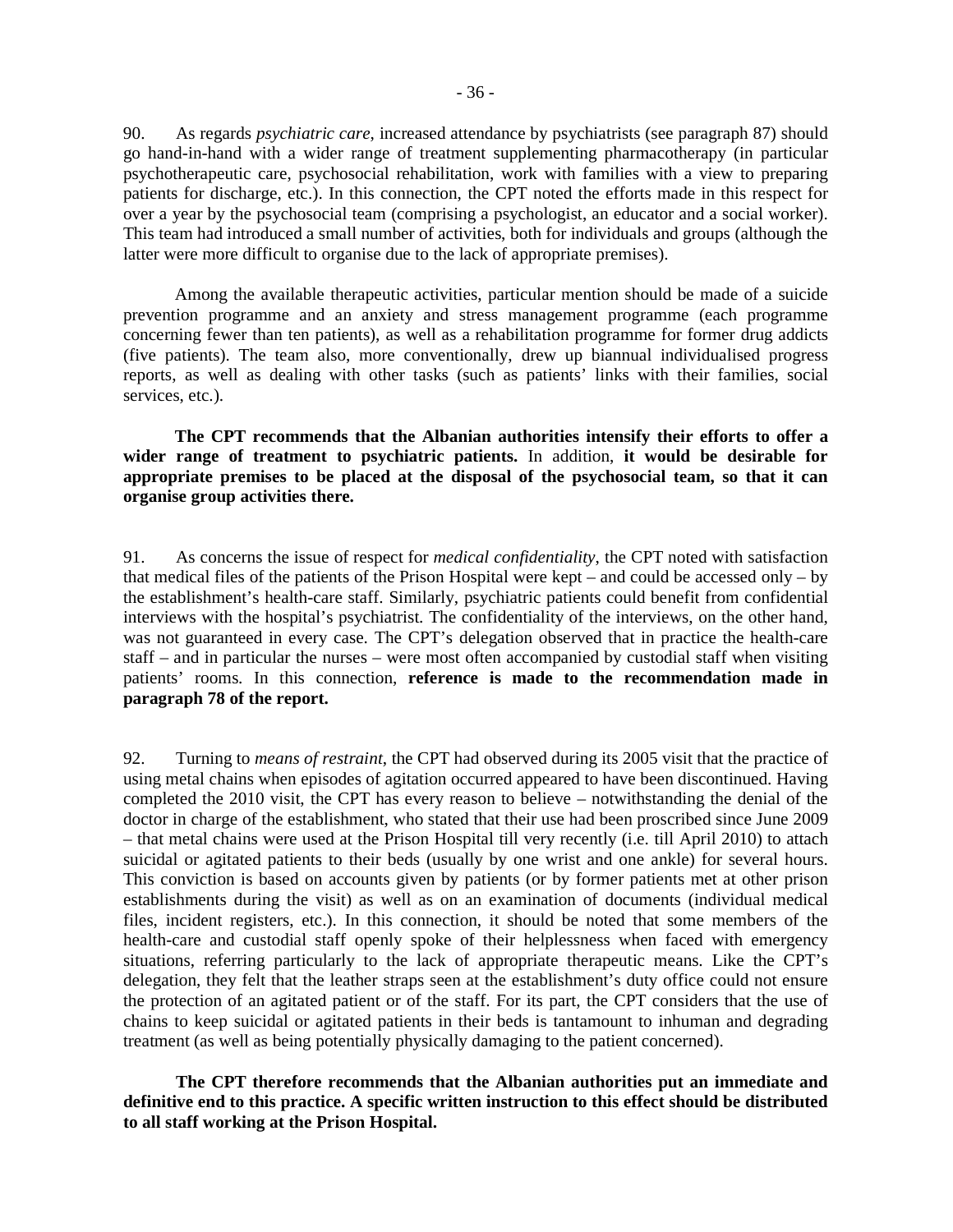More generally, **an appropriate procedure should be introduced at the Prison Hospital in respect of the use of physical and chemical means of restraint vis-à-vis suicidal or agitated patients (see, in this regard, paragraph 123). This should be accompanied by the acquisition of professionally recognised restraint equipment (such as a thoracic belt or wrist and ankle straps).** Further, **precise directives concerning the relational approach and the behaviour to be adopted towards patients in state of psychomotor agitation should be circulated to the care and custodial staff working at the Prison Hospital.**

93. In the course of the visit, the CPT also re-examined the legal safeguards offered to patients declared not to be criminally responsible and subjected to a compulsory treatment measure in pursuance of Section 46, paragraph 1, of the Criminal Code (CC). It should be noted in this regard that the competent court is under a legal obligation to carry out an *ex officio* review of the measure every year (and at the request of a doctor or the patient's family or lawyer). The CPT noted with interest the fact that the recent recruitment by the Prison Hospital of a lawyer had enabled order to be (re-)established in patients' administrative and judicial files, and in particular had made it possible to ensure that, in the great majority of cases, the statutory annual deadline for review was complied with. However, this improvement owes much to the repeated interventions of the lawyer before the competent court, and not to a routine implementation of the law. **The Committee invites the Albanian authorities to remain attentive to strict compliance by the courts with the relevant legislation in this respect.** 

94. Finally, the CPT once again wishes to raise the question of the presence at the Prison Hospital, more than 13 years after its first visit to Albania, of psychiatric patients declared not to be criminally responsible and subjected to a compulsory treatment measure in pursuance of Section 46, paragraph 1, of the CC, and of psychiatric patients subjected to a temporary hospitalisation measure in pursuance of Section 239 of the CCP. These patients are still held at the Prison Hospital rather than in a specialised medical institution or in a psychiatric establishment, as is provided for under the relevant Albanian legislation. To date, the Albanian authorities have failed to find a satisfactory solution to this problem, and there has been much indecision about whether to set up a specific establishment in Durres or in Kruja.

When, at the end of the visit, the delegation met the Minister of Health, he expressed his determination to resolve this problem once and for all, his preference being for an establishment to be set up under his authority in Kruja. **The CPT calls upon the Albanian authorities to take decisive steps to transfer the patients concerned to an appropriate care institution.**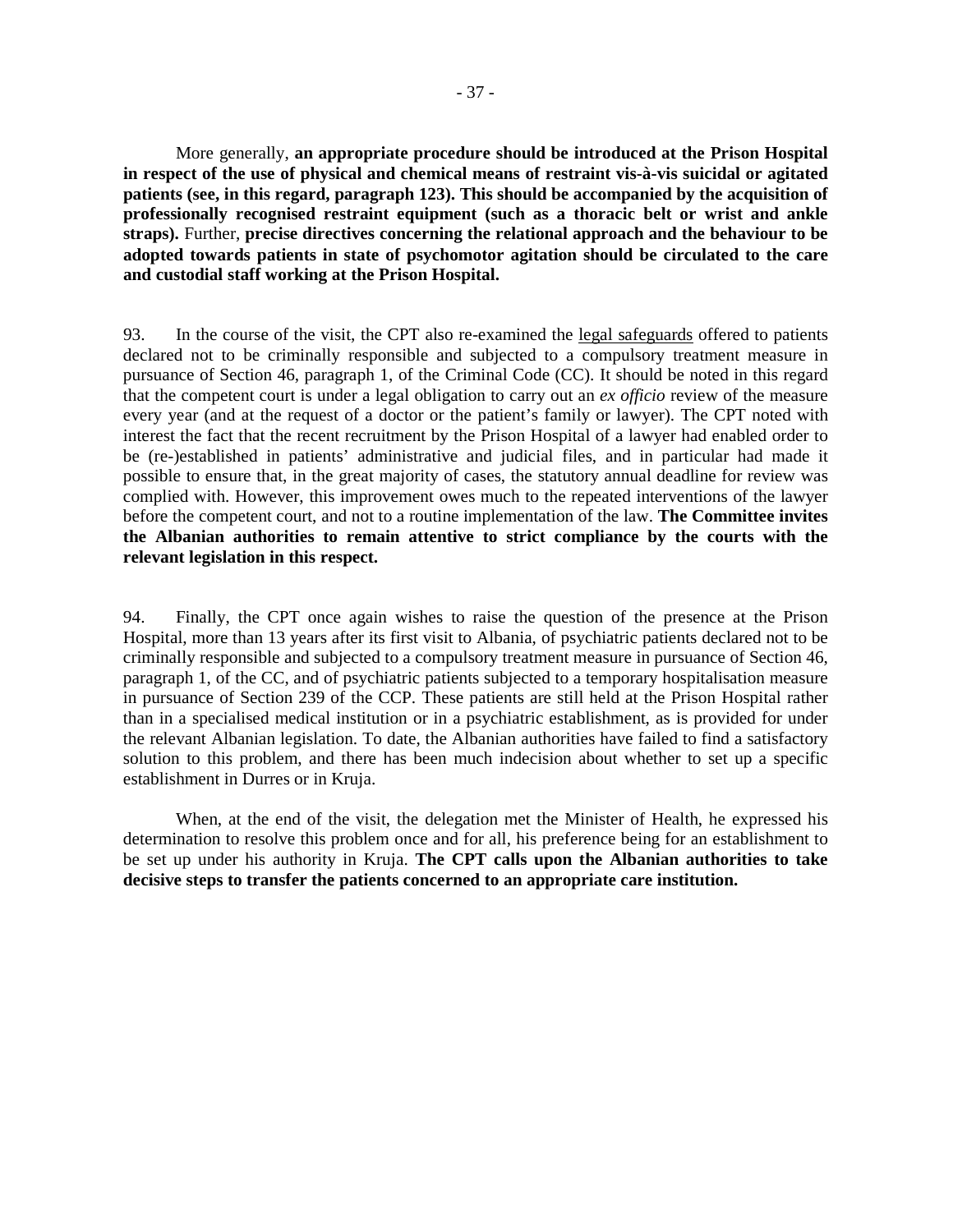### **7. Other issues**

a. staff

95. The CPT welcomes the efforts made by the Albanian authorities in recent years to improve prison staff training. The delegation was informed that a training centre had recently been opened at the Directorate General of Prisons, where every newly-recruited officer underwent a 45-day initial training course. This is a welcome development. However, it appeared that very little training was offered to prison officers already in service. **The Committee would like to receive detailed information on the training (both initial and ongoing) received by prison officers.**

96. The CPT is pleased to note that staff at Kavaja Juvenile Reintegration Centre were undergoing specific training programmes which were adapted to the particular characteristics of working with young offenders<sup>36</sup>. However, it appeared that prison officers who worked with juveniles at Korca Prison and Prison No. 313 had not benefited from such specialised training.

As the CPT has repeatedly stressed, the custody and care of juveniles deprived of their liberty is a particularly challenging task. The staff called upon to fulfil this task should be carefully selected for their mature attitude and ability to cope with the challenges of working with this age group. More particularly, they should be committed to working with young people, and be capable of guiding and motivating the juveniles in their charge. All such staff, including those with purely custodial duties, should receive appropriate training and benefit from appropriate external support and supervision in the exercise of their duties.

**The CPT recommends that custodial staff assigned to work with juveniles at Korca Prison and Prison No. 313, as well as at any other prison in Albania, receive specialised training, taking into consideration the above-mentioned remarks.** 

97. At Durres Pre-Trial Detention Centre, some prison officers were carrying truncheons in full view of inmates within the detention areas. In contrast, this practice was not observed in any of the other establishments visited.

The CPT must stress that, in the interest of developing positive relations between staff and prisoners, staff members should never carry truncheons visibly inside detention areas. **If it is considered necessary for prison officers to carry truncheons, the truncheons should be hidden from view.**

The delegation was informed that some staff members of the Centre had been on a study trip to the Netherlands to benefit from the experience of similar detention centres.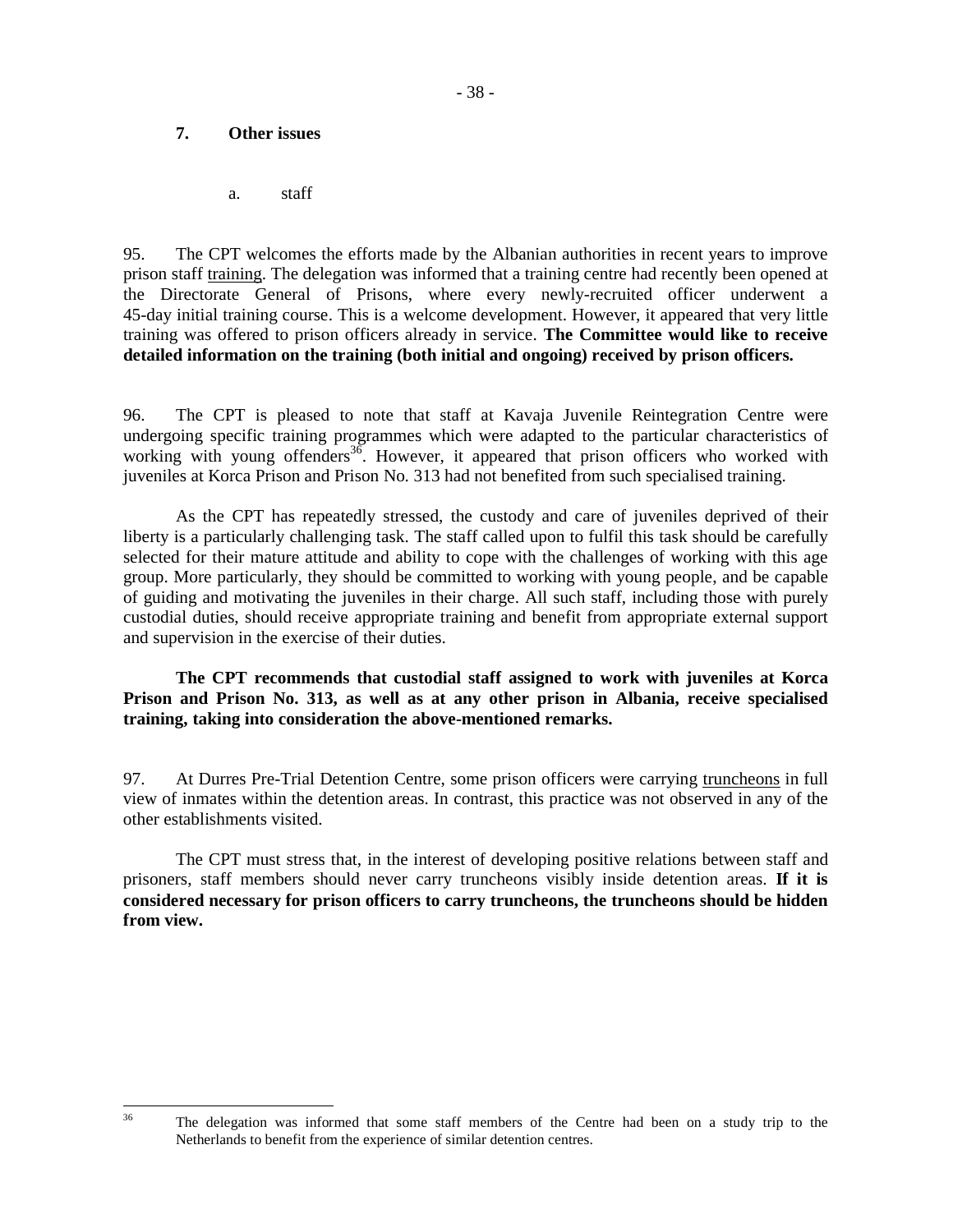b. discipline

98. Prisoners may be subjected to the following disciplinary sanctions<sup>37</sup>: reprimand, exclusion from collective outdoor exercise (for up to 20 days), deprivation of home leave (for a period of six months), and placement in a disciplinary cell<sup>38</sup> – for up to 20 days for adult prisoners and up to 10 days for juveniles.

 The CPT considers that the maximum possible period of placement in a disciplinary cell as a punishment for juveniles is too long. For this age group, placement in a solitary confinement regime is a measure which can easily compromise their physical and/or mental integrity; consequently, resort to such a sanction should be regarded as an exceptional measure which should be used only for very short periods (preferably, for a period not exceeding three days)<sup>39</sup>.

**The CPT recommends that the Albanian authorities reduce the maximum possible period of confinement in a disciplinary cell as a punishment in respect of juvenile prisoners.** Further, **whenever juveniles are subject to such a sanction, they must be guaranteed socioeducational support and appropriate human contact throughout the duration of the measure.**

99. From the consultation of disciplinary files in the establishments visited, it transpired that disciplinary procedures were generally carried out in accordance with the relevant legal framework<sup>40</sup>. Decisions were always taken by the establishment's disciplinary commission, which was chaired by the director and comprised the heads of various services and health-care staff (see, in this regard, paragraph 102). Prisoners were heard in person by the commission and could, in principle, present their point of view. Further, they were entitled to have a lawyer present during the disciplinary hearing.

 That said, some deficiencies were observed by the delegation. Firstly, prisoners facing disciplinary charges did not always receive a copy of these charges. Further, they were not guaranteed the right to call witnesses on their own behalf or to cross-examine evidence against them. Moreover, despite this being a legal requirement<sup>41</sup>, prisoners subjected to a disciplinary sanction were not systematically provided with a copy of the disciplinary decision, but only if they explicitly asked for it. **The CPT recommends that the above-mentioned shortcomings be remedied (if necessary, by amending the relevant legal provisions).**

100. The amendments made to the GPR in March  $2010^{42}$  envisage a possibility to appeal against decisions regarding disciplinary sanctions to the Directorate General of Prisons within 15 days. The CPT understands that the lodging of an appeal does not have a suspensive effect on the implementation of the disciplinary punishment; **in view of this, any appeal must be dealt with expeditiously for it to have any meaning.**

<sup>37</sup>  $\frac{37}{38}$  Section 51 of the GPR.

<sup>38</sup> Referred to as "exclusion from communal activities by placing in separate premises" in the GPR.<br> $10^{\text{th}}$  G wavel Present and the GPT's setting (CDT/of (2009)25) assessment 26

 $18<sup>th</sup>$  General Report on the CPT's activities (CPT/Inf (2008)25), paragraph 26.

 $\frac{40}{41}$  Section 52 of the GPR.

 $^{41}$  See Section 52 (7) of the GPR.

See paragraph 61 above.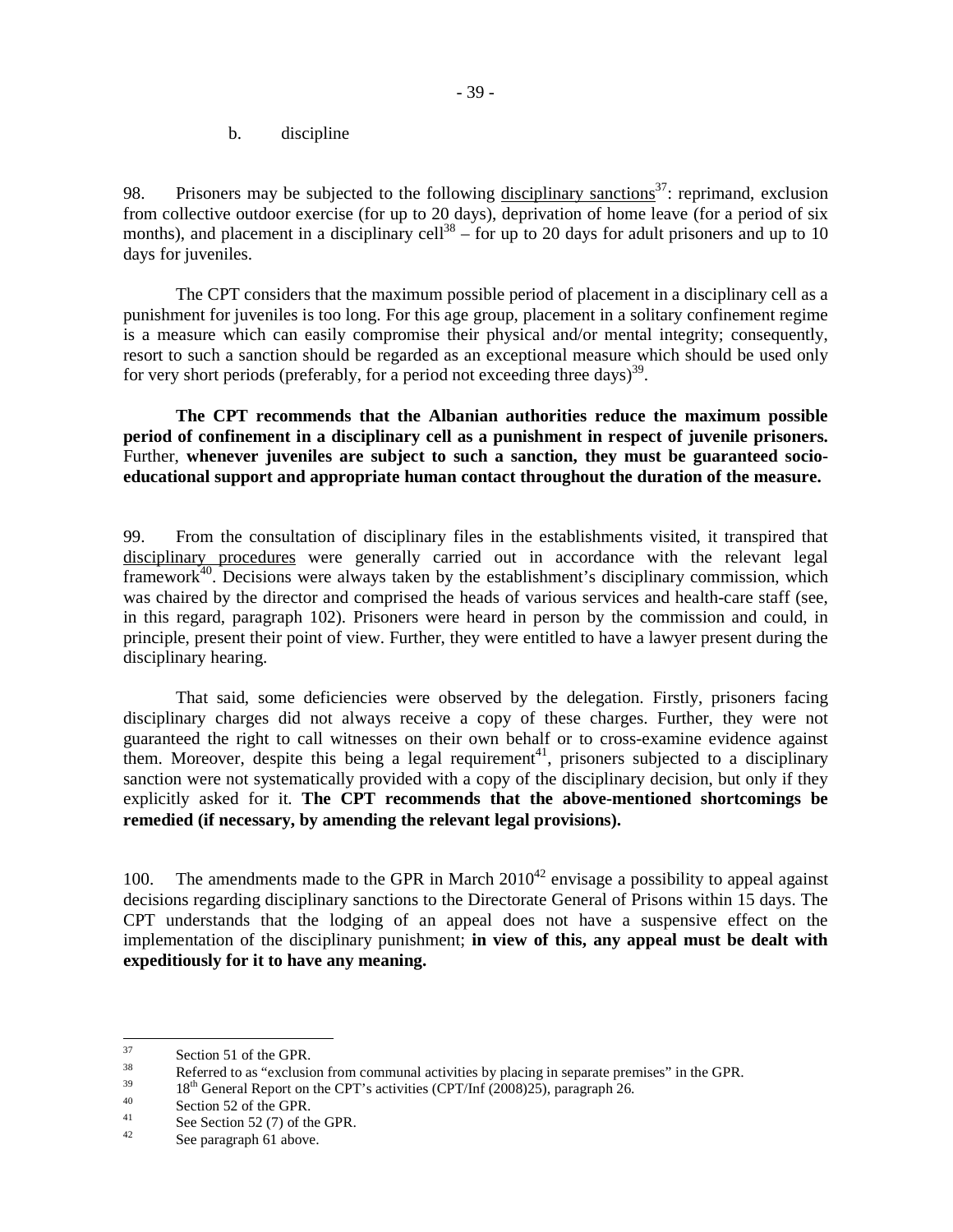101. The CPT has misgivings about the systematic practice in the establishments visited of placing a prisoner in a disciplinary cell after an alleged offence, pending the outcome of a disciplinary procedure.

The Committee would like to recall that Section 50 of the GPR limits the placement of a prisoner in a "special room" awaiting the meeting of the disciplinary commission to emergency cases – in order to prevent human injury, disorder and unrest – and to extraordinary circumstances. Such preventive measure is taken by the director of the establishment who shall convene the disciplinary commission not later than 48 hours from the moment the offence is committed (Section 52, paragraph 5). **The CPT recommends that measures be taken in all prison establishments to ensure that the above-mentioned provisions of the GPR are strictly complied with.**

102. According to Section 52 (9) of the General Regulation of Prisons, before a prisoner is placed in a disciplinary cell, a doctor is required to certify that the prisoner concerned is able to sustain the measure. In all the establishments visited, this task was performed by the doctor working at the establishment concerned, who also acted as a member of the disciplinary commission.

Medical practitioners working in prison act as the personal doctors of prisoners, and ensuring that there is a positive doctor-patient relationship between them is a major factor in safeguarding the health and well-being of prisoners. Obliging prison doctors to certify that prisoners are fit to undergo punishment does not promote that relationship. This point was recognised in the revised European Prison Rules; indeed, the rule in the previous version of the Rules, stipulating that prison doctors must certify that a prisoner is fit to sustain the punishment of disciplinary confinement, has now been removed.

On the other hand, a prison's health-care service should be very attentive to the situation of prisoners placed in disciplinary cells (or any other prisoner held under conditions of solitary confinement). In this regard, every disciplinary placement should be immediately brought to the attention of the health-care service<sup> $43$ </sup>.

**The CPT recommends that the role of prison doctors in relation to disciplinary matters be reviewed, in the light of the above remarks. In so doing, regard should be had to the European Prison Rules (in particular, Rule 43.2)**<sup>44</sup> **and the comments made by the Committee in its 15th General Report (see paragraph 53 of CPT/Inf (2005) 17).**

 $43$ See also Section 53 (2) of the 1998 Law on the Rights and Treatment of Prisoners, which reads: "The prisoner who has been applied a disciplinary confinement measure shall be subjected to continuous medical examination."

<sup>44</sup> Rule 43.2 reads: "The medical practitioner or a qualified nurse reporting to such a medical practitioner shall pay particular attention to the health of prisoners held under conditions of solitary confinement, shall visit such prisoners daily, and shall provide them with prompt medical assistance and treatment at the request of such prisoners or the prison staff."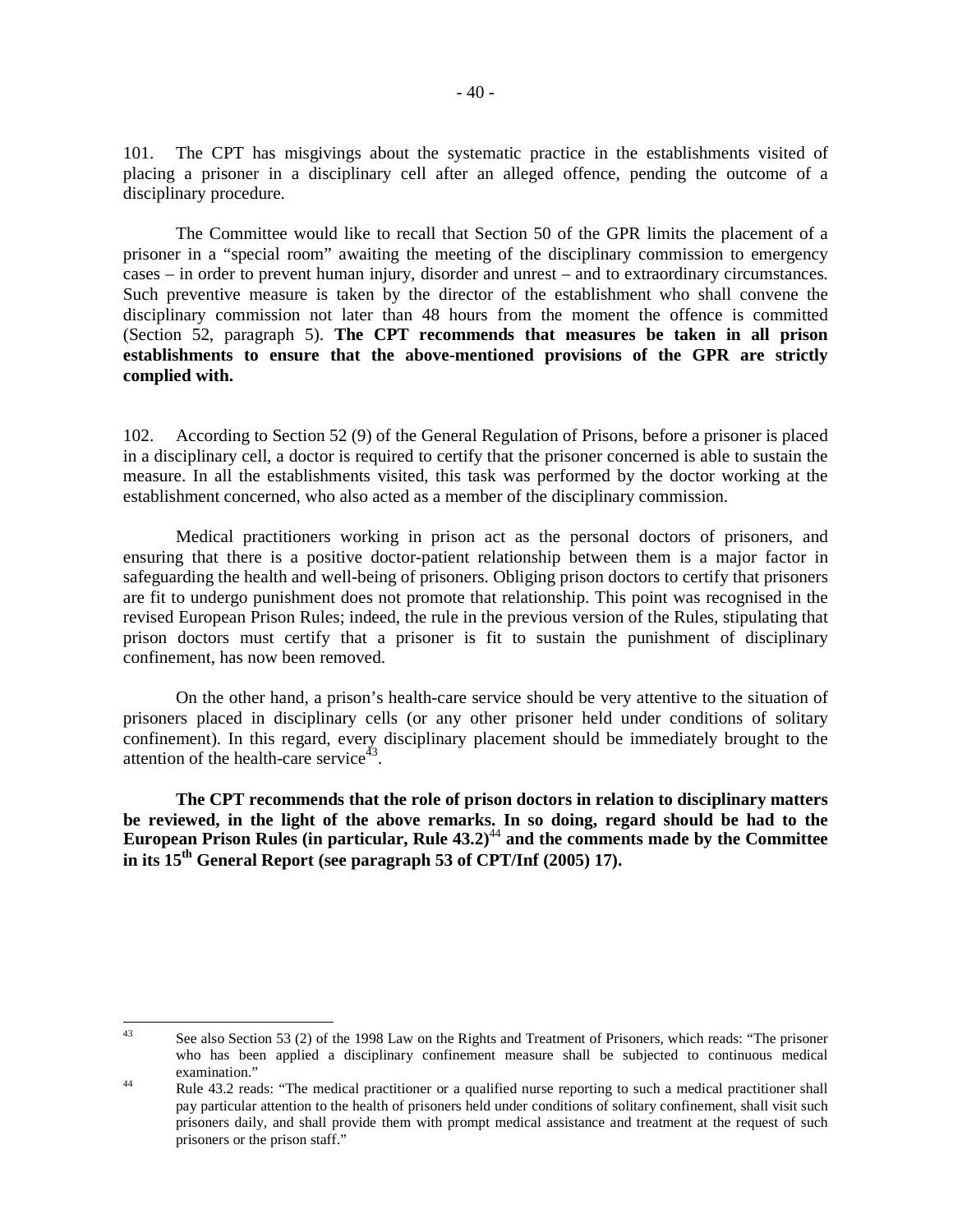103. Material conditions in disciplinary cells were on the whole of a reasonable standard in the establishments visited. However, the disciplinary cells at Durres Pre-Trial Detention Centre were too small (measuring between 3.4 and 3.8 m²). Further, at Burrel Prison, the disciplinary cell located in C wing had no access to natural light and ventilation.

### **The Committee recommends that the disciplinary cells at Durres Pre-Trial Detention Centre be either enlarged (to at least 6 m²) or taken out of service. Steps should also be taken at Burrel Prison to ensure that the above-mentioned disciplinary cell has adequate lighting (including access to natural light) and ventilation.**

104. At Prison No. 313, prisoners placed in disciplinary cells were still not being offered outdoor exercise, despite repeated assurances given by the Albanian authorities in their responses to previous visit reports<sup>45</sup>. A similar situation was found at Durres Pre-Trial Detention Centre. Further, access to the toilet was problematic for such prisoners at Prison No. 313: they were usually allowed to go to the toilet only three times a day. For the rest of the time, they had to use a bucket in their cells.

**The CPT calls upon the Albanian authorities to ensure that all prisoners subject to the sanction of placement in a disciplinary cell are offered at least one hour of outdoor exercise every day.** Further, **steps should be taken at Prison No. 313 to ensure that prisoners held in a disciplinary cell enjoy ready access to a proper toilet facility at all times.**

c. contact with the outside world

105. The CPT welcomes the fact that the entitlement of prisoners to have access to the telephone has recently been increased<sup>46</sup>. Adult prisoners can now make eight ten-minute phone calls per month while juveniles are entitled to 16 such calls every month. In practice, prisoners in most of the establishments visited were allowed to make even more phone calls.

It is also praiseworthy that juveniles can now have eight short-term visits per month with their family and friends, while adult prisoners are entitled to four such visits (one of which may be extended to five hours as a conjugal visit).

106. That said, in most of the establishments visited, the delegation received many complaints from prisoners that visits were usually limited to 15-20 minutes, and sometimes even less. Further, in most of the establishments, prisoners (including juveniles) were allowed to have their short-term visits only under closed conditions (i.e. prisoners and their visitors were separated by metal bars or a glass partition).

The worst situation was observed at Kukes Pre-Trial Detention Centre and the Prison Hospital, where visits took place in a corner of the outside exercise yard, the prisoner and his visitor being separated by dense metal netting or metal bars with no protection from inclement weather. This is totally unacceptable.

 $45$  $\frac{45}{46}$  See, most recently, CPT/Inf (2006) 25, page 19.

Remand prisoners' contact with the outside world is regulated in the same way as that of sentenced prisoners.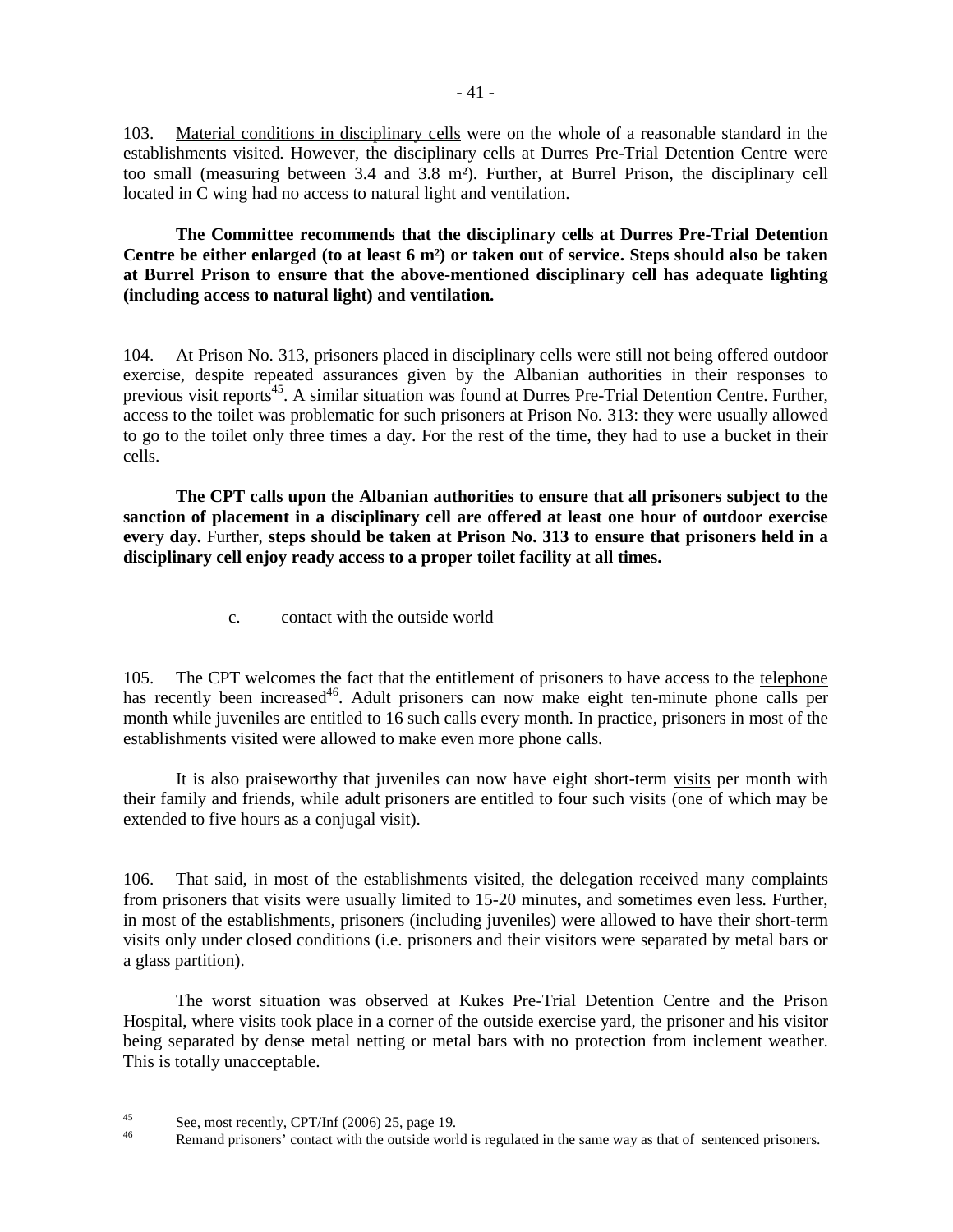107. The CPT wishes to emphasise that contacts with the outside world, in particular visits from families and other relatives, are of crucial importance in the context of social rehabilitation of prisoners. The prison administration should therefore not only enable those contacts but also ensure that they take place in a decent environment allowing undisturbed communication.

The Committee acknowledges that in certain cases it will be justified, for security-related reasons or to protect the legitimate interests of an investigation, to have closed visiting arrangements; however, this approach should constitute the exception, not the rule. **The CPT therefore recommends that the Albanian authorities review the visiting arrangements in all prison establishments in order to ensure that, as a rule, visits take place under decent open conditions (e.g. with prisoners and their visitors sitting around a table).** Further, **steps should be taken to ensure that prisoners' short-term visits last at least one hour.**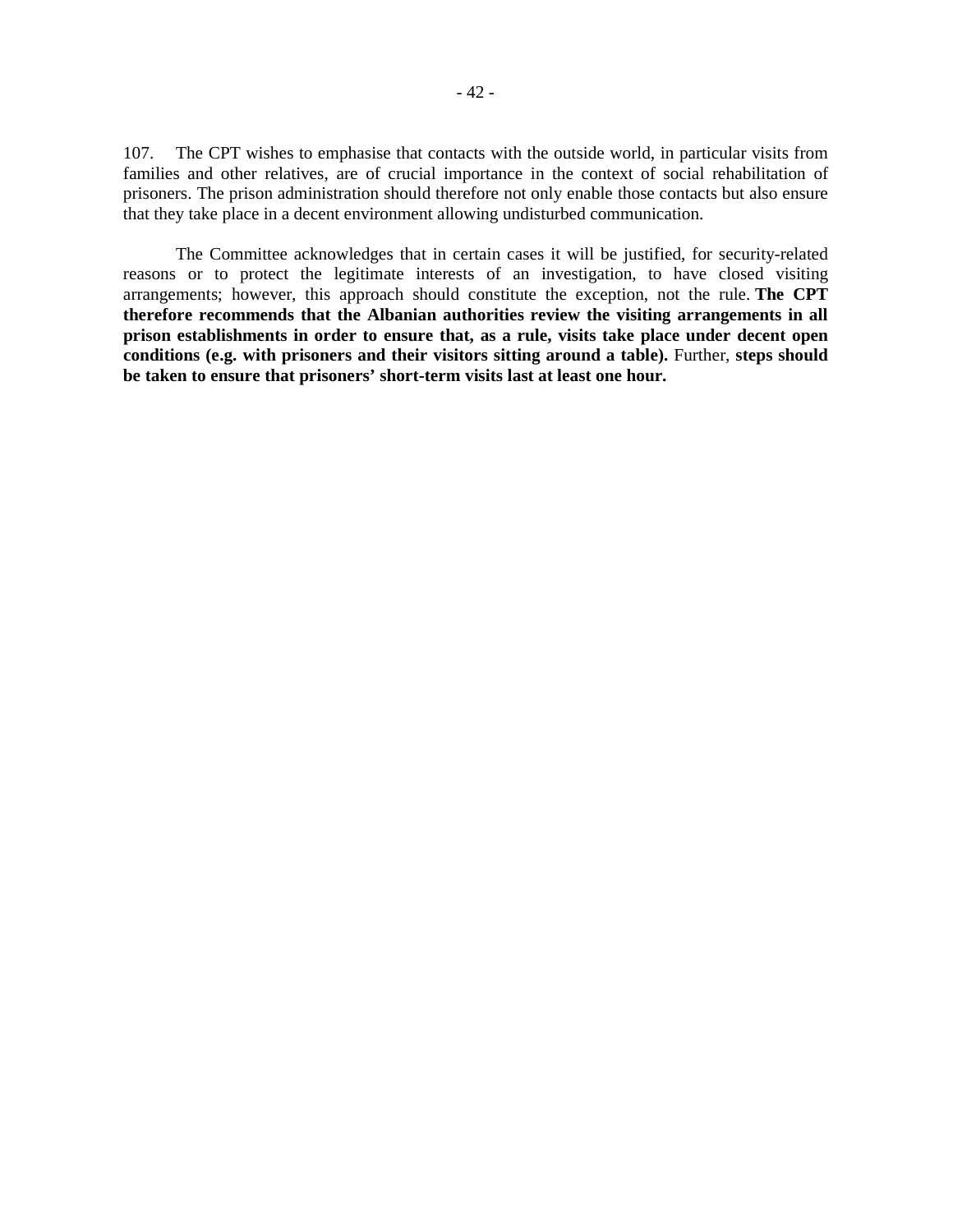## **C. Psychiatric/social welfare establishments**

## **1. Preliminary remarks**

108. The delegation carried out a follow-up visit to the psychiatric ward of Shkodra Psychiatric Hospital and visited, for the first time, three supported homes for psychiatric patients, one in Elbasan and two in Shkodra.

109. The mental-health system in Albania has undergone major changes in recent years. In the context of a nationwide programme of deinstitutionalisation of long-term psychiatric patients, ten supported homes and six community mental-health centres have been opened thus far in different parts of the country (in co-operation with the World Health Organisation), with a view to facilitating the return of patients to their families. The CPT welcomes this development and **encourages the Albanian authorities to pursue their efforts to increase the number of such supported homes and community mental-health centres.**

110. Since the CPT's first visit in 2000, *Shkodra Psychiatric Hospital* has been radically re-organised. The services for psychiatry and neurology have been totally separated, and an admission/observation unit has been opened within the psychiatric ward. Moreover, the official capacity of the psychiatric ward was significantly reduced, following the transfer of some 50 chronic patients to supported homes. At the time of the visit, there were 52 patients in the psychiatric ward, all of whom were classified as voluntary (see, however, paragraph 125).

111. At the time of the visit, the *supported home in Elbasan* (capacity: 10 places) was accommodating 8 female patients and the *supported homes in Shkodra* (capacities: 14 and 12 places) 14 male and 13 female patients respectively. It should be noted that these patients remained administratively attached to the psychiatric hospitals from which they came. The staff working at the supported homes were also assigned by the hospital of provenance.

112. The CPT wishes to stress at the outset that its delegation received no allegations of deliberate physical ill-treatment of patients by staff, and gathered no other evidence of such treatment, in any of the establishments visited. On the contrary, it was impressed by the caring attitude displayed by staff towards patients, and patients also spoke favourably about the manner in which they were treated by staff.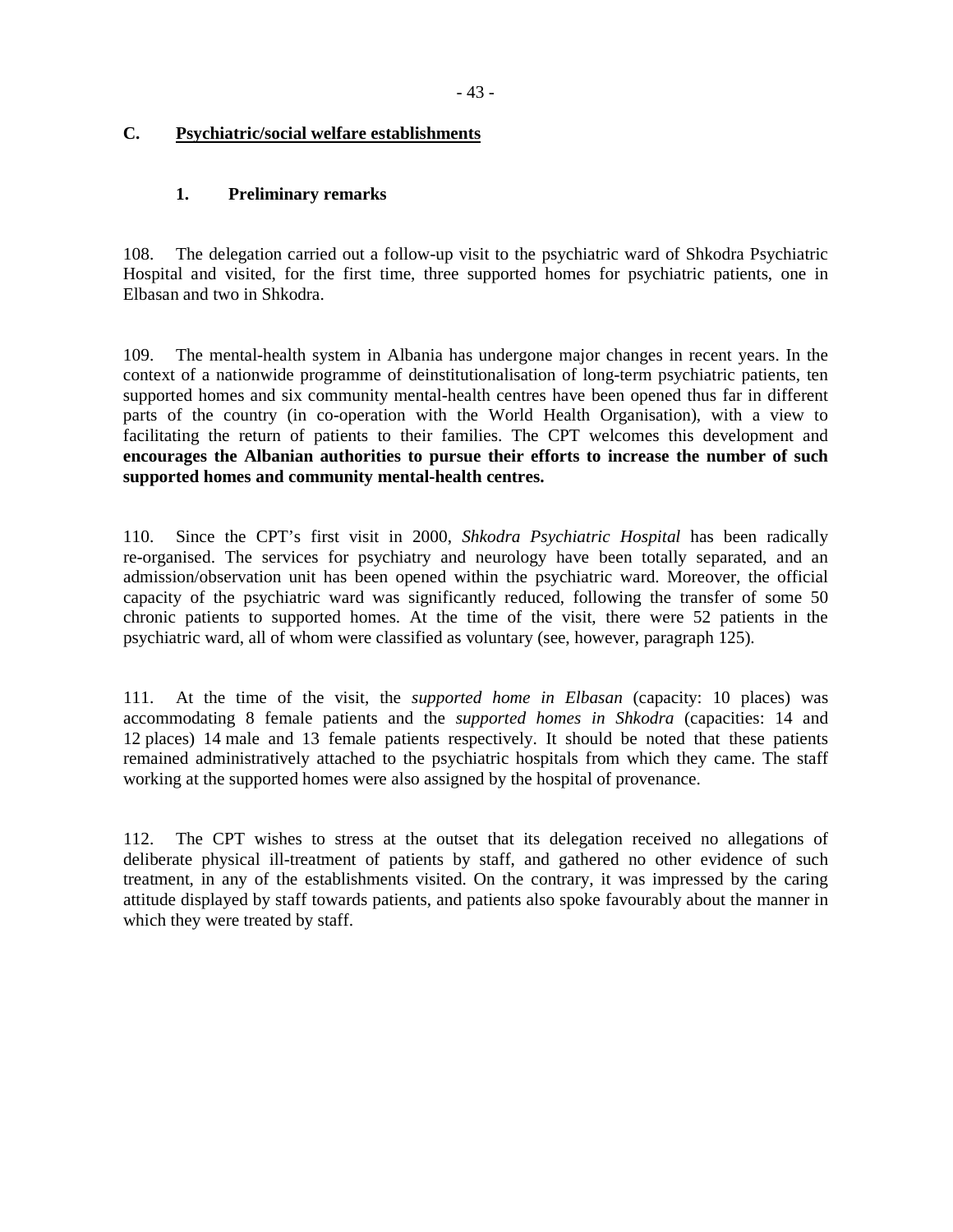## **2. Shkodra Psychiatric Hospital**

a. living conditions

113. As regards material conditions, the building accommodating the psychiatric services was decrepit. Except for the admission/observation unit, where conditions were on the whole reasonable, the conditions in the male and female units were rather poor (e.g. walls and ceilings dilapidated and very humid; insufficient heating in the winter; lack of artificial lighting in some rooms; lack of basic furniture such as bedside cabinets or cupboards in some rooms; few personal items and decoration, etc.). Further, the sanitary facilities were in a poor state of repair (broken windows, several washbasins and showers out of order, etc.). Unfortunately, the results of regular renovation works were undermined by the structural problems of the building (in particular water seepage). On a positive note, it should be added that patients' rooms were no longer overcrowded (in contrast to the situation observed in 2000), and the staff did their utmost to maintain the living conditions at an acceptable level.

114. During the visit, the CPT's delegation was informed of the plans to reconstruct the entire hospital, including the psychiatric ward, in Shkodra (with the support of the Council of Europe Development Bank). The CPT welcomes these plans and **recommends that the Albanian authorities implement them as speedily as possible; it would like to receive a detailed plan for reconstruction of the psychiatric ward as well as a timetable for the full implementation of that plan.** In the interim, **the Committee recommends that measures be taken to repair the sanitary facilities, improve the heating and provide a more personalised environment for patients.** 

115. The delegation was informed that the budgetary allocations for the provision of food had recently been increased (to 450 Lek per person per day). Indeed, patients unequivocally praised the quality of the food which they received.

116. As regards activities, patients had access to an outdoor exercise yard (equipped with a basketball board) for at least one hour per day, where they were supervised by staff (see, however, paragraph 122). Further, several rooms in the female unit have been converted into activity rooms (e.g. for cooking, sewing, knitting, planting flowers). That said, it is regrettable that the initial efforts to launch workshops for patients in these rooms have apparently been discontinued (due to lack of staff and funding). **The CPT encourages the Albanian authorities to organise more recreational and occupational activities for patients at Shkodra Psychiatric Hospital.**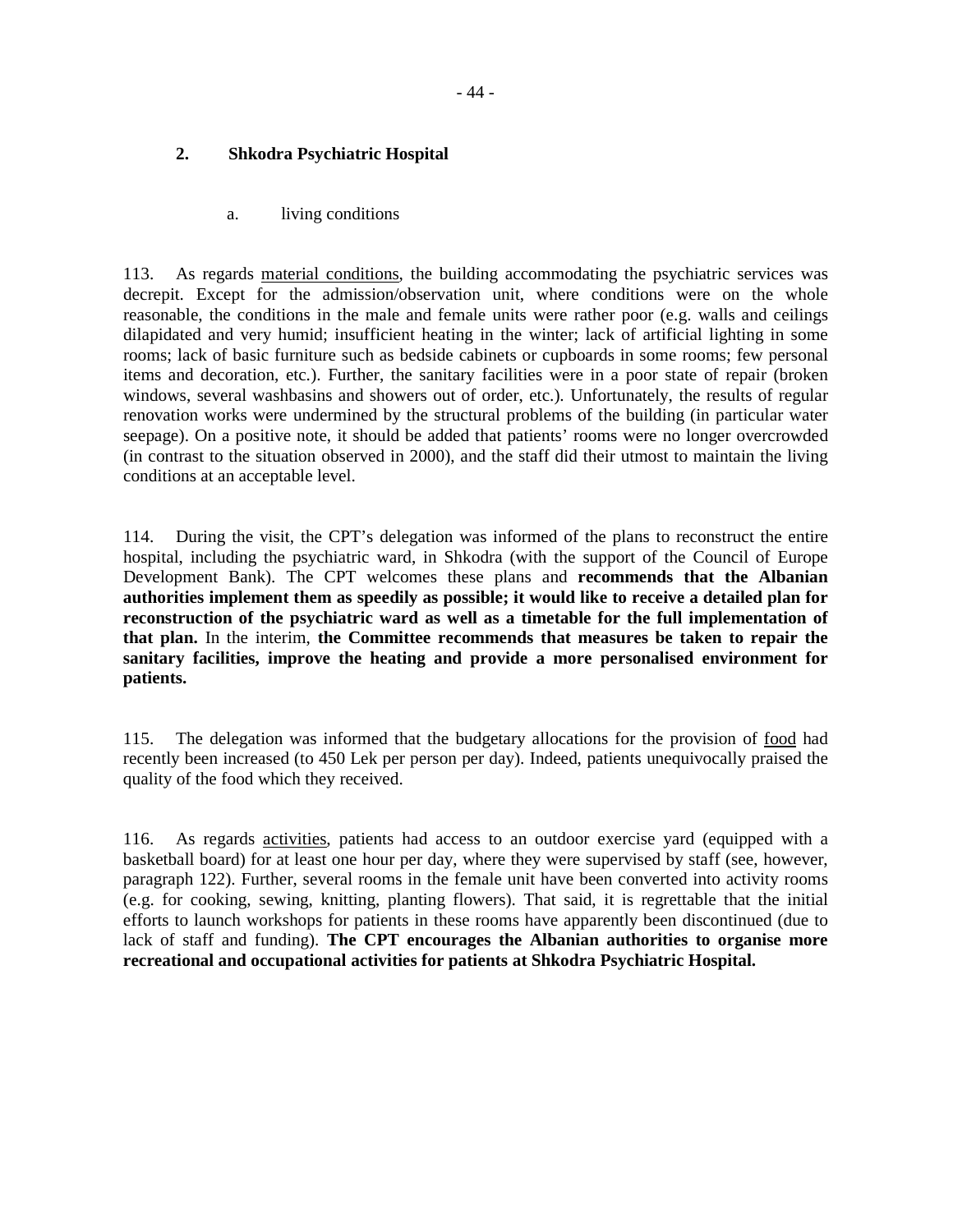b. staff and treatment

117. Health-care staffing levels were generally sufficient to ensure continuity of care. The hospital employed three full-time psychiatrists, and, during the day, two or three nurses, three orderlies and two care attendants were present. At night, there was one duty doctor (psychiatrist or a doctor from the general hospital<sup>47</sup>), one or two nurses, one orderly and one care attendant. The CPT welcomes the fact that, in 2009, the hospital recruited five psychologists and two social workers and that specialised training had recently been organised, in particular, for nursing staff (in co-operation with foreign NGOs). Further, efforts were clearly being made to develop multidisciplinary work.

118. The psychiatric treatment provided to patients was mainly focussed on pharmacotherapy. The CPT acknowledges the efforts made by the management of the psychiatric ward to provide other forms of treatment as well (such as individual and group therapies), on the basis of individual treatment plans (see also paragraph 116). Obviously, the recent recruitment of psychologists and social workers is likely to allow for a better diversification of the treatment provided.

119. That said, the CPT is very concerned by the fact that Shkodra Psychiatric Hospital repeatedly encountered shortages in the supply of medicines. For instance, at the time of the visit, anti-depressive medication and carbamazepine were lacking totally, and families were expected to fill this void. It should also be added that the hospital lacked any means to keep medication at the appropriate temperature. **The CPT recommends that the Albanian authorities take steps as a matter of urgency to ensure that Shkodra Psychiatric Hospital is always supplied with an adequate range and sufficient quantities of medicines.**

Further, **immediate measures should be taken to equip the hospital's pharmacy with a refrigerator.**

120. Another matter of concern as regards medication is related to its manner of administration. In the psychiatric ward, it appeared to be common practice to administer sedatives (see also paragraph 124) by means of *intramuscular* injections for very long periods – up to several months – with the side effects inherent in such a practice (hardening of the skin at the site of the injections, risk of infection, etc.). This state of affairs was due to the lack of appropriate oral medication in the Hospital's pharmacy. **The CPT recommends that the Albanian authorities review the aforementioned practice, in the light of the above remarks.** 

<sup>47</sup> It should also be added that, whenever a general practitioner worked on a night shift, a psychiatrist remained on call in case of need.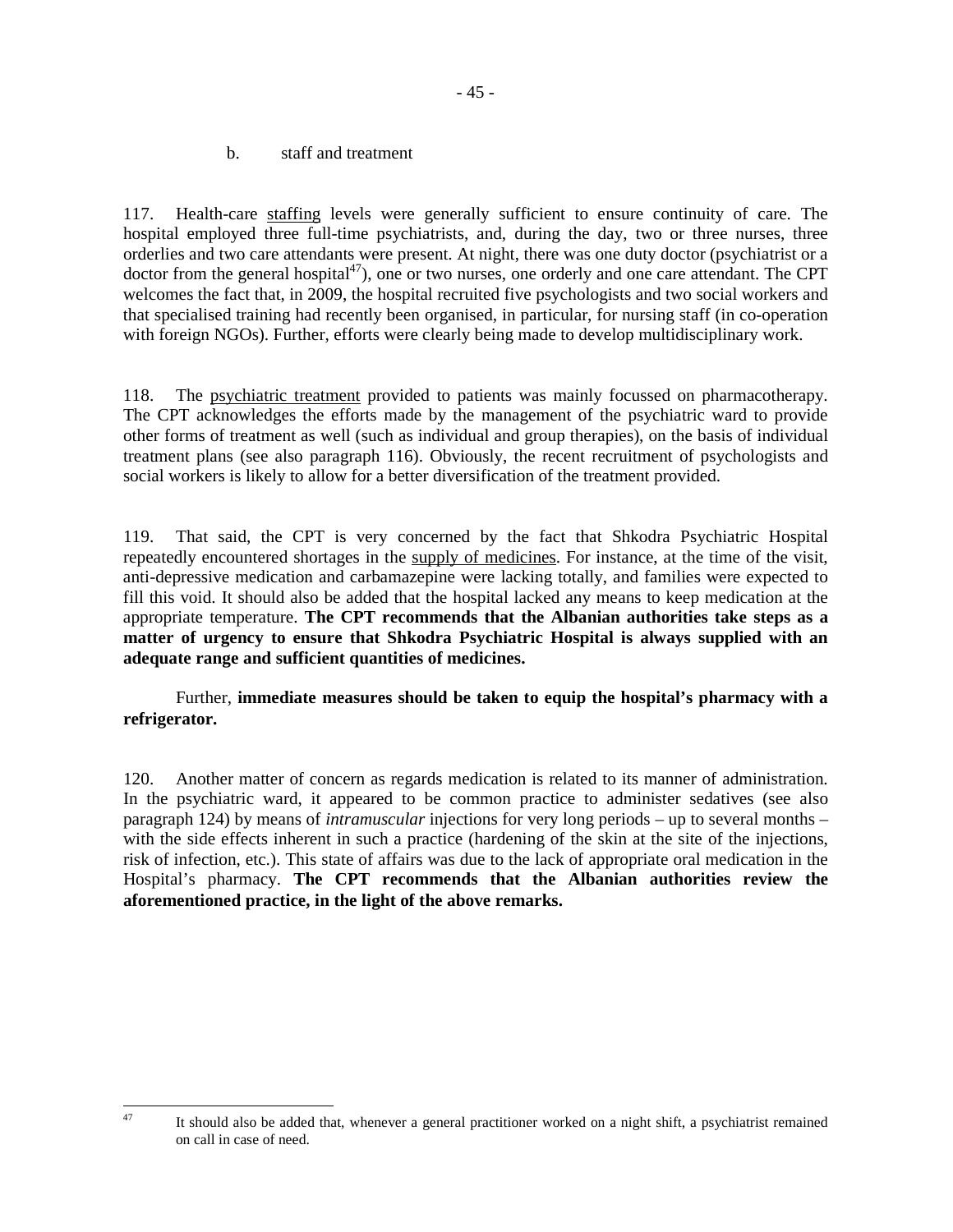121. As regards the somatic care for patients, the CPT noted several shortcomings. In particular, the somatic health condition of patients was not checked systematically upon admission and, in many cases, there was no regular monitoring of their health status during their stay in hospital. If laboratory tests were deemed necessary, they were often performed by private laboratories, and the families had to cover the expenses. The CPT is pleased to note that, shortly before the visit of its delegation, the hospital had been provided with basic laboratory equipment. **The CPT recommends that measures be taken to ensure that adequate somatic care is provided to patients hospitalised in the psychiatric ward (upon admission and during their stay in hospital).** 

122. Finally, the care for patients suffering from physical impairments was often inadequate. In particular, the hospital lacked specific means (such as disposable pads and waterproof mattress covers) for incontinent patients. Further, there was no equipment adapted to the needs of patients with reduced mobility, such as wheelchairs. A physically handicapped patient met by the delegation was thus confined to his bed day and night. Moreover, no physiotherapeutic activities were offered. **The CPT recommends that immediate measures be taken in the psychiatric ward to ensure that adequate care is provided to patients with physical impairments, in the light of the above remarks.** 

c. means of restraint

123. In psychiatric establishments, the restraint of agitated and/or violent patients may exceptionally be necessary. This is an area of particular concern to the CPT, given the potential for abuse and ill-treatment. Every psychiatric establishment should have a comprehensive, clearlydefined policy on restraint. The involvement and support of both staff and management in elaborating the policy is essential. Such a policy should make clear which means of restraint may be used, under what circumstances they may be applied, the practical means of their application, the supervision required and the action to be taken once the measure is terminated.

That policy should also make clear that initial attempts to restrain agitated or violent patients should, as far as possible, be non-physical (e.g. verbal instruction) and that where physical restraint is necessary, it should in principle be limited to manual control. Resort to instruments of physical restraint (straps, etc.) and/or chemical restraint will only very rarely be justified. Further, every instance of recourse to means of physical (manual control, mechanical restraint, seclusion) and chemical restraint should be recorded in a specific register established for this purpose (as well as in the patient's file).

124. At Shkodra Psychiatric Hospital, seclusion rooms had been withdrawn from service several years ago, and means of mechanical restraint were apparently never applied. As a consequence, episodes of agitation were usually dealt with by means of chemical restraint (a combination of different sedative medicines).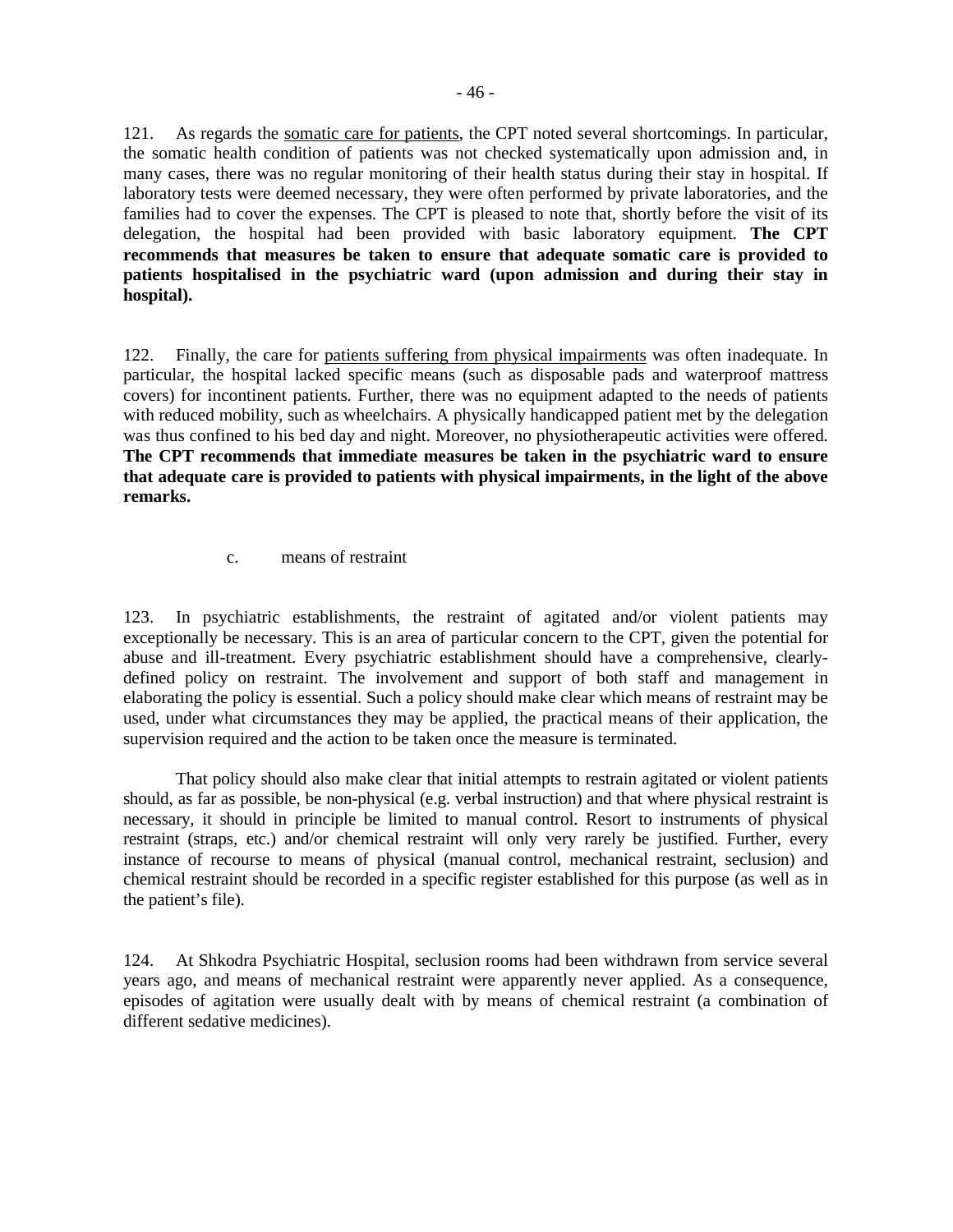In this connection, the CPT is very concerned to note that that psychotropic medication (a combination of neuroleptics and benzodiazepines) was quite frequently administered to patients by means of direct *intravenous* injections (very rarely through perfusion), in order to control – including preventively – episodes of agitation of patients, mainly on admission, and generally for prolonged periods (of up to several days)<sup>48</sup>. It should also be added that the supervision of heavily sedated patients was not subject to a protocol of continuous clinical monitoring. Such a practice presents serious risks for the patients concerned (cardiac arrhythmias, low blood pressure, severe neurological reactions, coma, etc.) and should be used only very exceptionally, failing the use of oral medication (or, if necessary, intramuscular medication) and provided that there is close and continuous clinical monitoring.

To sum up, the CPT gained the distinct impression that health-care staff at Shkodra Psychiatric Hospital lacked proper guidelines regarding the management of agitated and/or violent patients and that the excessive resort to chemical restraint was at least in part the result of a lack of alternative measures. **The CPT recommends that urgent measures be taken at Shkodra Psychiatric Hospital to review the use of chemical restraint and to elaborate, in the light of the remarks made in paragraphs 123 and 124, a comprehensive, clearly-defined restraint policy.**  Further, **a specific register for the use of means of restraint should be introduced in the psychiatric ward of the Shkodra Psychiatric Hospital.** 

#### d. legal safeguards

125. As regards legal safeguards offered to patients in the psychiatric ward of Shkodra Psychiatric Hospital, the CPT is concerned that the provisions of the 1996 Mental Health Act governing the involuntary placement of patients in a psychiatric establishment were still not being properly implemented. Although steps had been taken by the management of the psychiatric ward back in 2007 and 2008 to apply the law, the notifications of involuntary admission sent to the local court were apparently not followed by any action. Consequently, the management decided to no longer notify these admissions to the court. At the time of the visit, it quickly became clear that a certain number of patients hospitalised in the ward were being deprived of their liberty, without benefiting from any appropriate safeguards. In practice, a consent form was often signed by a family member (even if the latter was not a court-appointed guardian). That said, the delegation was informed by representatives of the Ministry of Health that the situation was apparently more favourable in all other psychiatric hospitals throughout the country, where involuntary patients reportedly underwent a judicial placement procedure.

**The CPT calls upon the Albanian authorities to take efficient steps once and for all to ensure that the 1996 Mental Health Act is effectively implemented in the psychiatric ward of Shkodra Psychiatric Hospital (as well as, where appropriate, in other psychiatric wards/hospitals in the country).** 

In this context, **the Committee recommends that the management of the psychiatric ward of Shkodra Psychiatric Hospital notify to the competent local court all patients currently held in the hospital without their consent. Moreover, the High Council of Justice should deliver a firm reminder to the judges concerned to effectively apply the relevant provisions of the Mental Health Act.** 

<sup>48</sup> The delegation examined the medical files of 14 male patients, and it appeared that nine of them had been treated through intravenous injections for a period of up to 21 days. As regards female patients, the medical files of 18 of them were examined; it transpired that ten of them had been treated by means of injections (intramuscular or intravenous) for prolonged periods (e.g. five of them for more than two months).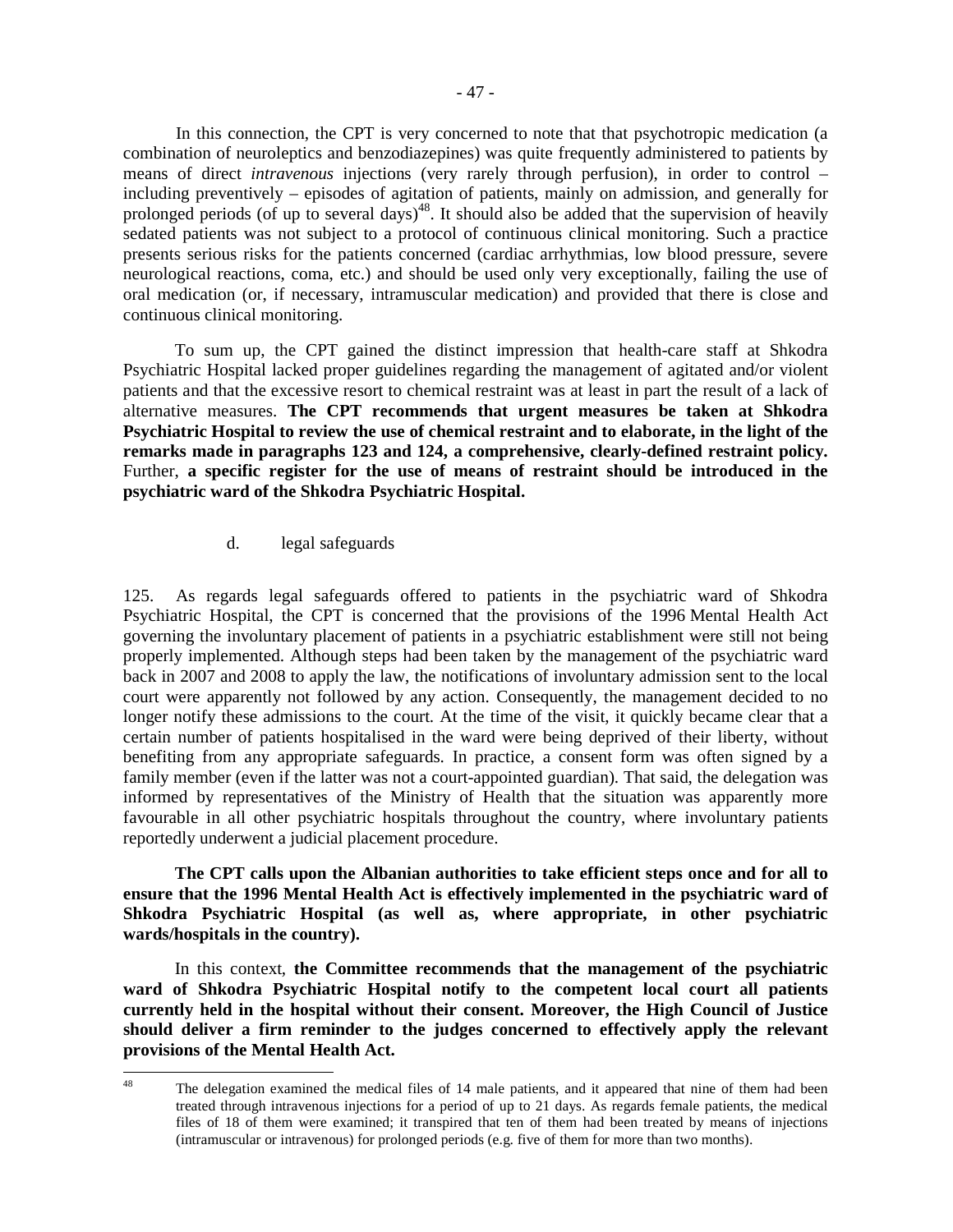126. Further, it is regrettable that the Mental Health Act is still lacking certain basic safeguards for involuntary psychiatric patients (in particular, courts are not required to review at regular intervals the need for involuntary hospitalisation, nor has the patient concerned a legal right to request such a review<sup>49</sup>).

 During the visit, the CPT's delegation was informed that the working group which had been established in 2005 to prepare draft amendments to the Mental Health Act, in order to remedy the above-mentioned shortcomings in the law and to further develop the rights of psychiatric patients, had not yet completed its work. **The CPT invites the Albanian authorities to redouble their efforts to amend the Mental Health Act as speedily as possible; it trusts that, in this connection, the relevant standards of the Committee**<sup>50</sup> **will be fully taken into account.**

127. Finally, the CPT wishes to stress that psychiatric patients should, as a matter of principle, be placed in a position to give their free and informed consent to treatment. The admission of a person to a psychiatric establishment on an involuntary basis – be it in the context of civil or criminal proceedings – should not be construed as authorising treatment without his or her consent. It follows that every patient, whether voluntary or involuntary, should be given the opportunity to refuse – either in person or through his or her guardian – treatment or any other medical intervention. Any derogation from this fundamental principle should be based upon law and only relate to clearly and strictly defined exceptional circumstances.

Of course, consent to treatment can only be qualified as free and informed if it is based on full, accurate and comprehensible information about the patient's condition and the treatment proposed. Consequently, all patients should be provided systematically with relevant information about their condition and the treatment which is proposed for them. Relevant information (results, etc.) should also be provided following treatment.

128. At the psychiatric ward of Shkodra Psychiatric Hospital, the delegation observed that, in practice, no distinction was made between the involuntary placement and involuntary treatment of patients, and that there was a widespread perception that patients who were hospitalised against their will were, on account of their mental illness, not able to give valid consent to any subsequent treatment. Further, in the case of voluntary admissions, the patient's consent to treatment was usually sought upon admission to the hospital at the time when the patient gave his consent to the placement. Hardly any documentation could show that the patient concerned had received detailed information on the diagnosis, the treatment proposed and the possible side effects.

**The CPT recommends that the Albanian authorities take steps – including of a legislative nature – to distinguish clearly between the procedure for involuntary placement in a psychiatric institution and the procedure for involuntary psychiatric treatment, in the light of the remarks made in paragraphs 127 and 128, and to introduce appropriate safeguards in the legislation governing involuntary psychiatric treatment.** Further, **the Committee recommends that steps be taken at Shkodra Psychiatric Hospital, as well as in all other psychiatric establishments in Albania, to ensure that, whenever consent to treatment is given by a patient upon admission, the patient concerned is continuously kept informed of the treatment applied to him/her and placed in a position to withdraw his/her consent at any time.** 

<sup>49</sup> 

<sup>49</sup> According to the law, the involuntary placement is of indefinite duration until the patient is discharged by the hospital. A judicial review can only be requested by a family member or the guardian of the patient concerned.  $50$  CPT/Inf (98) 12, paragraphs 51 to 57.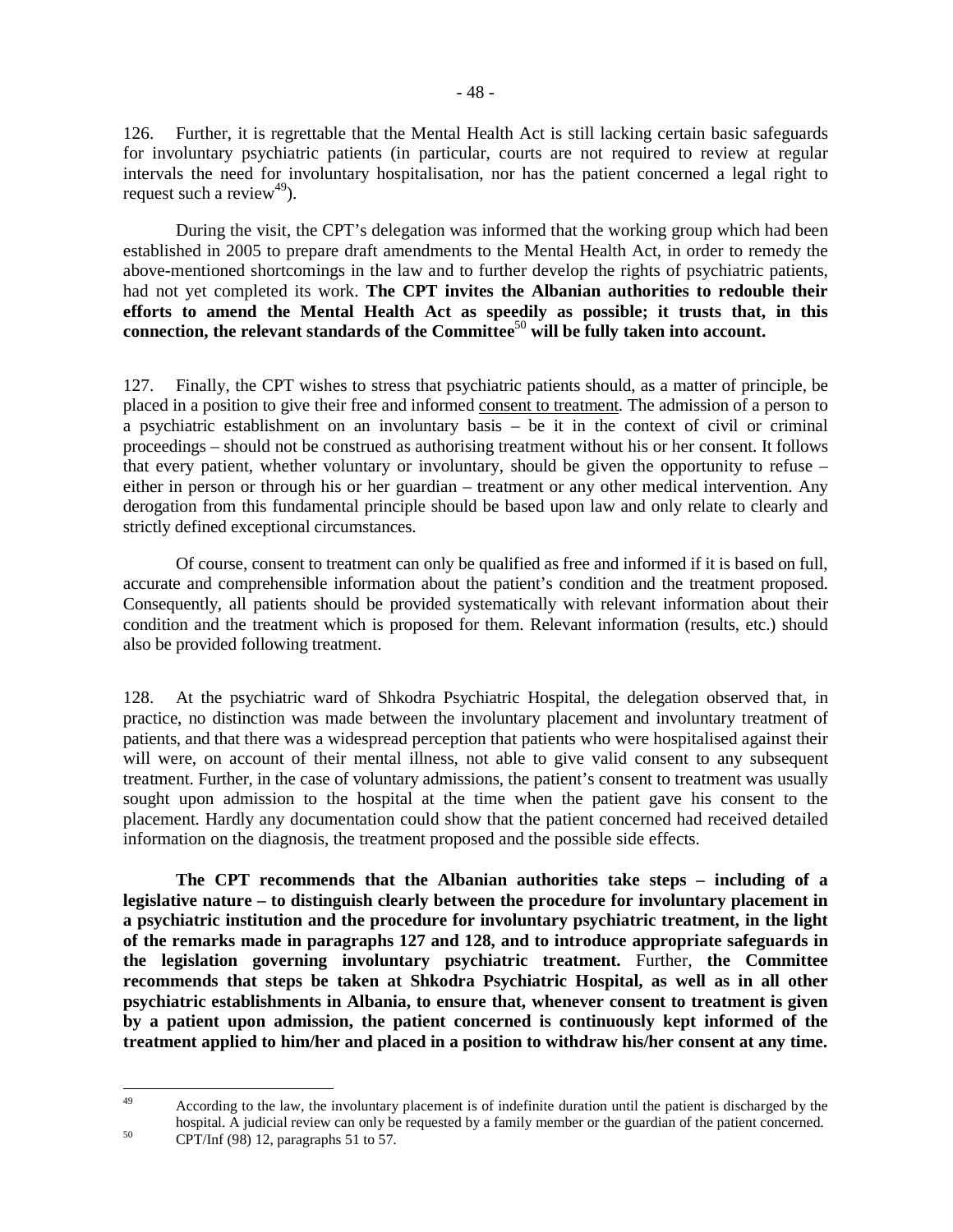### **3. Supported Homes at Elbasan and at Shkodra Psychiatric Hospital**

129. Material conditions in all three supported homes were of a very good standard and indeed exemplary. All bedrooms and communal rooms were well-equipped and pleasantly decorated. Further, rehabilitation programmes were offered, aiming to give patients greater autonomy (personal hygiene, cleaning, ironing, shopping, etc.) as well as social skills (division of work, board games, etc.). These programmes were run by devoted qualified staff (a nurse, a psychologist, a social worker and several care attendants), seconded by the psychiatric hospital.

130. As regards the legal status of patients, the delegation was informed that admission to a supported home took place on a voluntary basis and that in practice the patients were allowed to leave the home during the day (initially escorted by staff members). However, the patients had to return to the home at an agreed time and, if they failed to do so, the family and/or the police would be called to bring them back. The vast majority of residents abided by these rules without any difficulties. However, a few of them indicated to the CPT's delegation that they would actually prefer to stay outside in the community, but were prevented from doing so. Thus, it would appear that these patients were deprived of their liberty without ever having been subjected to a judicial placement procedure. In this regard, **the remarks and recommendations made in paragraph 125 equally apply to all supported homes in Albania.**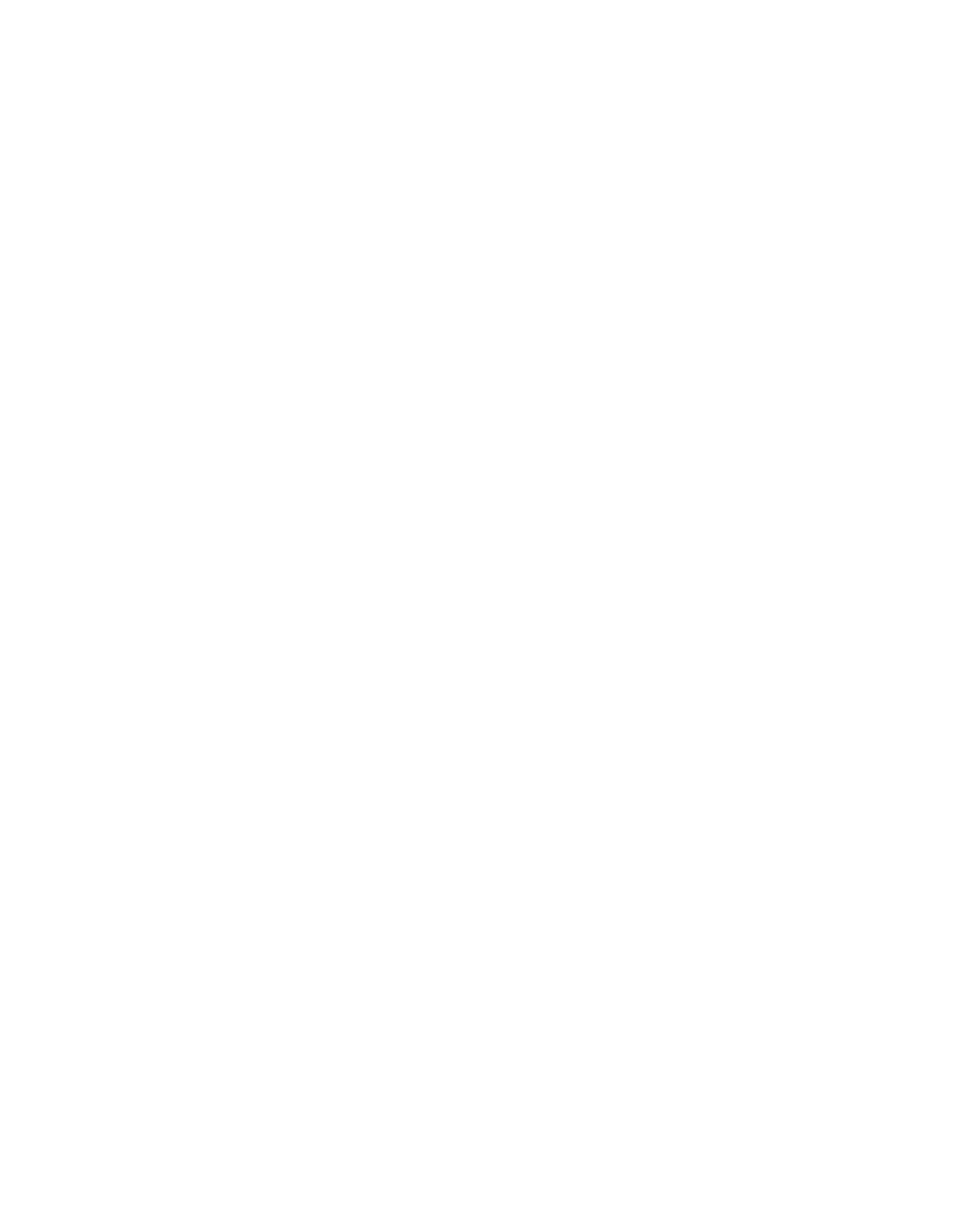## **APPENDIX I**

## **LIST OF THE CPT'S RECOMMENDATIONS, COMMENTS AND REQUESTS FOR INFORMATION**

#### **Co-operation**

#### comments

- the CPT trusts that in the future it will be provided with comprehensive lists of all types of places where persons may be deprived of their liberty by the police (paragraph 7).

#### **Police establishments**

#### **Preliminary remarks**

#### recommendations

- the Albanian authorities to take immediate measures to ensure that persons remanded in custody are always promptly transferred to a pre-trial detention centre or remand prison. This will require greater co-ordination between the Ministries of the Interior and Justice (paragraph 11).

#### requests for information

- the Albanian authorities comments on the lack of knowledge – among most of the staff (including senior officers) met by the delegation at local police stations – of the existence of the Manual on the Treatment of Persons in Police Custody (paragraph 12).

### **Ill-treatment**

#### recommendations

- the Albanian authorities to pursue vigorously their efforts to combat all forms of ill-treatment by the police. All police officers should be reminded, at regular intervals, that any form of ill-treatment of detained persons is not acceptable and will be punished accordingly. In addition, greater emphasis should be given to modern, scientific methods of criminal investigation, through appropriate investment in equipment and skilled human resources, so as to reduce the reliance on confessions to secure convictions (paragraph 17);
- an independent and impartial inquiry to be carried out into the methods used by police officers working in the Korca region when detaining and questioning suspects (paragraph 17);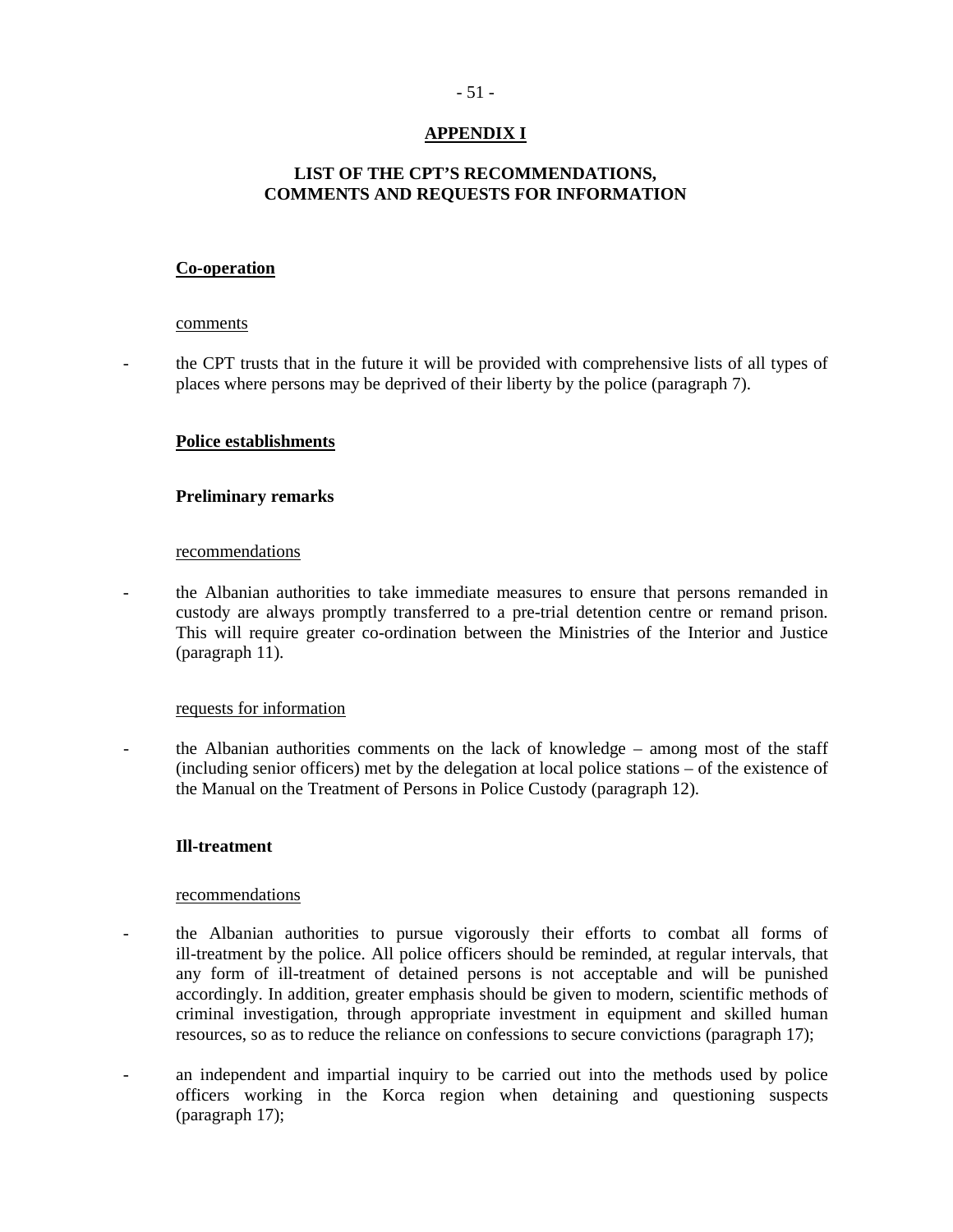- the Albanian authorities to take appropriate steps to ensure that the precepts set out in the second subparagraph of paragraph 18 are systematically applied in practice when there are grounds to believe that a person could have been the victim of ill-treatment (paragraph 18).

### requests for information

- the results of the inquiry into the methods used by police officers working in the Korca region when detaining and questioning suspects as well as information on the action taken in this regard (paragraph 17);
- in respect of the period from 1 January 2009 to the present time:
	- the number of complaints of ill-treatment made against police officers and the number of criminal/disciplinary proceedings which have been instituted as a result;
	- an account of criminal/disciplinary sanctions imposed following complaints of ill-treatment by the police

(paragraph 19).

### **Safeguards against ill-treatment**

### recommendations

- the Albanian authorities to intensify their efforts to ensure that the legal requirement of notification of custody is met in practice with respect to all persons deprived of their liberty by the police, as from the very outset of their deprivation of liberty (paragraph 20);
- the Albanian authorities to recall to all police officers the legal obligation to grant access to a lawyer from the very outset of a person's deprivation of liberty. Further, appropriate steps should be taken, in consultation with Bar Associations, to ensure the effectiveness of the system for free legal representation throughout the criminal procedure, including at the initial stage of police custody (paragraph 21);
- the Albanian authorities to take appropriate action without delay to ensure that the provisions of the Manual on the Treatment of Persons in Police Custody dealing with access to a doctor are fully applied in practice (paragraph 23);
- the Albanian authorities to take the necessary measures to ensure that all persons detained by the police – for whatever reason – are fully informed of their fundamental rights as from the very outset of their deprivation of liberty (that is, from the moment when they are obliged to remain with the police). This should be ensured by the provision of clear oral information at the very outset, and supplemented at the earliest opportunity (that is, immediately upon the arrival of the persons concerned on police premises) by the provision of an information sheet (to be available in appropriate languages) on the rights of detained persons. The persons concerned should be asked to sign a statement attesting that they have been informed of their rights and be allowed to keep a copy of the information sheet (paragraph 25);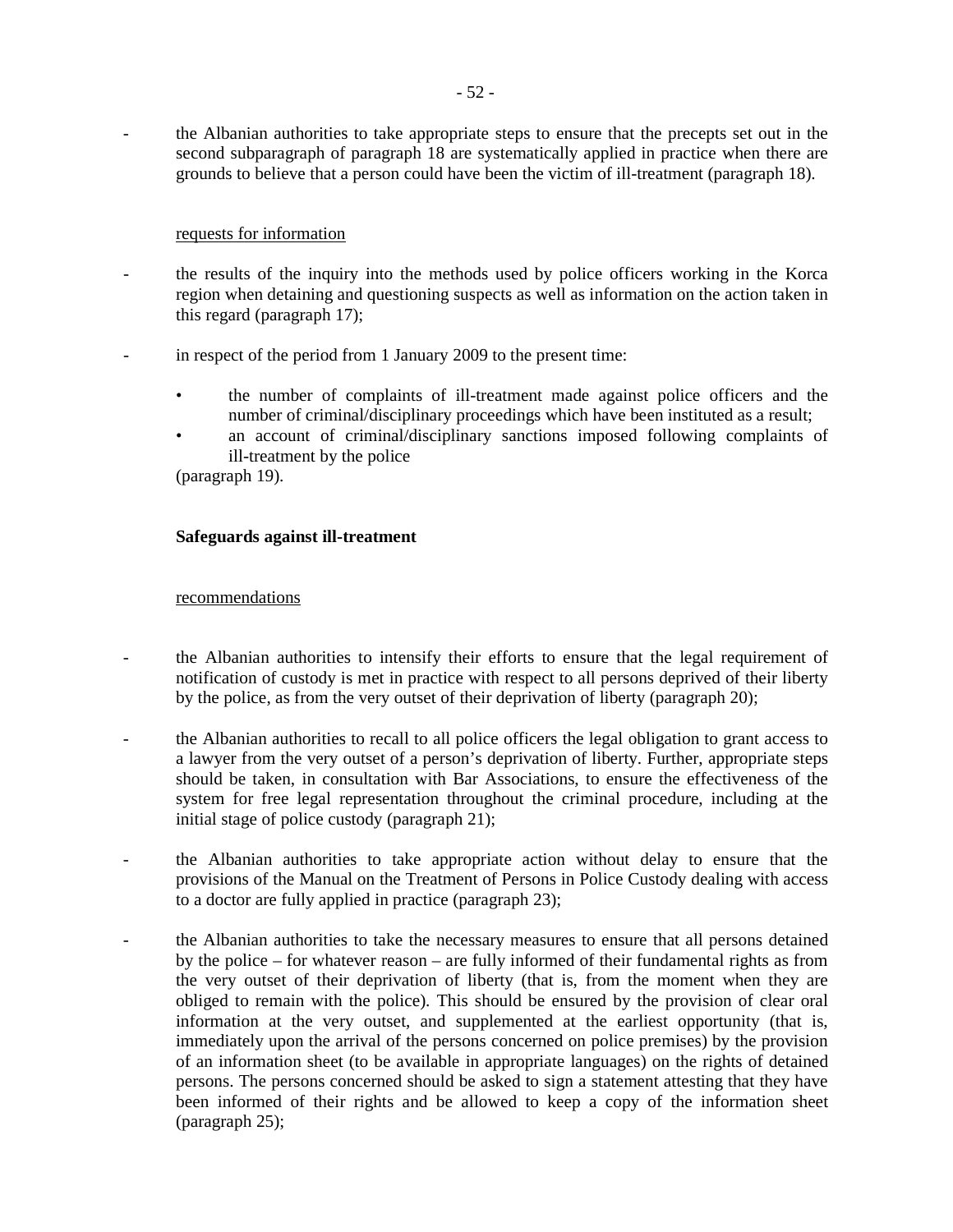- the Albanian authorities to take steps to ensure that juveniles deprived of their liberty by the police do not make any statement or sign any document without the benefit of a lawyer and ideally another trusted adult being present to assist them (paragraph 27);
- steps to be taken to remedy the shortcomings identified in the second subparagraph of paragraph 30 as regards the new detention register and to ensure that the register is strictly adhered to in all police establishments (paragraph 30).

#### comments

- the provision of the Manual on the Treatment of Persons in Police Custody dealing with access to medical assistance (Chapter IV, Section IV, paragraph 7) should be clarified so as to ensure that requests by detained persons to see a doctor are always promptly met and that police officers do not seek to filter such requests (paragraph 22);
- the Albanian authorities are invited to consider the possibility of introducing electronic recording of police interviews (paragraph 28).

### requests for information

- clarification of the "special cases", referred to in the Manual on the Treatment of Persons in Police Custody, in which the medical examination of a person upon admission to police custody may be delayed (paragraph 22);
- clarification as regards the mandatory gynaecological examination of female detainees prior to their transfer to a remand prison (paragraph 24).

### **Conditions of detention**

#### recommendations

- the Albanian authorities to take steps to ensure that holding cells in all police stations in Albania are equipped with a means of rest (e.g. a chair or bench) (paragraph 32);
- the Albanian authorities to significantly improve material conditions at the Police Directorate General and Police Station No. 3 in Tirana as well as in the police stations in Burrel, Durres, Elbasan, Fushe Kruja, Pogradec and Shkodra. In particular, measures should be taken to ensure that:
	- custody cells have adequate lighting and ventilation, are appropriately heated during the cold season, and are maintained in a satisfactory state of repair;
	- persons obliged to stay overnight in police custody are provided with a clean mattress and clean blankets as well as basic personal hygiene products;
	- persons in custody are allowed access to the toilet when necessary, in clean and decent conditions, and are offered adequate washing facilities

(paragraph 35);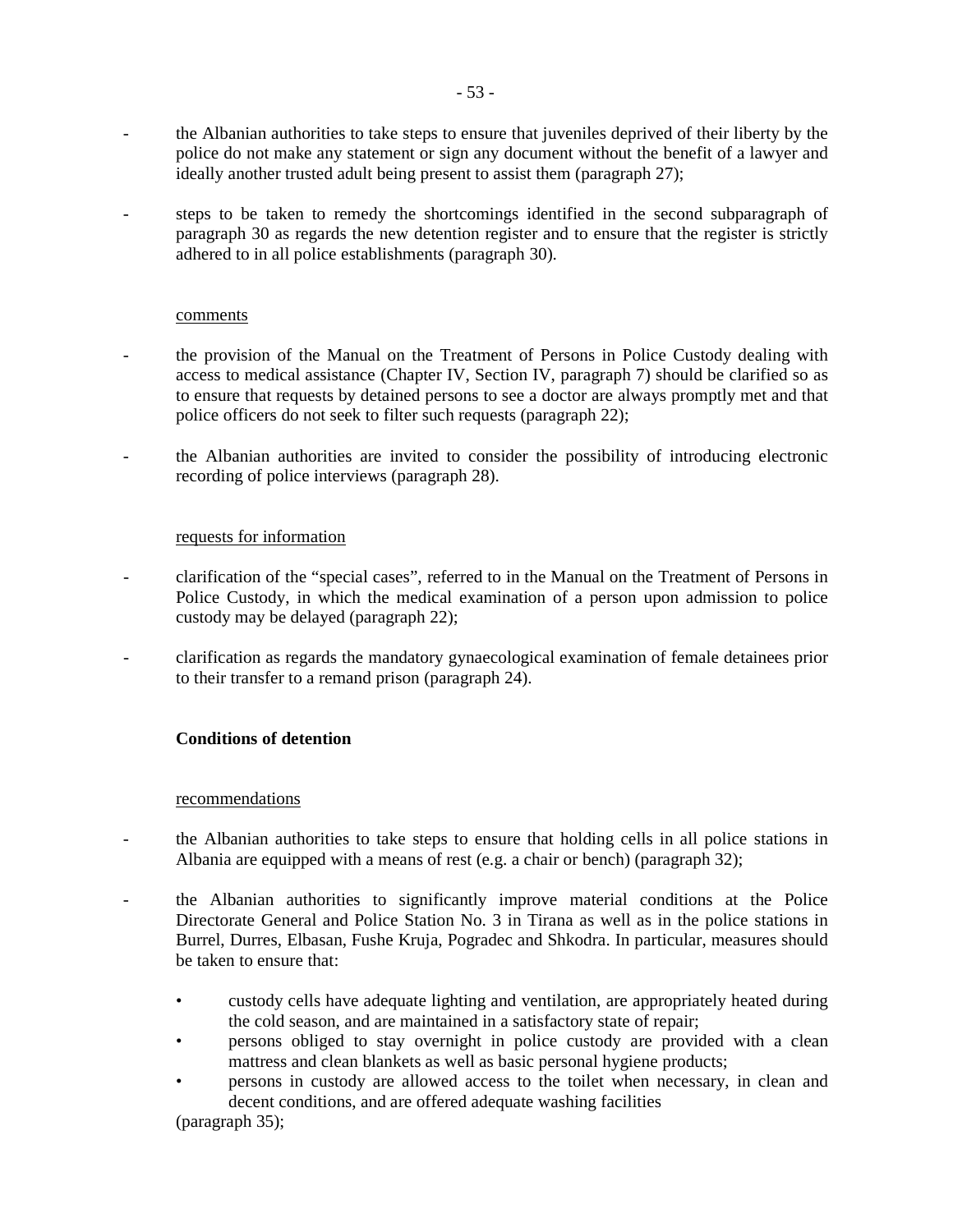- the custody cells at the Police Directorate General in Tirana to be enlarged (preferably to at least 6 m²). In the meantime, steps should be taken to ensure that they are only used for single occupancy (paragraph 35);
- steps to be taken in all police establishments in Albania to ensure that juveniles are no longer held in the same cell as adult detainees (paragraph 36);
- the plans to (re-)construct police detention facilities referred to in paragraph 38 to be implemented as a matter of priority (paragraph 38).

#### comments

- persons held in police custody for 24 hours or more should, as far as possible, be offered outdoor exercise every day (paragraph 37);
- the need for outdoor exercise areas for detainees should be taken into account in the design of new police detention facilities (paragraph 38).

#### requests for information

- a timetable for the full implementation of the plans to (re-)construct police detention facilities referred to in paragraph 38 (paragraph 38).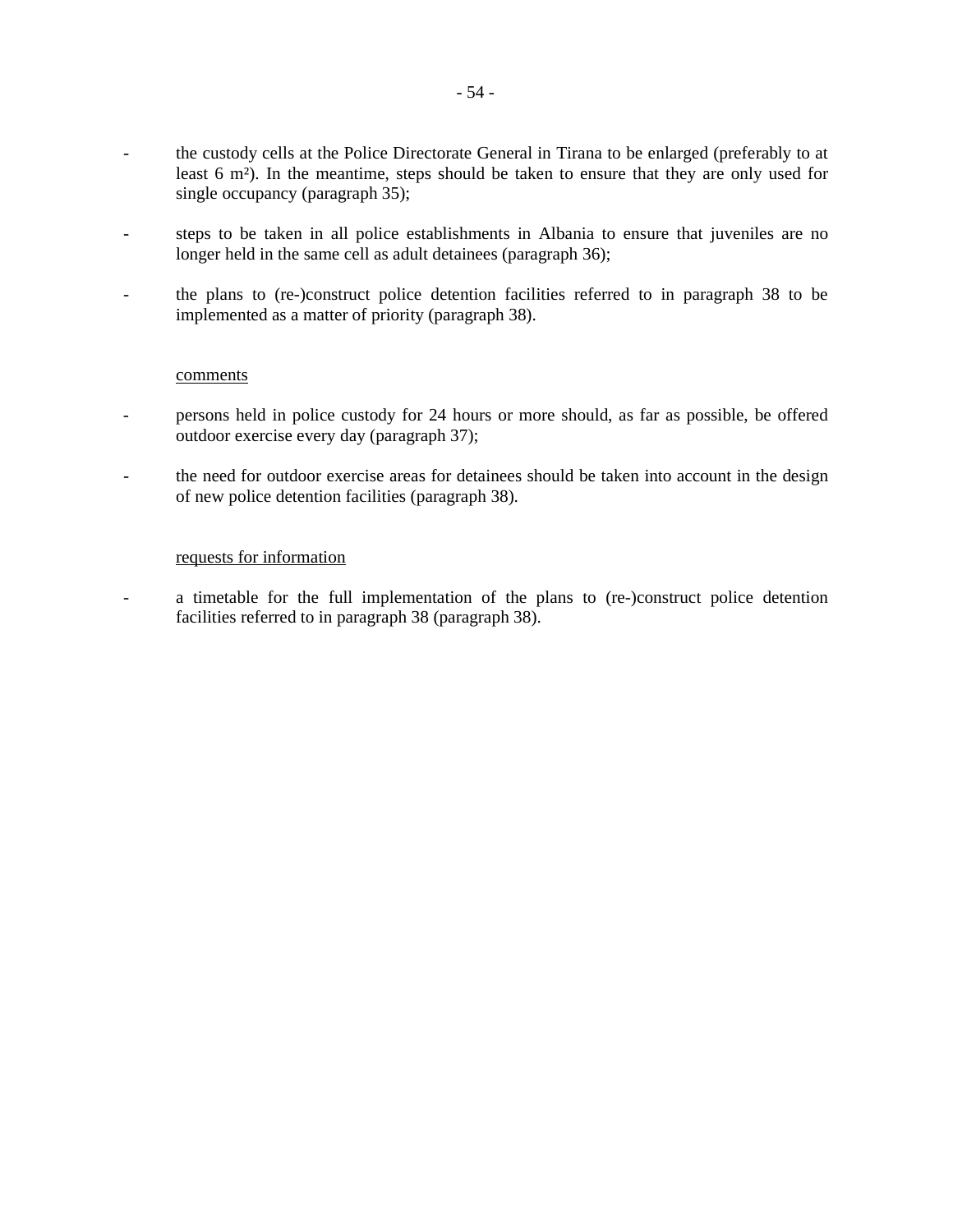### **Prison establishments**

### **Preliminary remarks**

#### requests for information

- detailed information about the work of the Probation Service as well as of the training received by probation officers (paragraph 43);
- statistics on the number of prisoners who have benefited so far from early conditional release and alternatives to imprisonment (such as community-based sanctions and suspended sentences) (paragraph 43).

### **Ill-treatment**

#### recommendations

- the management in Prison No. 313 and Korca Prison as well as at Durres Pre-Trial Detention Centre to regularly remind their staff that all forms of ill-treatment of prisoners are not acceptable and will be the subject of severe sanctions (paragraph 46);
- in the course of prison staff training, particular emphasis to be placed on the acquisition and development of inter-personal communication skills, as well as on the handling of problematic situations without applying unnecessary force (paragraph 46).

#### comments

- consideration should be given to using secure video recording for all planned interventions by members of special intervention groups (paragraph 46);
- it is important that members of special intervention groups display prominent means of identification at all times when in contact with prisoners (paragraph 46).

#### requests for information

- the comments of the Albanian authorities on the issues highlighted in the third subparagraph of paragraph 45 (paragraph 45).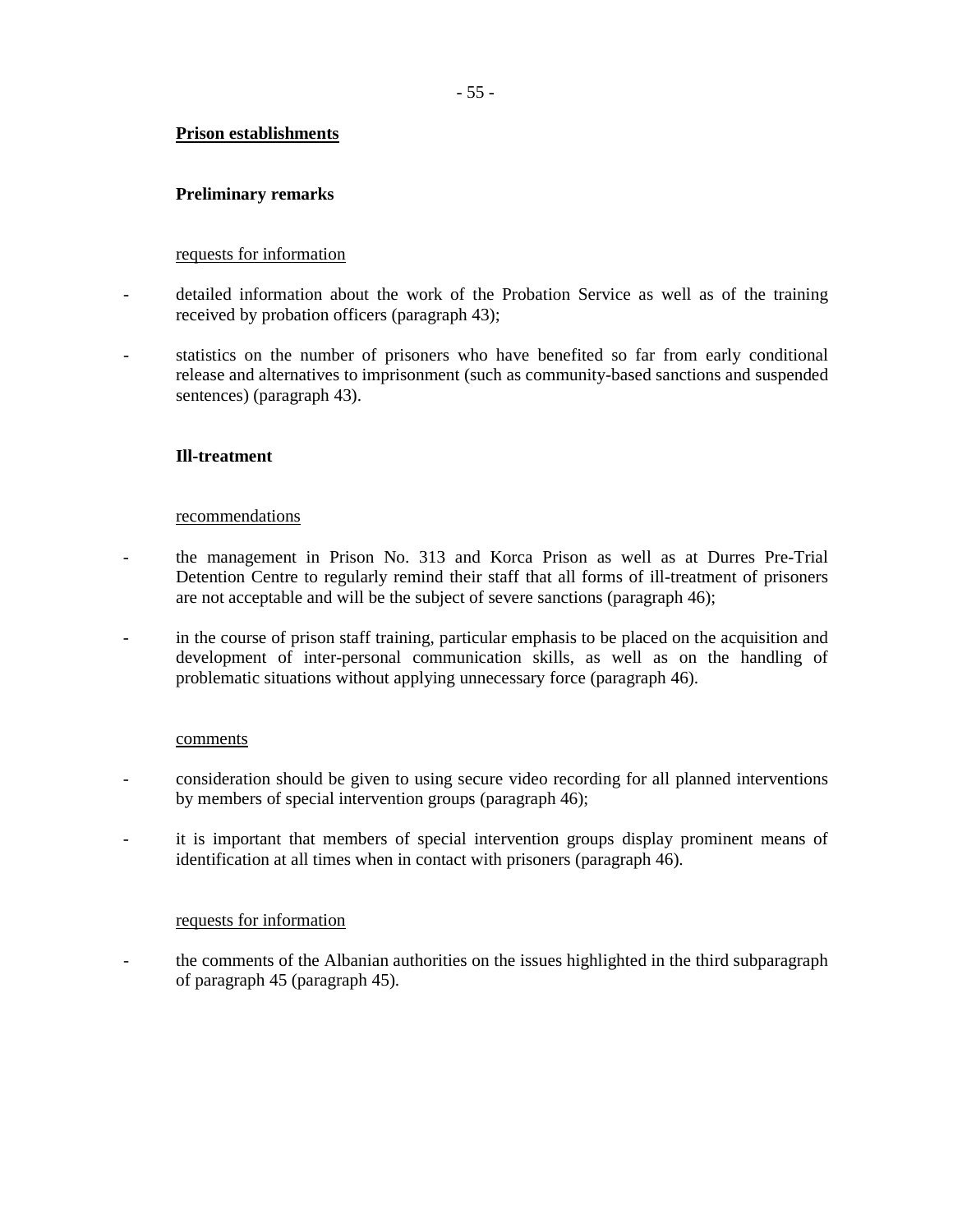### **Conditions of detention of adult prisoners**

#### recommendations

- the plans to drill wells and to install boilers at Fushe Kruja Prison, Korca Prison and Durres Pre-Trial Detention Centre to be implemented as a matter of priority; in the interim, steps should be taken in these establishments to alleviate the effects of the insufficient supply of water (paragraph 49);
- urgent steps to be taken in C wing of Burrel Prison to address the problem of access to natural light (paragraph 51);
- the Albanian authorities to give a high priority to the implementation of plans to construct a new pre-trial detention centre in the Kukes region (paragraph 52);
- steps to be taken at Kukes Pre-Trial Detention Centre to ensure that the prisoner accommodation and communal sanitary facilities are maintained in an acceptable state of cleanliness and that the cells are appropriately heated during the cold season. Further, the Centre should be fitted with a shower facility which is distinct from the toilet (paragraph 52);
- the Albanian authorities to redouble their efforts to improve the programme of activities offered to prisoners in the establishments visited and, where appropriate, at other prison establishments in Albania (paragraph 59);
- steps to be taken as a matter of priority to ensure that life-sentenced prisoners (as well as other long-term prisoners) at Burrel and Fushe Kruja Prisons are provided with opportunities for work and other purposeful out-of-cell activities (paragraph 60).

#### comments

- the Committee trusts that all necessary measures will be taken to ensure that the cells measuring some 14 m² at Durres Pre-Trial Detention Centre accommodate no more than three prisoners (paragraph 49);
- steps should be taken in new prison establishments to ensure that regular maintenance works are carried out in order to prevent material conditions from deteriorating (paragraph 49);
- for as long as Prison No. 313 remains in service, efforts should be pursued in order that the national standard of at least 4  $m<sup>2</sup>$  of living space per prisoner is respected in all cells (paragraph 50);
- steps should be taken to improve the state of repair in the unit for female prisoners at Prison No. 313 in Tirana (paragraph 50);
- all prison cells should be equipped with a window; any cell where this is not possible for structural reasons should be taken out of service as prisoner accommodation. Further, the design of cell windows should allow adequate access to natural light (i.e. sufficient to read by during the day) (paragraph 51);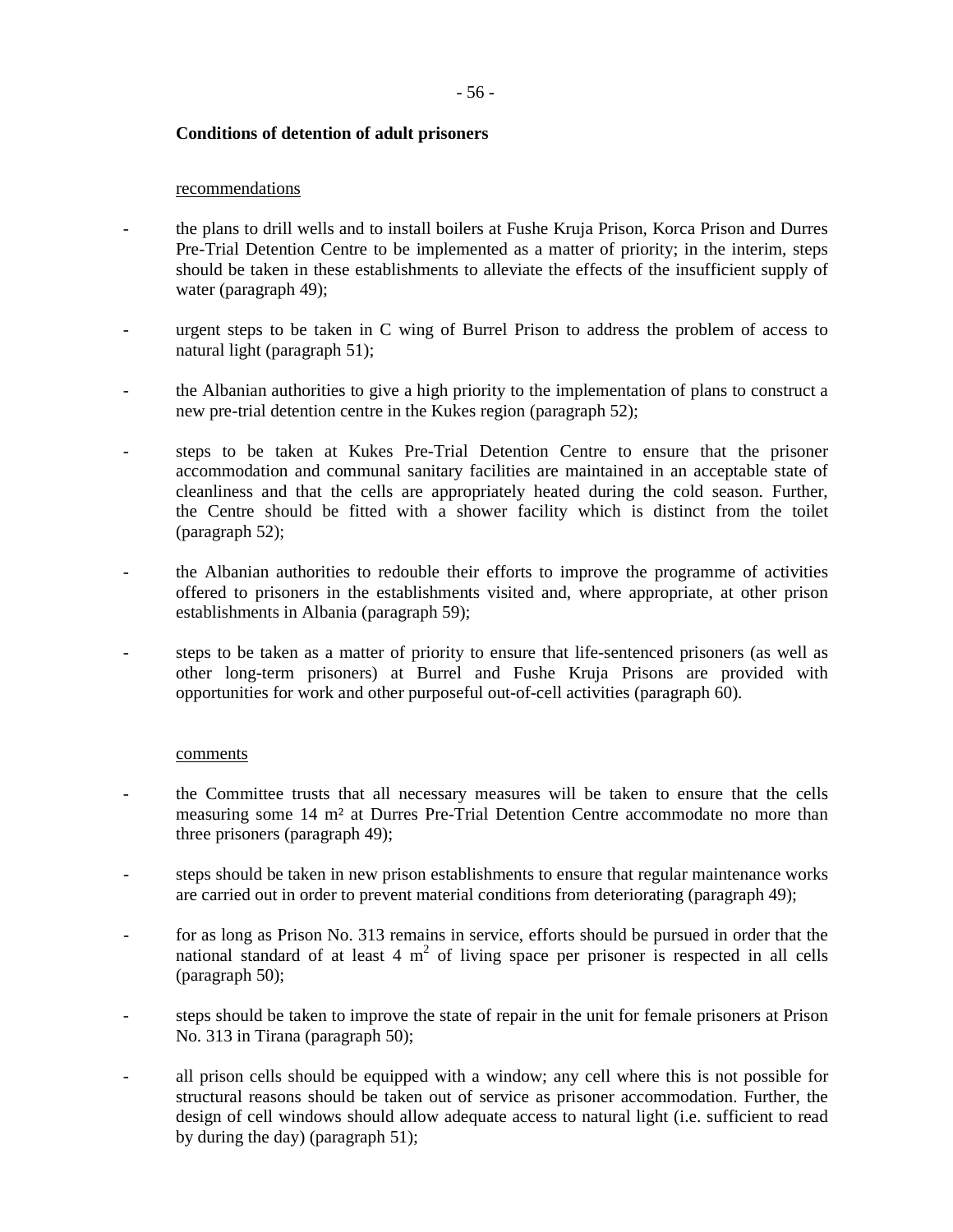- steps should be taken in the establishments visited to equip the outdoor exercise yards with a means of rest as well as shelter from inclement weather (paragraph 53);
- steps should be taken to review the provision of food to prisoners, in the light of the remarks made in paragraph 54 (paragraph 54);
- steps should be taken to ensure that all prisoners are regularly provided with adequate quantities of essential personal hygiene products (including toothpaste, toothbrush, shampoo, etc.) as well as sufficient materials to clean their cells (paragraph 55);
- any restrictions on the regime applicable to sentenced prisoners should be based exclusively on security concerns of an appreciable nature assessed on a case-by-case basis by the prison management rather than applied automatically by the courts as part of the sentence (paragraph 60).

#### requests for information

- detailed information on the implementation of the plan to construct a new remand prison in Tirana (paragraph 50);
- up-to-date information concerning the renovation of A and B wings of Burrel Prison (paragraph 51);
- detailed information on the possibilities for life-sentenced prisoners to be reclassified to a lower security regime permitting their integration into the mainstream prisoner population (paragraph 60);
- clarification as regards the amendments to the General Prison Regulations which include television sets in the list of prohibited items for remand prisoners (paragraph 61).

### **Conditions of detention of juveniles**

#### recommendations

- steps to be taken at Korca Prison, Prison No. 313 and, where appropriate, in other prisons, to ensure that juvenile remand prisoners (both male and female) are provided with a wider range of organised activities, in the light of the remarks made in paragraph 66 (paragraph 66).

#### comments

- the Albanian authorities are invited to allow, if necessary through legislative amendments, for flexibility in the transfer of prisoners who reach the age of 18 to an adult institution, in the light of the remarks made in paragraph 68 (paragraph 68).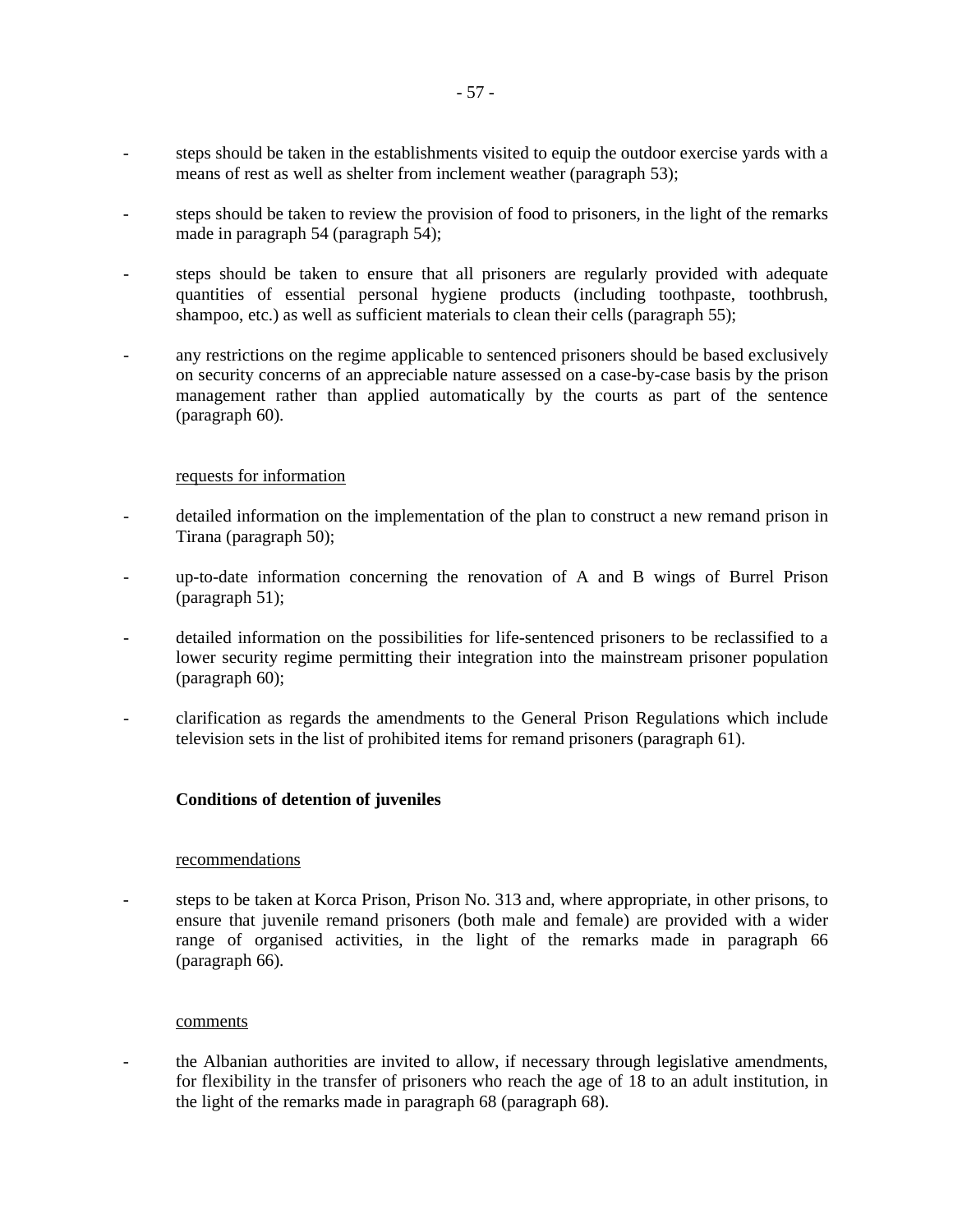#### requests for information

- updated information on the proposal by the Directorate General of Prisons to increase the quantity of food for inmates at Kavaja Juvenile Reintegration Centre and clarification as to whether similar action has been taken as regards juveniles held in Prison No. 313 and Korca Prison (paragraph 64).

#### **Health-care services in the prisons visited**

#### recommendations

- the Albanian authorities to increase nursing staff levels at Prison No. 313 (paragraph 69);
- steps to be taken in all the establishments visited to remedy the deficiencies in the health-care facilities described in paragraph 70 (paragraph 70);
- the Albanian authorities to take the necessary measures to ensure that the prison establishments at Burrel, Durres, Kavaja and Kukes have proper dental equipment (paragraph 73);
- urgent steps to be taken to arrange for regular visits by a psychiatrist to all prisons in Albania. Further, all doctors working in prisons should be trained to identify and manage common psychiatric disorders and to recognise serious disorders requiring specialist care (paragraph 74);
- the Albanian authorities to take the necessary steps to ensure that all newly-arrived prisoners are subject to a comprehensive medical examination on admission (including screening for transmissible diseases) and are provided with information regarding the prevention of transmissible diseases (paragraph 75);
- the Albanian authorities to ensure that:
	- the record drawn up after a medical examination of a prisoner (both on admission and during imprisonment) contains: (i) an account of statements made by the prisoner which are relevant to the medical examination (including his/her description of his/her state of health and any allegations of ill-treatment), (ii) an account of objective medical findings based on a thorough examination, and (iii) the doctor's conclusions in the light of i) and ii), indicating the degree of consistency between any allegations made and the objective medical findings (a copy of the conclusions should be made available to the prisoner concerned and, upon request, to his/her lawyer);
	- all medical staff working in prison establishments are reminded of their obligations under Sections 281 and 282 of the CCP

(paragraph 76);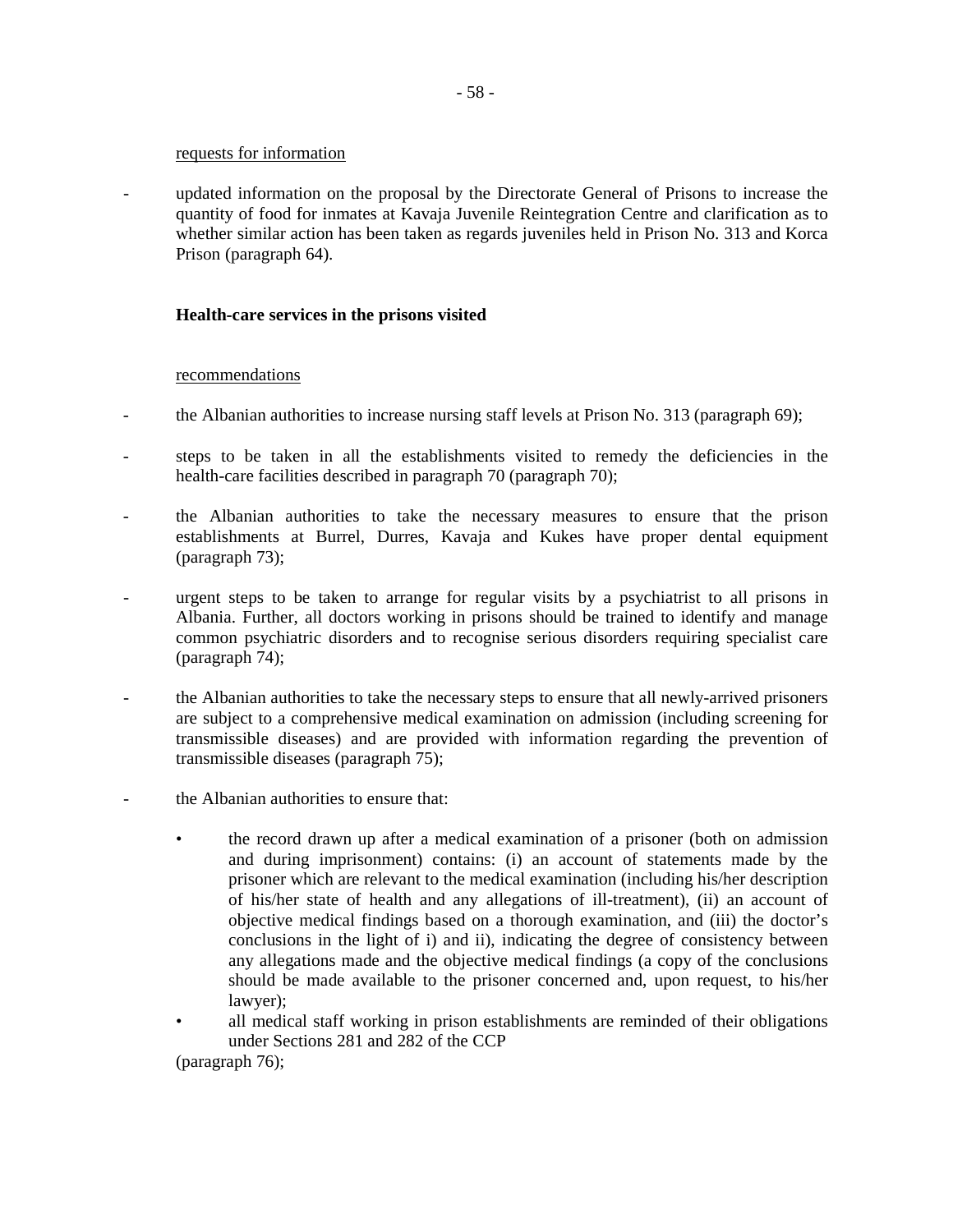- the Albanian authorities to take immediate steps at Korca Prison and Prison No. 313 to ensure that an individual medical file is opened on admission and properly kept for every prisoner. In particular, medical files should contain diagnostic information as well as an ongoing record of the prisoner's state of health and of any special examinations he has undergone (paragraph 77);
- the Albanian authorities to take steps to ensure that medical examinations/consultations of prisoners are conducted out of the hearing and – unless the doctor concerned specifically requests otherwise in a particular case – out of the sight of non-medical staff (paragraphs 78 and 91).

### comments

- the Albanian authorities are invited to offer special training to prison doctors on the manner in which medical screening of prisoners is to be performed and on the recording of any injuries observed (paragraph 76).

### requests for information

- a list of medicines which are now routinely supplied to all prison establishments (paragraph 71);
- as regards Burrel Prison, whether:
	- the establishment now has a properly equipped surgery for medical examinations (which is regularly supplied with the necessary material);
	- a general practitioner now works in the prison on at least a half-time basis;
	- requests made by prisoners to consult a doctor are promptly met (paragraph 81);
- detailed information on the planned enrolment of prisoners in the national health insurance scheme (paragraph 82).

## **Prison Hospital in Tirana**

### recommendations

- the Albanian authorities to take measures to install call bells/means of communication in the patients' rooms, absolute priority to be given to the two intensive care rooms (paragraph 84);
- measures to be taken to ensure that used sheets are collected and processed in accordance with the rules of hospital hygiene (paragraph 84);
- urgent measures to be taken to ensure that the Prison Hospital benefits from at least two full-time psychiatrists (paragraph 87);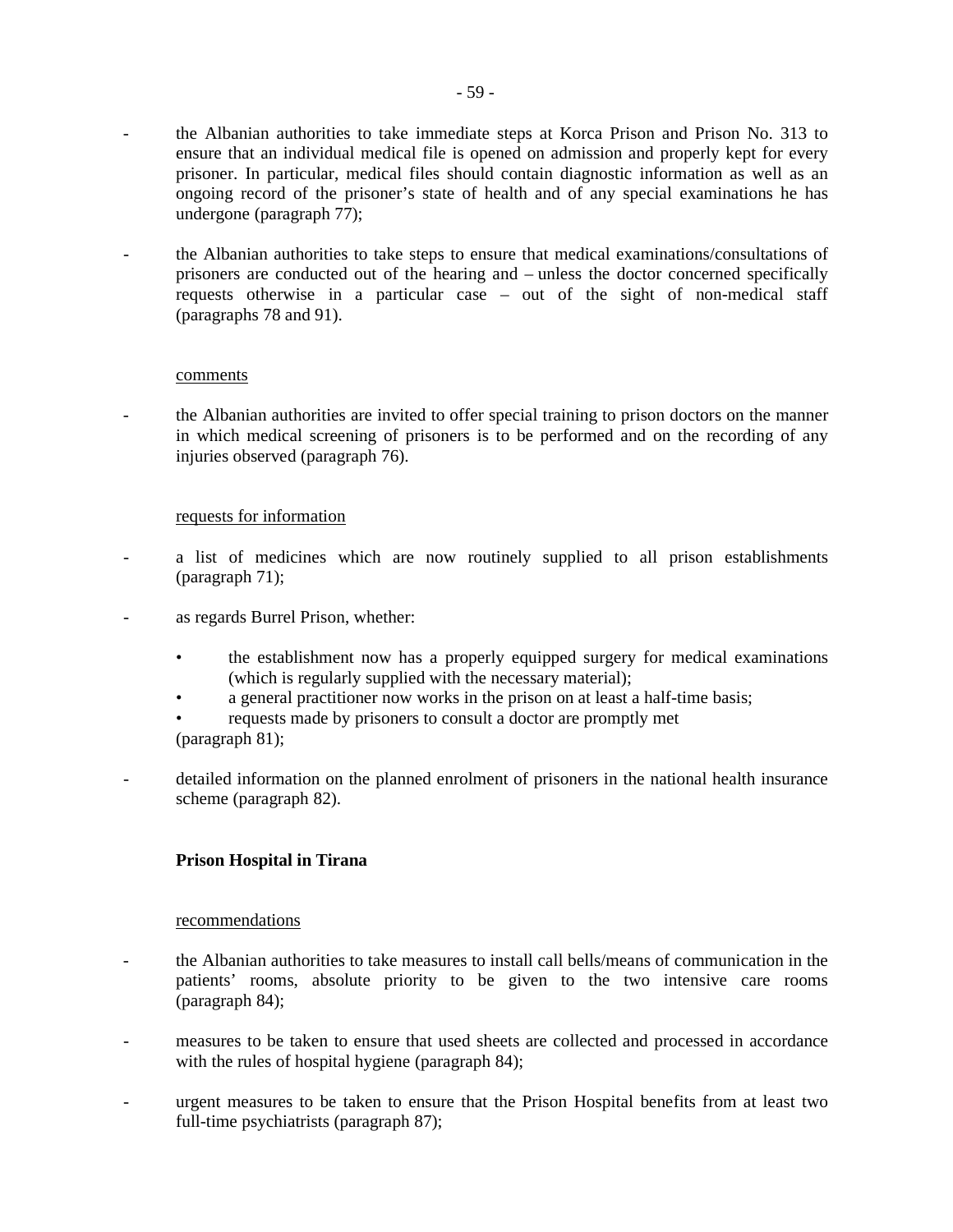- the dental surgery of the Prison Hospital to be either completely refurbished or taken out of service. In the interim, recourse should be had to the services of external dentists (paragraph 89);
- the Albanian authorities to intensify their efforts to offer a wider range of treatment to psychiatric patients (paragraph 90);
- the Albanian authorities to put an immediate and definitive end to the practice of using chains to keep suicidal or agitated patients in their beds. A specific written instruction to this effect should be distributed to all staff working at the Prison Hospital (paragraph 92);
- an appropriate procedure to be introduced at the Prison Hospital in respect of the use of physical and chemical means of restraint vis-à-vis suicidal or agitated patients. This should be accompanied by the acquisition of professionally recognised restraint equipment (such as a thoracic belt or wrist and ankle straps). Further, precise directives concerning the relational approach and the behaviour to be adopted towards patients in state of psychomotor agitation should be circulated to the care and custodial staff working at the Prison Hospital (paragraph 92);
- the Albanian authorities to take decisive steps to transfer psychiatric patients declared not to be criminally responsible and subjected to a compulsory treatment measure (under Section 46, paragraph 1, of the Criminal Code) as well as psychiatric patients subjected to a temporary hospitalisation measure (under Section 239 of the Code of Criminal Procedure) to an appropriate care institution (paragraph 94).

#### comments

- the Albanian authorities are encouraged to do away with the closed-door regime in the Prison Hospital and to progressively develop other activities for the patients (both male and female) (paragraph 86);
- the Albanian authorities are invited to consider introducing ongoing training modules on psychiatry at the country's nursing schools (paragraph 87);
- it would be desirable for appropriate premises to be placed at the disposal of the psychosocial team, so that it can organise group activities there (paragraph 90);
- the Albanian authorities are invited to remain attentive to strict compliance by the courts with the legislation concerning *ex officio* review of compulsory medical treatment under Section 46, paragraph 1, of the Criminal Code (paragraph 93).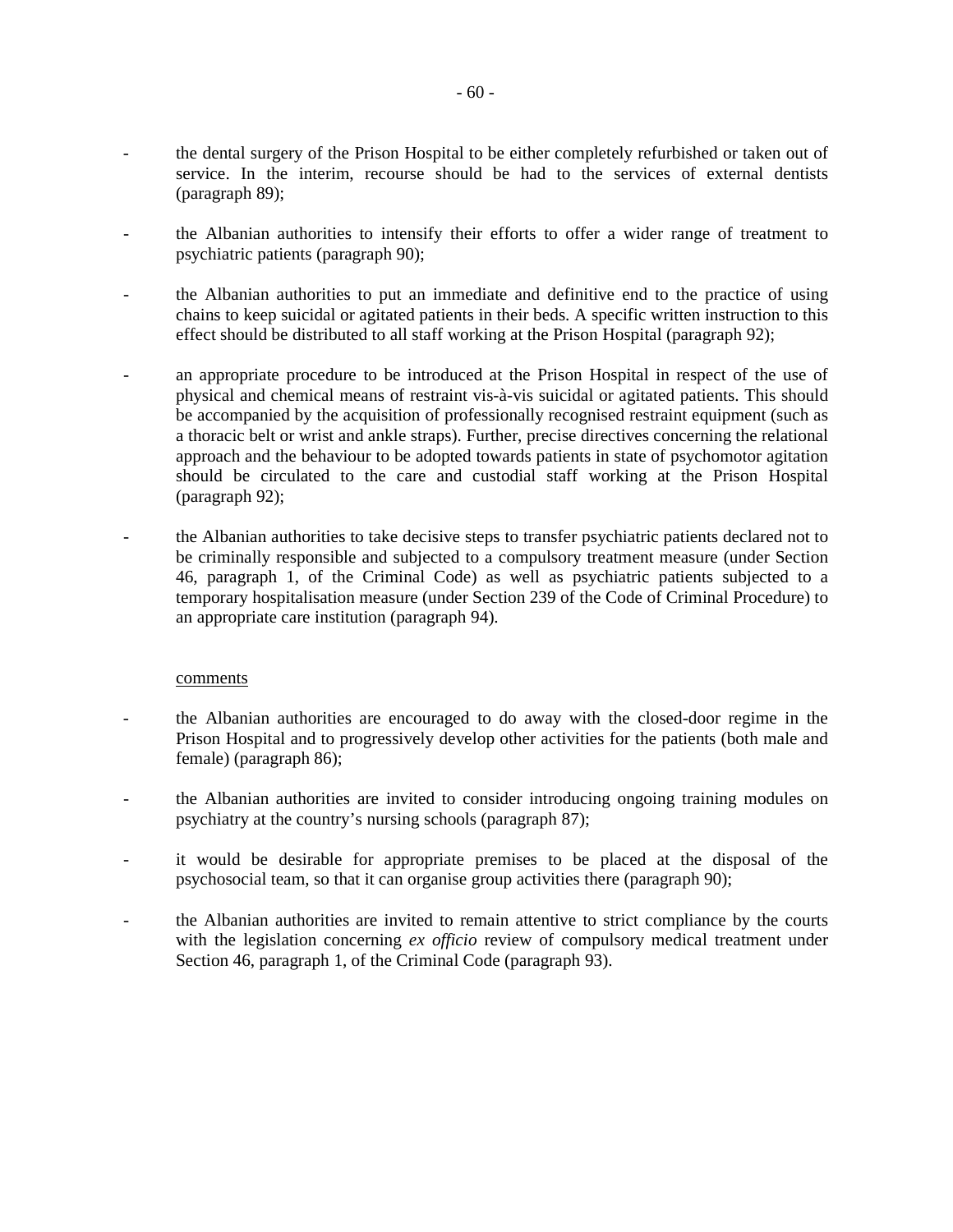#### **Other issues**

#### recommendations

- custodial staff assigned to work with juveniles at Korca Prison and Prison No. 313, as well as at any other prison in Albania, to receive specialised training, taking into consideration the remarks made in paragraph 96 (paragraph 96);
- the Albanian authorities to reduce the maximum possible period of confinement in a disciplinary cell as a punishment in respect of juvenile prisoners. Further, whenever juveniles are subject to such a sanction, they must be guaranteed socio-educational support and appropriate human contact throughout the duration of the measure (paragraph 98);
- the shortcomings regarding the disciplinary procedure described in the second subparagraph of paragraph 99 to be remedied (if necessary, by amending the relevant legal provisions) (paragraph 99);
- measures to be taken in all prison establishments to ensure that the provisions of Section 50 and Section 52, paragraph 5, of the General Prison Regulations are strictly complied with (paragraph 101);
- the role of prison doctors in relation to disciplinary matters to be reviewed, in the light of the remarks made in paragraph 102. In so doing, regard should be had to the European Prison Rules (in particular, Rule 43.2) and the comments made by the CPT in its 15th General Report (see paragraph 53 of CPT/Inf (2005) 17) (paragraph 102);
- the disciplinary cells at Durres Pre-Trial Detention Centre to be either enlarged (to at least 6 m²) or taken out of service. Steps should also be taken to ensure that the disciplinary cell located in C wing of Burrel Prison has adequate lighting (including access to natural light) and ventilation (paragraph 103);
- the Albanian authorities to ensure that all prisoners subject to the sanction of placement in a disciplinary cell are offered at least one hour of outdoor exercise every day (paragraph 104);
- steps to be taken at Prison No. 313 to ensure that prisoners held in a disciplinary cell enjoy ready access to a proper toilet facility at all times (paragraph 104);
- the Albanian authorities to review the visiting arrangements in all prison establishments in order to ensure that, as a rule, visits take place under decent open conditions (e.g. with prisoners and their visitors sitting around a table) (paragraph 107);
- steps to be taken to ensure that prisoners' short-term visits last at least one hour (paragraph 107).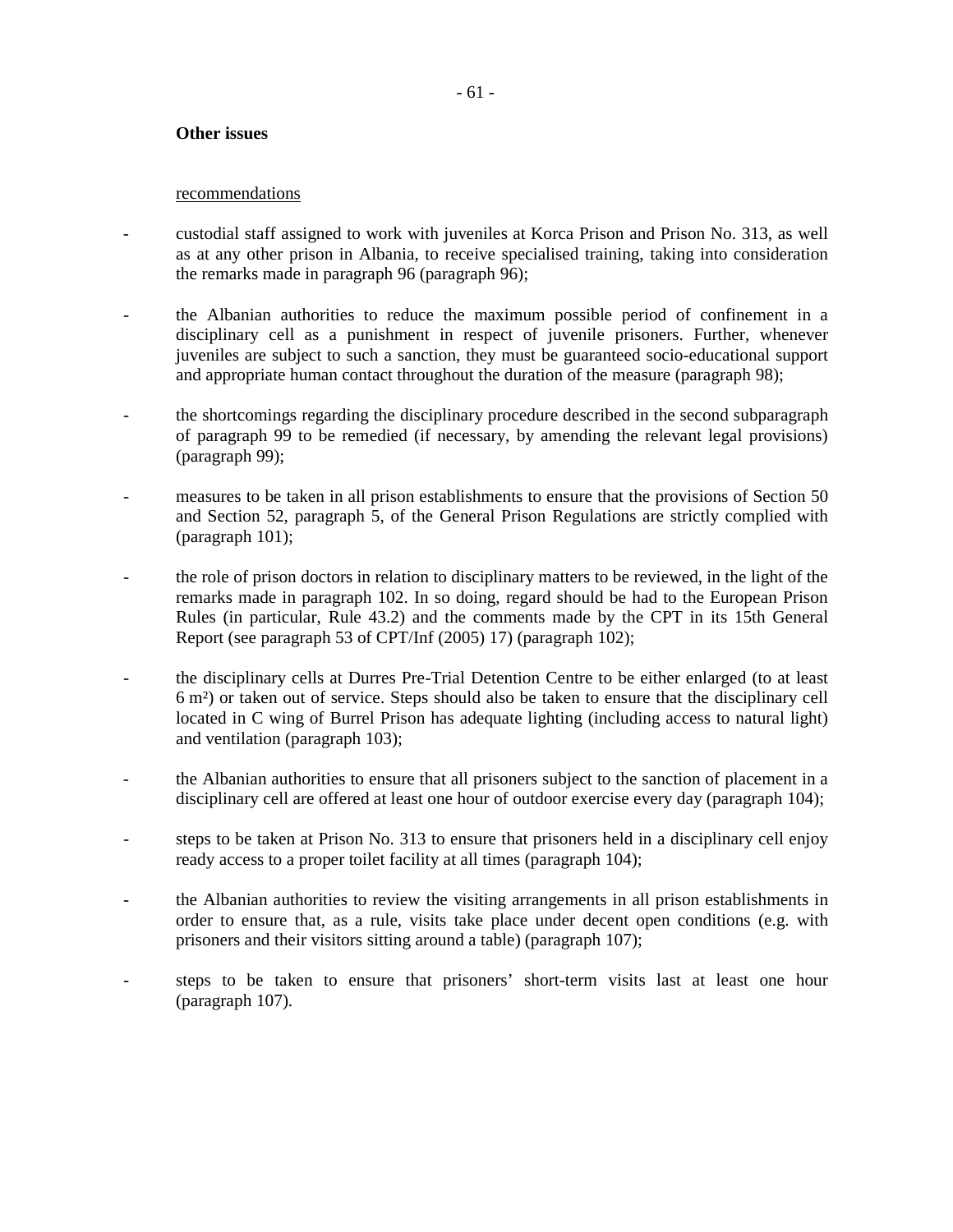### comments

- if it is considered necessary for prison officers to carry truncheons, the truncheons should be hidden from view (paragraph 97);
- given that the lodging of an appeal against decisions regarding disciplinary sanctions does not have a suspensive effect on the implementation of the disciplinary punishment, any such appeal must be dealt with expeditiously for it to have any meaning (paragraph 100).

#### requests for information

- detailed information on the training (both initial and ongoing) received by prison officers (paragraph 95).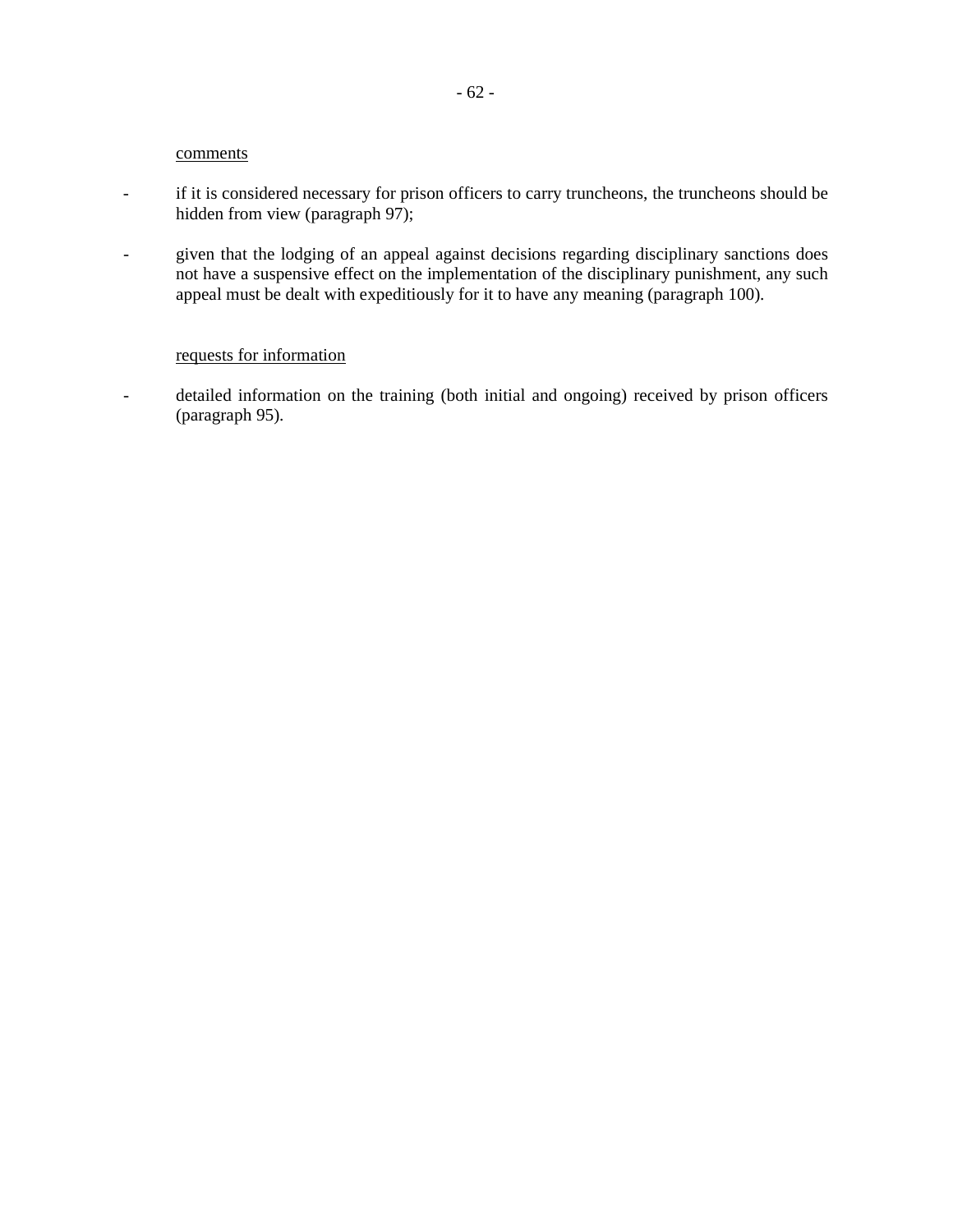### **Psychiatric/social welfare establishments**

### **Preliminary remarks**

#### comments

- the Albanian authorities are encouraged to pursue their efforts to increase the number of supported homes and community mental-health centres (paragraph 109).

### **Shkodra Psychiatric Hospital**

#### recommendations

- the Albanian authorities to implement as speedily as possible the plans to reconstruct the entire hospital, including the psychiatric ward, in Shkodra (paragraph 114);
- pending the reconstruction of the psychiatric ward, measures to be taken to repair the sanitary facilities, improve the heating and provide a more personalised environment for patients (paragraph 114);
- steps to be taken as a matter of urgency to ensure that the hospital is always supplied with an adequate range and sufficient quantities of medicines (paragraph 119);
- immediate measures to be taken to equip the hospital's pharmacy with a refrigerator (paragraph 119);
- the Albanian authorities to review the practice of administering sedatives by means of intramuscular injections for very long periods, in the light of the remarks in paragraph 120 (paragraph 120);
- measures to be taken to ensure that adequate somatic care is provided to patients hospitalised in the psychiatric ward (upon admission and during their stay in hospital) (paragraph 121);
- immediate measures to be taken in the psychiatric ward to ensure that adequate care is provided to patients with physical impairments, in the light of the remarks in paragraph 122 (paragraph 122);
- urgent measures to be taken at the hospital to review the use of chemical restraint and to elaborate, in the light of the remarks in paragraphs 123 and 124, a comprehensive, clearlydefined restraint policy (paragraph 124);
- a specific register for the use of means of restraint to be introduced in the psychiatric ward of the hospital (paragraph 124);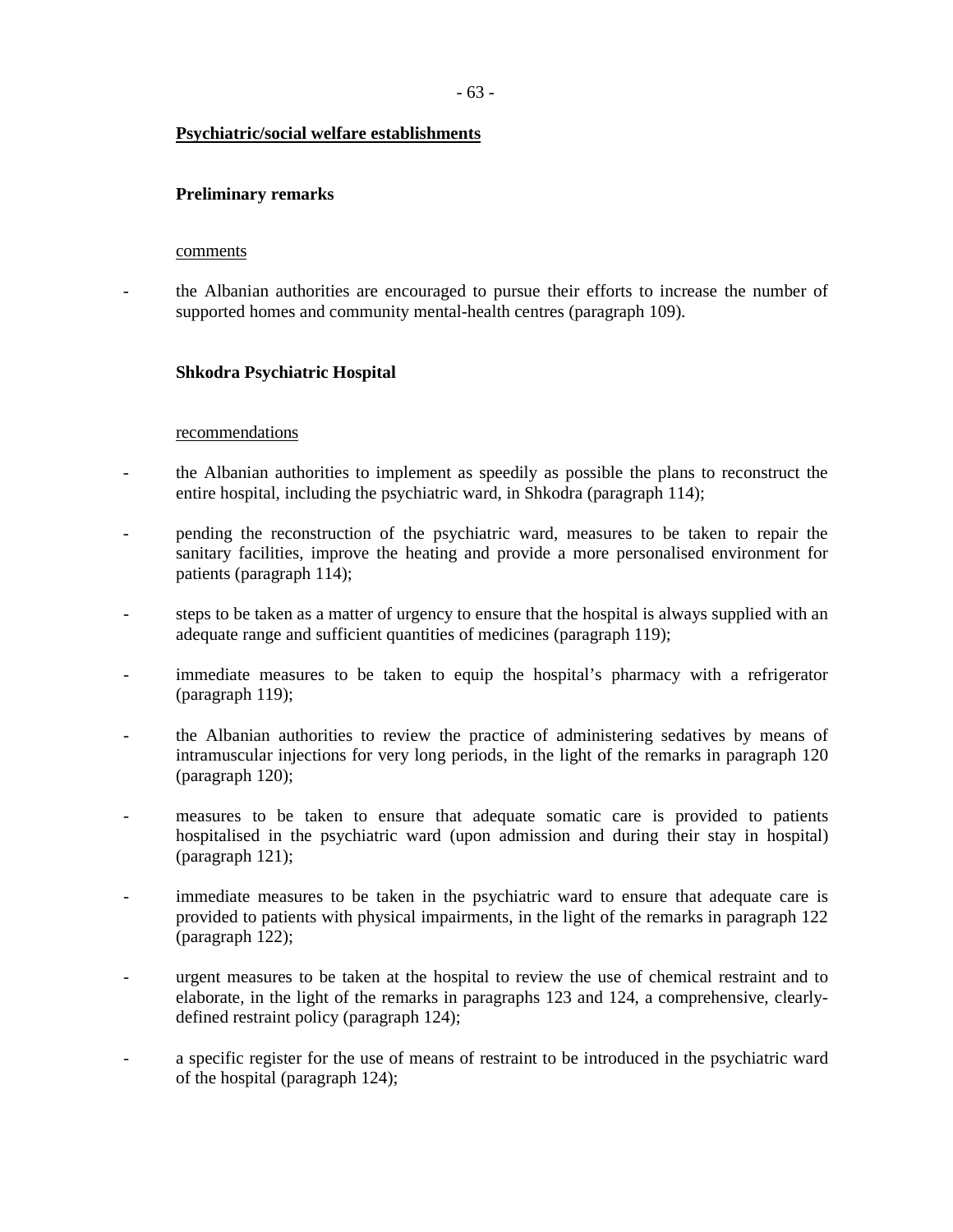- the Albanian authorities to take efficient steps to ensure that the 1996 Mental Health Act is effectively implemented in the psychiatric ward of the hospital (as well as, where appropriate, in other psychiatric wards/hospitals in the country) (paragraph 125);
- the management of the psychiatric ward of the hospital to notify to the competent local court all patients currently held in the hospital without their consent. Moreover, the High Council of Justice should deliver a firm reminder to the judges concerned to effectively apply the relevant provisions of the Mental Health Act (paragraph 125);
- the Albanian authorities to take steps including of a legislative nature to distinguish clearly between the procedure for involuntary placement in a psychiatric institution and the procedure for involuntary psychiatric treatment, in the light of the remarks in paragraphs 127 and 128, and to introduce appropriate safeguards in the legislation governing involuntary psychiatric treatment (paragraph 128);
- steps to be taken at Shkodra Psychiatric Hospital, as well as in all other psychiatric establishments in Albania, to ensure that, whenever consent to treatment is given by a patient upon admission, the patient concerned is continuously kept informed of the treatment applied to him/her and placed in a position to withdraw his/her consent at any time (paragraph 128).

#### comments

- the Albanian authorities are encouraged to organise more recreational and occupational activities for patients (paragraph 116);
- the Albanian authorities are invited to redouble their efforts to amend the Mental Health Act as speedily as possible; the Committee trusts that, in this connection, the relevant standards of the Committee (see paragraphs 51 to 57 of CPT/Inf (98) 12) will be fully taken into account (paragraph 126).

#### requests for information

a detailed plan for reconstruction of the psychiatric ward of the hospital as well as a timetable for the full implementation of that plan (paragraph 114).

#### **Supported Homes at Elbasan and at Shkodra Psychiatric Hospital**

#### comments

- the remarks and recommendations made in paragraph 125 apply equally to all supported homes in Albania (paragraph 130).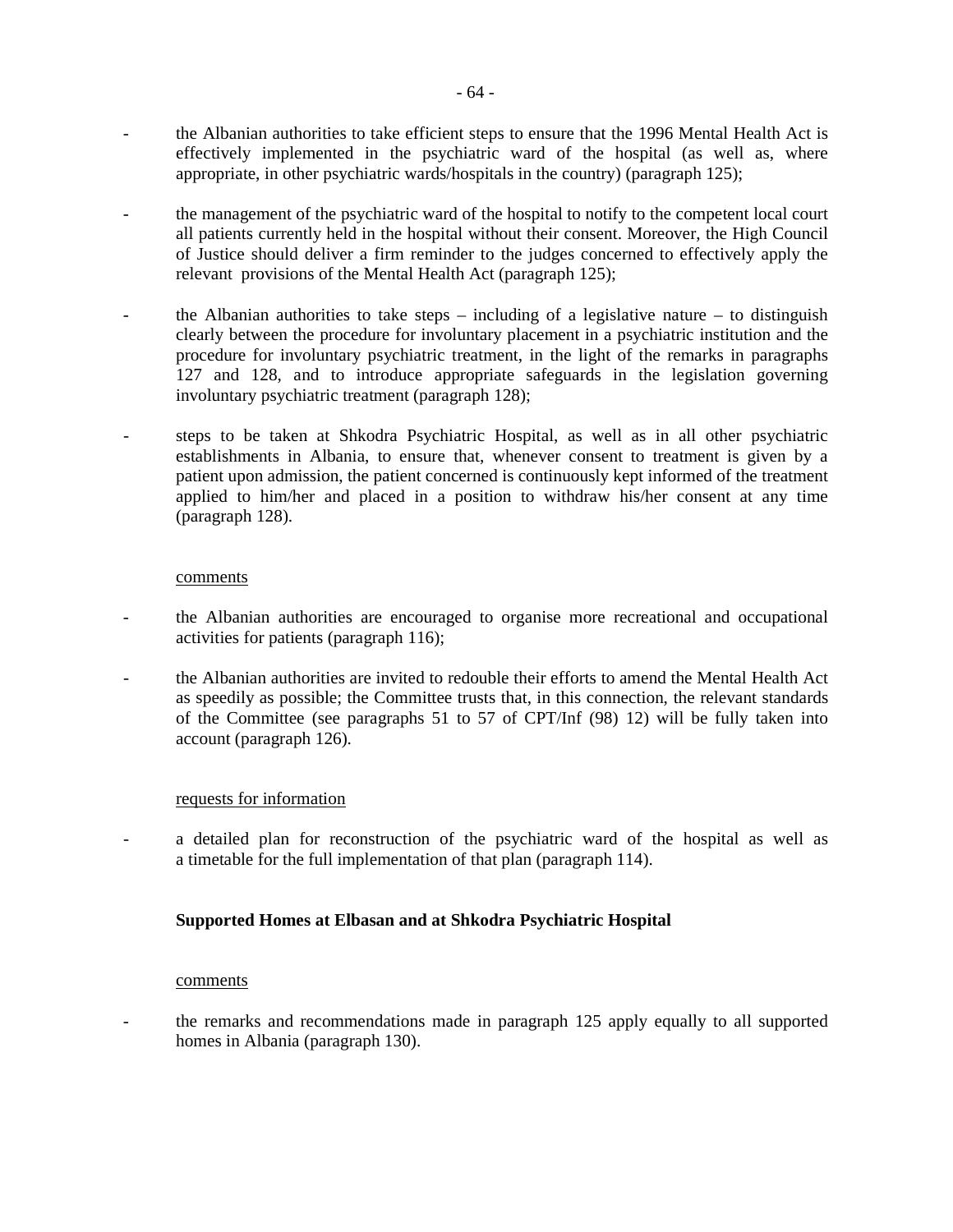## **APPENDIX II**

## **LIST OF THE NATIONAL AUTHORITIES AND ORGANISATIONS WITH WHICH THE CPT'S DELEGATION HELD CONSULTATIONS**

## **A. National authorities**

| <b>Ministry of the Interior</b>                                 |                                                                              |  |  |  |  |  |
|-----------------------------------------------------------------|------------------------------------------------------------------------------|--|--|--|--|--|
| Lulzim BASHA                                                    | Minister                                                                     |  |  |  |  |  |
| Muhamet RRUMBULLAKU                                             | Director of Public Order                                                     |  |  |  |  |  |
| <b>Ministry of Justice</b>                                      |                                                                              |  |  |  |  |  |
| <b>Bujar NISHANI</b>                                            | Minister                                                                     |  |  |  |  |  |
| <b>Gazmend DIBRA</b>                                            | Director General of Prisons                                                  |  |  |  |  |  |
| <b>Ministry of Health</b>                                       |                                                                              |  |  |  |  |  |
| Petrit VASILI                                                   | Minister                                                                     |  |  |  |  |  |
| Albert GAJO                                                     | Deputy Minister                                                              |  |  |  |  |  |
| <b>Gazmend BEJTA</b>                                            | Head of Department of Public Health                                          |  |  |  |  |  |
| Romeo ZEGALI                                                    | Head of Department of European Integration                                   |  |  |  |  |  |
| Eljesa HARAPI                                                   | Specialist in psychiatry                                                     |  |  |  |  |  |
| Ministry of Labour, Social Affairs and Equal Opportunities      |                                                                              |  |  |  |  |  |
| Spiro KSERA                                                     | Minister                                                                     |  |  |  |  |  |
| Arkida HYSENAJ                                                  | Head of Department for Inspection of Standards and Social<br><b>Services</b> |  |  |  |  |  |
| <b>Office of the People's Advocate (Ombudsman)</b><br><b>B.</b> |                                                                              |  |  |  |  |  |
| $\mathbf{D}$ i <sub>ze</sub> $\mathbf{D}\cap\mathbf{D}\Lambda$  | Acting Deaple's Advance                                                      |  |  |  |  |  |

| Riza PODA      | Acting People's Advocate                                |
|----------------|---------------------------------------------------------|
| Ervin KARAMUCO | Torture Prevention Unit (National Preventive Mechanism) |